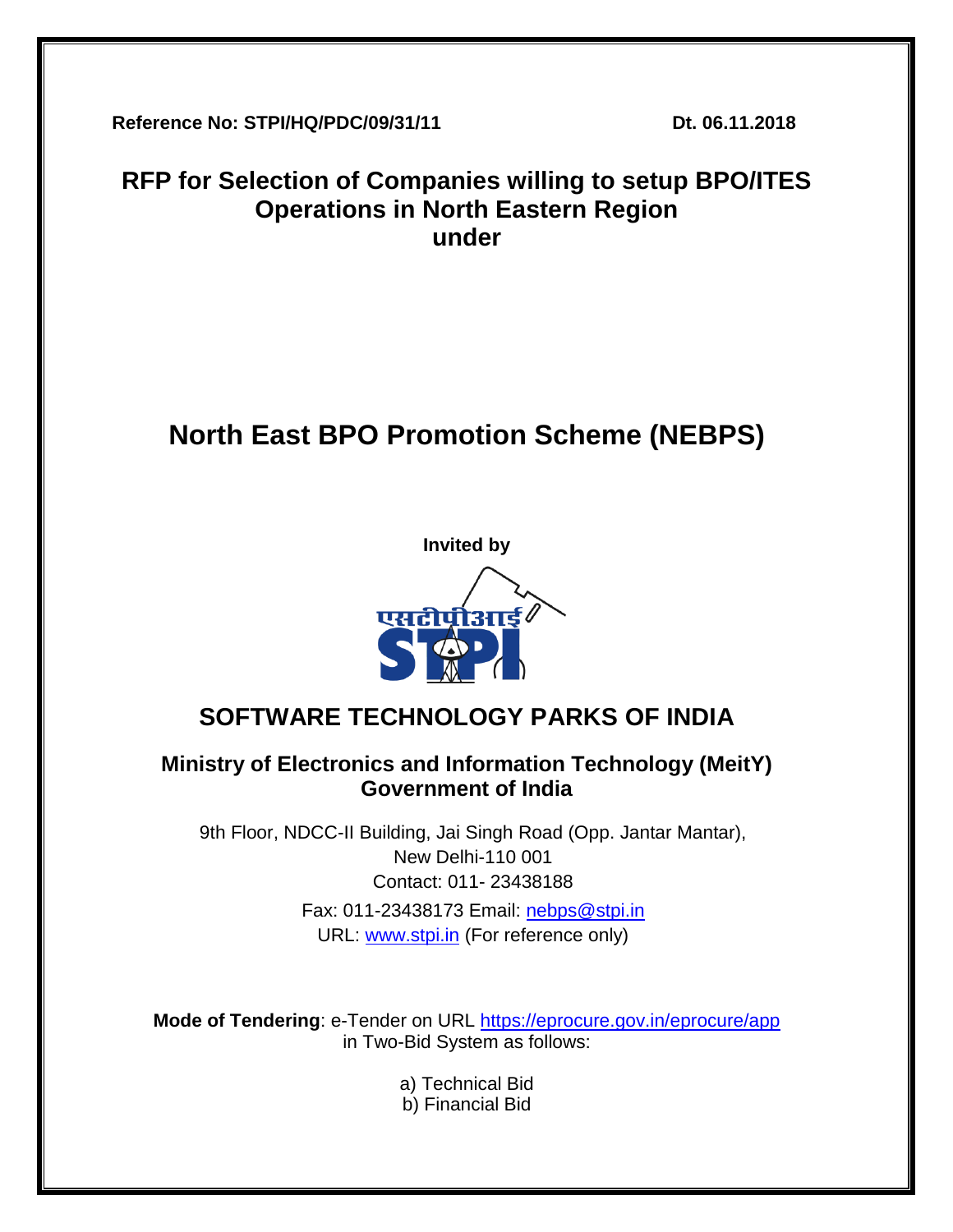# **CONTENTS**

| 1.  |                                                                             |  |  |  |
|-----|-----------------------------------------------------------------------------|--|--|--|
| 2.  |                                                                             |  |  |  |
| 3.  |                                                                             |  |  |  |
| 4.  |                                                                             |  |  |  |
| 5.  |                                                                             |  |  |  |
| 6.  |                                                                             |  |  |  |
| 7.  |                                                                             |  |  |  |
| 8.  | TERMS & CONDITIONS RELATING TO COMMENCEMENT OF BPO OPERATIONS, DISBURSEMENT |  |  |  |
| 9.  |                                                                             |  |  |  |
| 10. |                                                                             |  |  |  |
| 11. |                                                                             |  |  |  |
| 12. |                                                                             |  |  |  |
|     |                                                                             |  |  |  |
|     |                                                                             |  |  |  |
|     |                                                                             |  |  |  |
|     |                                                                             |  |  |  |
|     |                                                                             |  |  |  |
|     |                                                                             |  |  |  |
|     |                                                                             |  |  |  |
|     |                                                                             |  |  |  |
|     |                                                                             |  |  |  |
|     |                                                                             |  |  |  |
|     |                                                                             |  |  |  |
|     |                                                                             |  |  |  |
|     |                                                                             |  |  |  |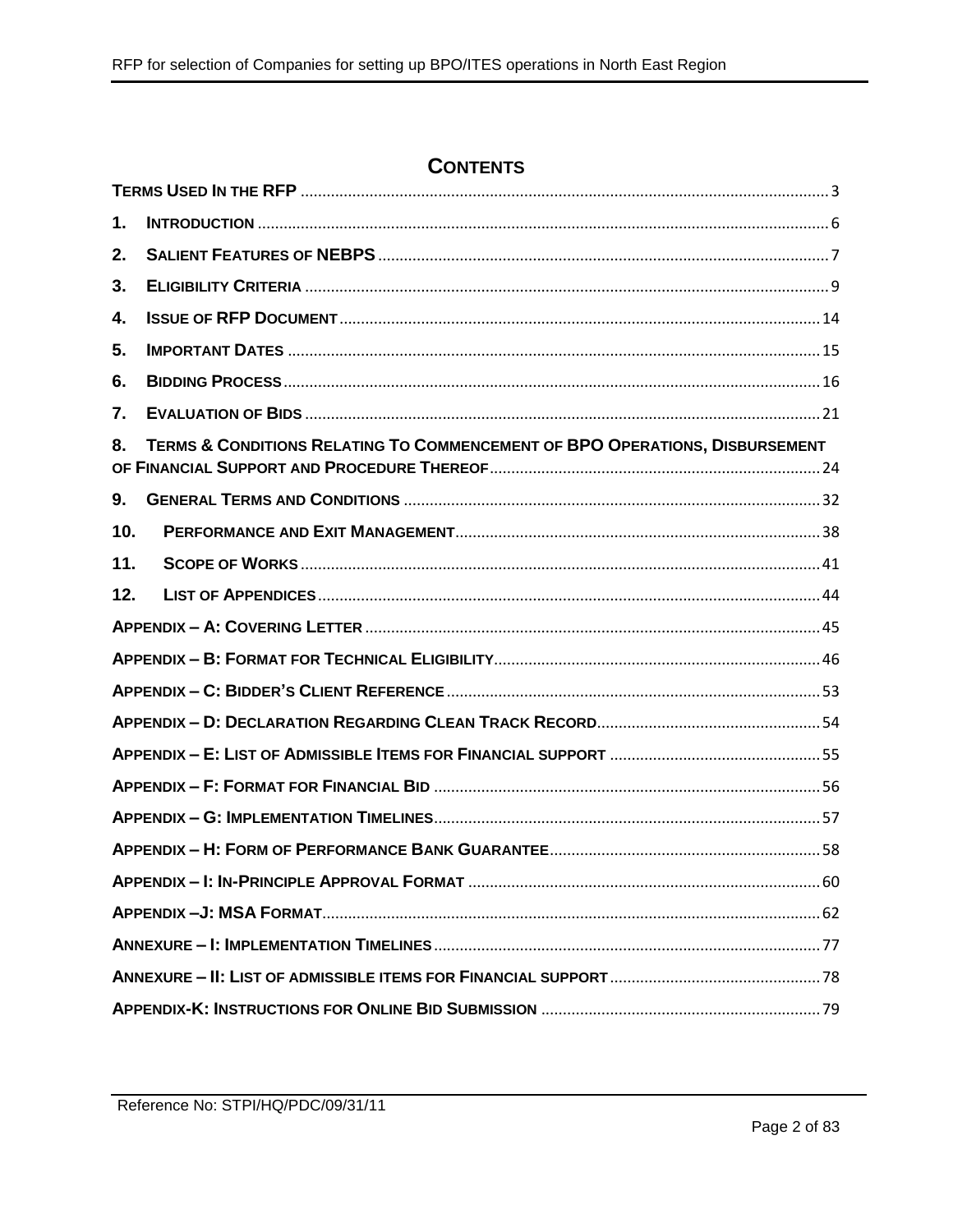### **TERMS USED IN THE RFP**

- <span id="page-2-0"></span>• **AMC** – Annual Maintenance Contract
- **Authorized Representative** shall mean any person authorized by either of the parties.
- Bid shall mean complete set of documents submitted by a Bidder against the tender for "BPO Operations in North Eastern Region".
- **Bidder** means an entity/Company who has intention to participate in the tender invited by STPI.
- **BPO** Business Process Outsourcing (includes TES). BSD Bid Security Deposit
- **CAPEX -** Capital Expenditure
- **CA** Chartered Accountant
- **CCTV** Closed Circuit Television
- **Company** The term company in this document if not specified with any particular Act, in general refers to an entity registered under The Companies Act 1956/2013 or The Limited Liability Partnership Act, 2008.
- **Contract**  is used synonymously with Master Service Agreement (MSA).
- **Corrupt Practice** means the offering, giving, receiving or soliciting anything of value or influencing the action of an official in the process of Contract execution.
- **DCO** Document Control Officer
- **Default Notice** shall mean the written notice of Default of the MSA issued by one Party to the other in terms hereof.
- **DG** Diesel Generator
- **EPABX** Electronic Private Automatic Branch Exchange
- **Fraudulent Practice** means misrepresentation of facts in order to influence a procurement process or the execution of a Contract and includes collusive practice among Bidders (prior to or after submission of a Bid) designed to establish Bid prices at artificial non-competitive levels and to deprive the STPI of the benefits of free and open competition.
- **GoI** shall mean the Government of India.
- **IPA** In-Principle Approval issued to successful bidder.
- **IT/ITES** Information Technology / Information Technology Enabled Services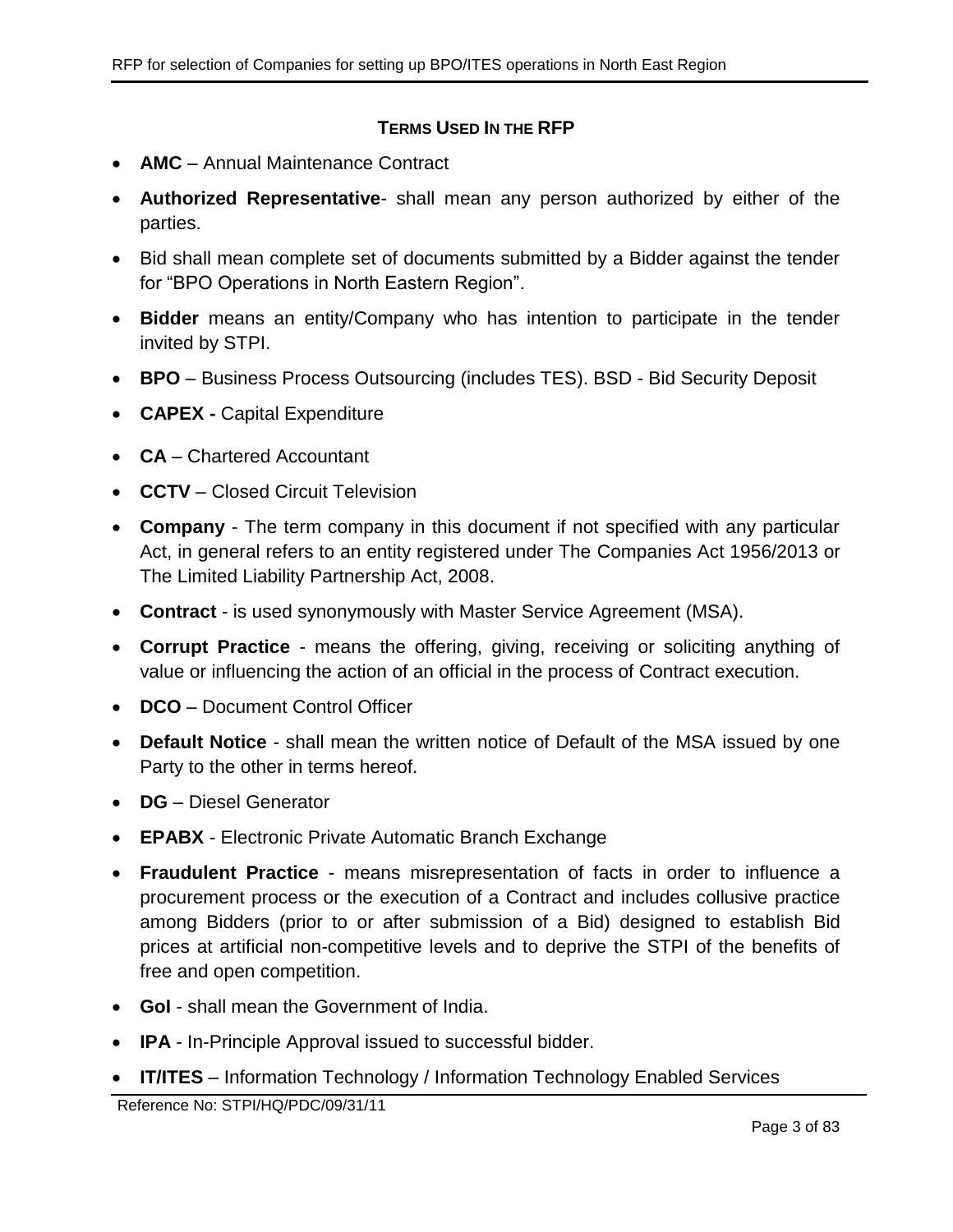- **IVRS** Interactive Voice Response System
- **LAN** Local Area Network
- **Law** shall mean any Act, notification, by law, rules and regulations, directive, ordinance, order or instruction having the force of law enacted or issued by the Central Government and/ or the Government of NER or any other Government or regulatory authority or political subdivision of government agency.
- **LLP -** Limited Liability Partnership
- **MeitY** Ministry of Electronics and Information Technology
- **MSA** Master Service Agreement is a joint agreement between STPI and selected bidder who has accepted the IPA.
- **NDA** Non-Disclosure Agreement
- **NEBPS** North East BPO Promotion Scheme
- **NMC** NEBPS Management Committee.
- **NER** North East Region
- **O&M** Operations and Maintenance.
- **OPEX** Operational Expenditure
- **Party** means STPI or Bidder, individually and "Parties" mean STPI and Bidder, collectively.
- **PBG** Performance Bank Guarantee
- **RFP** Request For Proposal
- **Site** shall mean the location(s) from where the service shall be offered to the industry as per MSA.
- **STPI** Software Technology Parks of India.
- **Successful Bidder** means the Bidder whose Bid is evaluated and get selected as per the RFP.
- **UPS** Uninterrupted Power Supply
- **VGF** -Viability Gap Funding
- **Works** mean to execute the works specified under this RFP.
- **Year** shall be with reference to date of commencement of BPO operations, if year is not defined at said place in the RFP.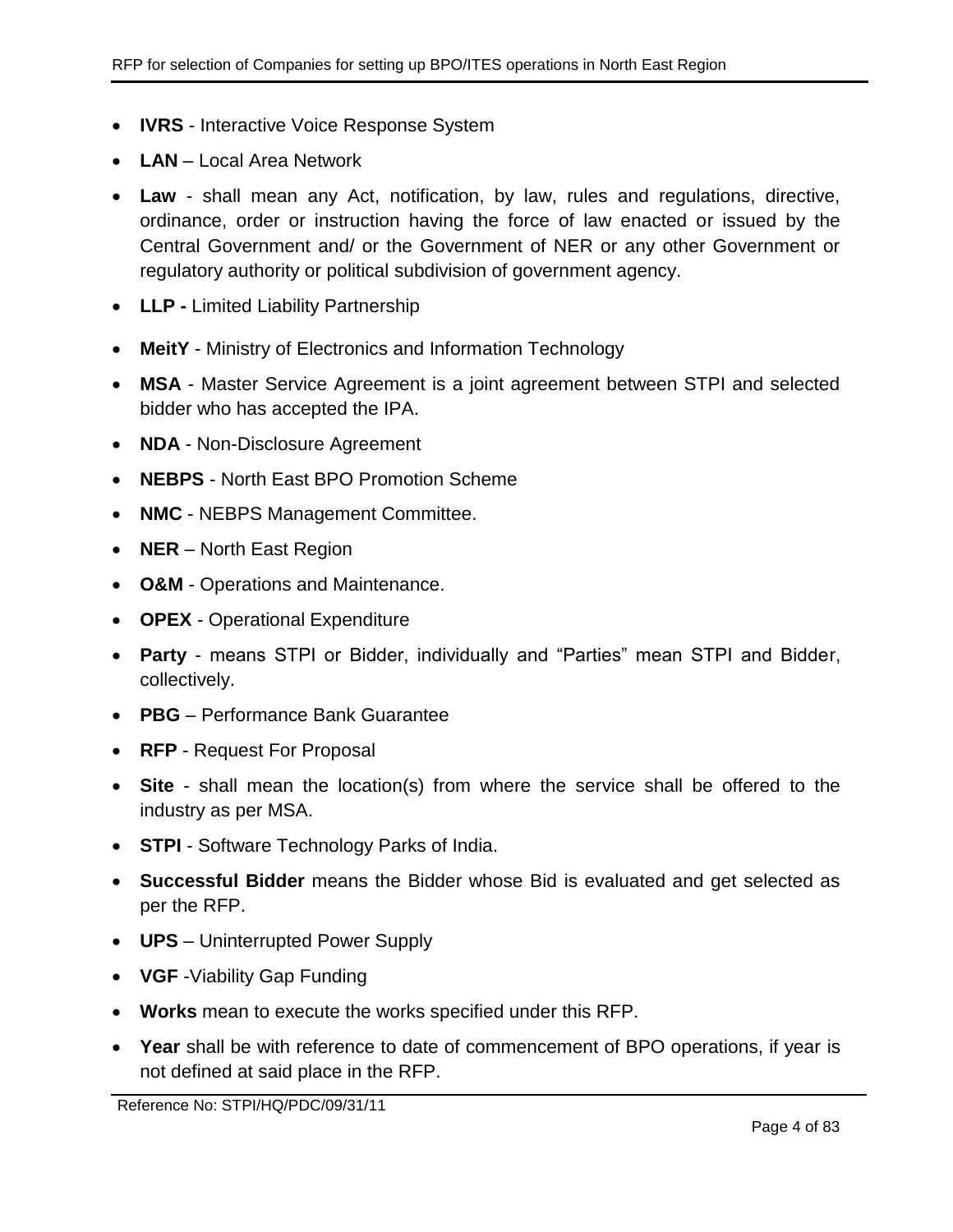#### **IMPORTANT NOTE:**

- 1) Tender documents may be downloaded from Central Public Procurement Portal **<https://eprocure.gov.in/eprocure/app>** . Aspiring Bidders/ Suppliers who have not enrolled/registered in e-procurement should enrol/register before participating through the website **<https://eprocure.gov.in/eprocure/app> .** The portal enrollment is free of cost. Bidders are advised to go through instructions provided at **[Appendix-](#page-77-1)[K](#page-77-1)** regarding **'Instructions for online Bid Submission'.**
- 2) Bidder can access tender documents on the website, fill them with all relevant information and submit the completed tender document into electronic tender on the website **<https://eprocure.gov.in/eprocure/app>** .
- 3) Tenders and supporting documents should be uploaded through e-procurement. Hard copy of the tender documents will not be accepted. The successful bidder(s) would be required to produce original documents at the time of signing Master Service Agreement (MSA).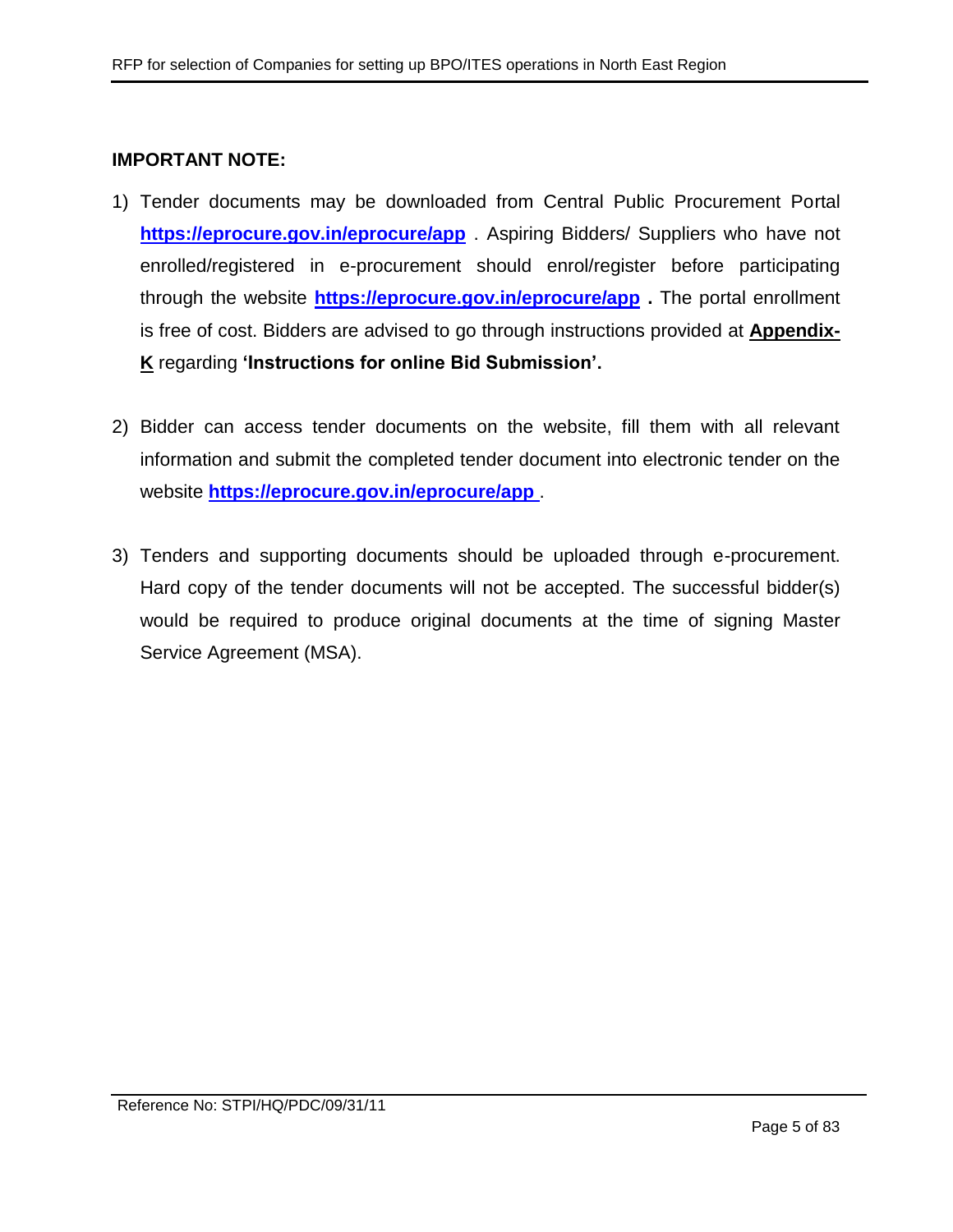### <span id="page-5-0"></span>**1. INTRODUCTION**

- **1.1.**The Ministry of Electronics and Information Technology (MeitY), Government of India has notified the "North East BPO Promotion Scheme (NEBPS)" under Digital India Programme, which provides financial support in the form of Viability Gap Funding to eligible Companies, with the following objectives:
	- (i) Creation of employment opportunities for the local youth in the North Eastern Region (NER), by promoting the IT/ITES Industry particularly by setting up the BPO/ITES operations.
	- (ii) Promotion of investment in IT/ITES Sector in NER in order to expand the base of IT Industry and secure balanced regional development.
- **1.2.**The details of the scheme along with administrative approval are available at www.meity.gov.in/nebps. Status and updates regarding NEBPS are also available at [https://nebps.stpi.in/](https://ibps.stpi.in/)
- **1.3.**The Software Technology Parks of India (STPI), an autonomous society of MeitY has been designated as the Nodal Agency for implementation of the NEBPS.
- **1.4.**STPI, invites bids through Request For Proposal (RFP) from the eligible Companies, who are desirous of setting up BPO/ITES operations in N.E. Region, under the NEBPS.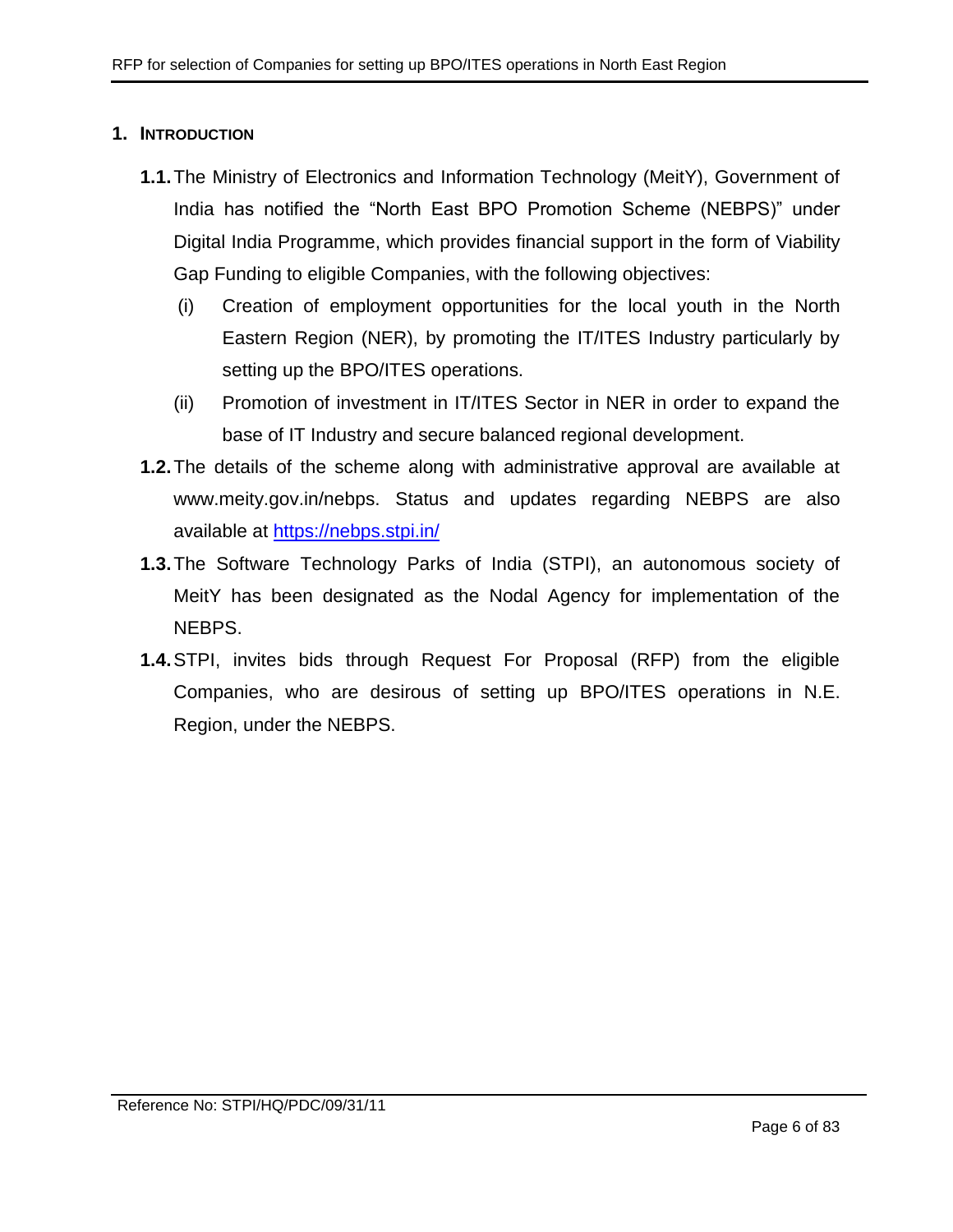# <span id="page-6-0"></span>**2. SALIENT FEATURES OF NEBPS**

- **2.1.**The NEBPS aims to incentivize establishment of 5000 seats in respect of BPO/ITES operations in the States of Assam, Arunachal Pradesh, Manipur, Meghalaya, Mizoram, Nagaland, Sikkim and Tripura, through the following financial supports in the form of Viability Gap Funding (VGF) to eligible Companies:
- **2.2.Financial Support**: Up to 50% of expenditure incurred on BPO/ITES operations towards capital expenditure (CAPEX) and/or operational expenditure (ОРЕХ) on admissible items as per [Appendix-E,](#page-54-0) subject to an upper ceiling of Rs. 1 Lakh/Seat.
- <span id="page-6-1"></span>**2.3.Special Incentives**: The following special incentives will be provided within the ceiling of total financial support i.e. Rs. 1 Lakh/seat:
	- (i) **Training Incentive**: Upto 50% of training expenditure with cap of Rs. 6,000/employee for total regular employees up to the 1.5 times **(employment target**) the number of approved seats of BPO/ITES operation (e.g. For 100 seats BPO/ITES operation, training incentive can be availed for max. 150 regular employees)
	- (ii) **Incentive for diversity & inclusion**: Special incentive (% of eligible financial support) for Units providing employment to women and persons with disability will be provided as under:

| <b>Diversity &amp; Inclusion</b>             | <b>Special Incentive</b><br>(% of eligible financial<br>support) |  |  |
|----------------------------------------------|------------------------------------------------------------------|--|--|
| 50% women employment                         | 5%                                                               |  |  |
| 75% women employment                         | 7.5%                                                             |  |  |
| 4% employment for persons with<br>disability | 2%                                                               |  |  |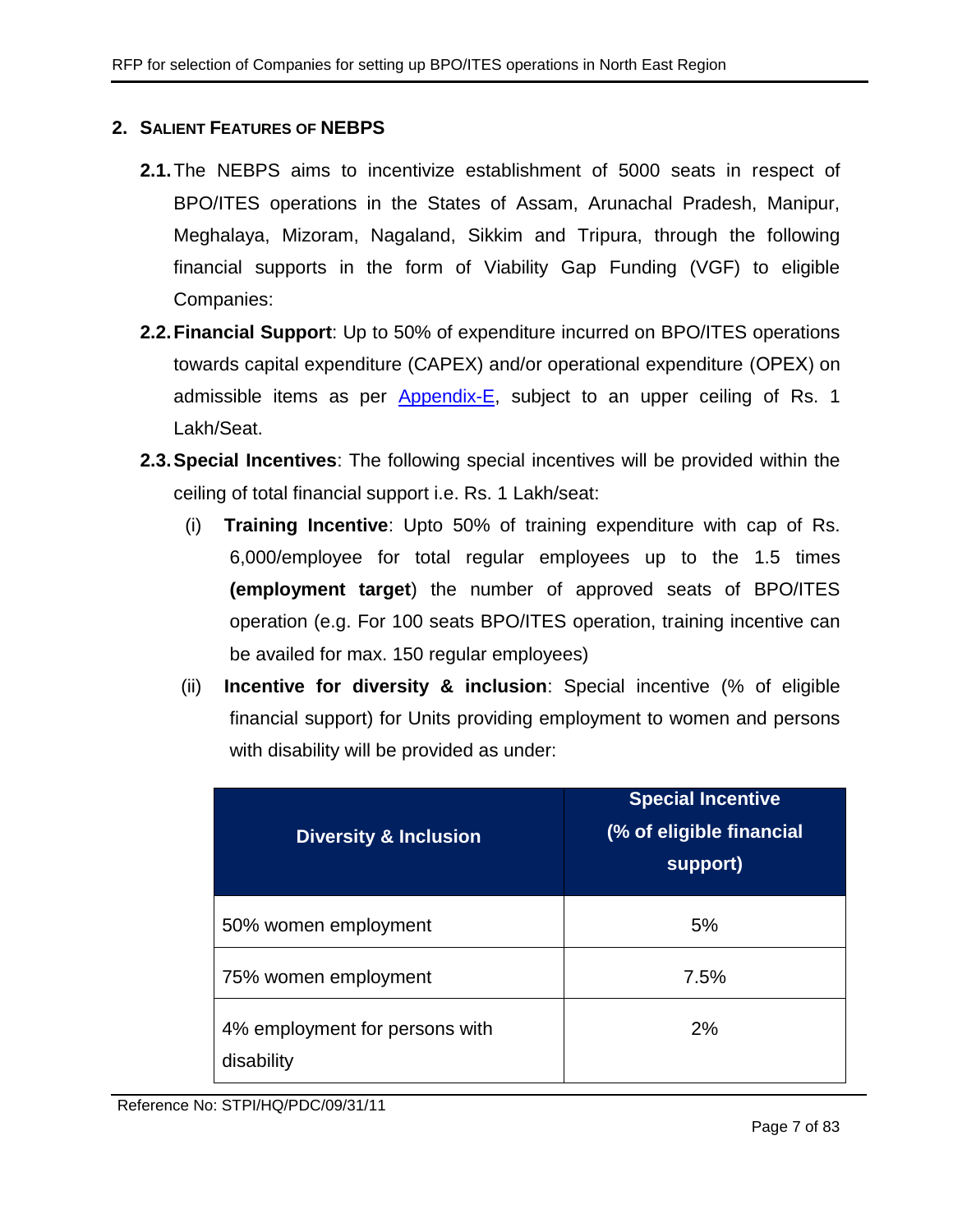(iii) **Incentive for providing employment beyond target**: Special incentive (% of eligible financial support) for units providing employment beyond employment target (1.5 times the number of seats) will be provided as under:

| <b>Employment Generation</b> | <b>Special Incentive</b><br>(% of eligible financial<br>support) |
|------------------------------|------------------------------------------------------------------|
| 2 X no. of seats             | 5%                                                               |
| 2.5 X no. of seats           | 7.5%                                                             |
| 3 X no. of seats             | 10%                                                              |

- (iv) **Incentive for promoting Local Entrepreneur**: Special Incentive (5% of eligible financial support) for units setting up BPO/ITES operations as a consortium with local entrepreneur (Domicile of the State where BPO/ITES operations are being established).
- **2.4.**The quantum of financial support shall be determined through an open bid system, subject to overall ceiling referred above. Accordingly, bids are being invited from eligible companies through this Request For Proposal (RFP), to determine the lowest amount of financial support to be provided as Viability Gap Funding in respect of each Seat-Slab [Ref. Para [6\(ii\)\]](#page-15-1) across NER.
- **2.5.**A Company, seeking to avail financial support under this scheme, shall be under obligation not to claim the similar financial support under any other Scheme of the Central/State Government concerned. However, other supports not claimed under NEBPS may be availed from other Schemes of Central/State Government.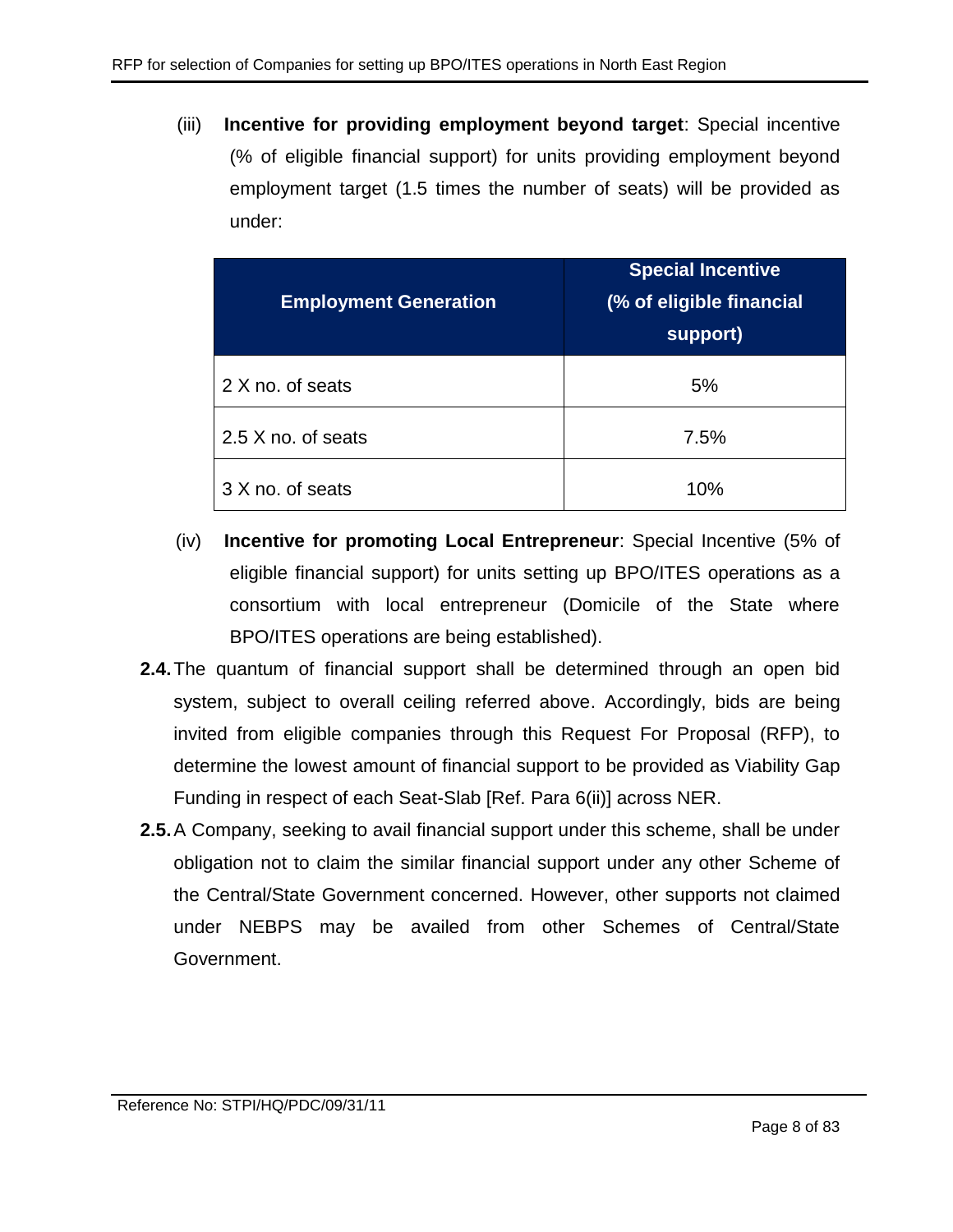### <span id="page-8-0"></span>**3. ELIGIBILITY CRITERIA**

The bidder would be required to meet the following conditions:

- **3.1.**The bidder should be registered in India under The Companies Act, 1956 or The Companies Act, 2013 (as amended till date) or The Limited Liability Partnership Act, 2008 (as amended till date), as applicable.
- **3.2.**The bidder must be willing to set up BPO/ITES operations, with a minimum of 25 seats capacity at one location (city/town). However, the bidder would be at liberty to quote for a maximum of 1500 seats including the seats already approved/allotted either (a) at one location (city/town) or (b) at multiple locations (city/town) in the NER.
- **3.3.**The bidder must commit to operate for a minimum period of 3 years.
- **3.4.**The bidder must furnish an undertaking to take either appropriate premises on lease for at least 3 years or produce the proof of ownership of the premises for setting up BPO/ITES operations at the location referred at 3.2 above. [Minimum 2000 Sq. Ft. super area including utilities etc. for 50 seats or @ 40 Sq. Ft. per seat].
- **3.5.**The bidder should have achieved a minimum average annual turnover during the last 3 financial years, as per total number of seats applied under NEBPS, detailed as follows:

| S.<br>No. | <b>Number of Seats/Applicant</b> | Minimum average annual<br>turnover of last 3 FYs (Rs. in<br>Crore)* |
|-----------|----------------------------------|---------------------------------------------------------------------|
| (i)       | $25 - 50$                        | 1                                                                   |
| (ii)      | 51-100                           | 2                                                                   |
| (iii)     | 101-500                          | 5                                                                   |
| (iv)      | 501-1000                         | 10                                                                  |
| (v)       | 1001-1500                        | 15                                                                  |

*\*In case bidder is not meeting the average turnover for last 3 years, turnover of*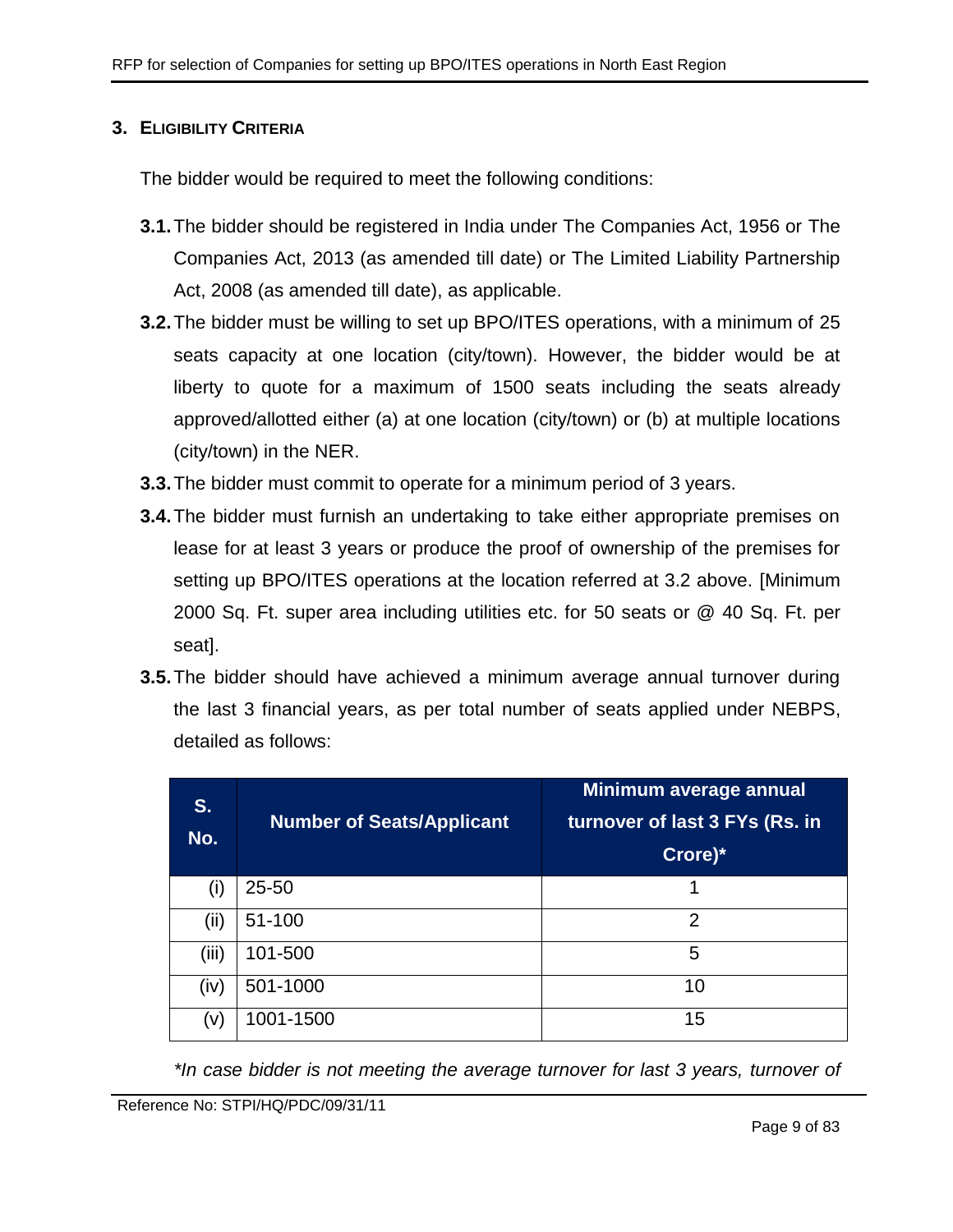*last one completed audited financial year will be considered for eligibility to participate in respective seat category, subject to furnishing 100% Bank Guarantee against the disbursement of financial support.*

#### OR

An Entity registered under Companies Act/ Limited Liability Partnership Act but not able to meet above financial criteria, can form a Consortium with an Indian Company which is able to fulfil above financial eligibility criteria and other conditions. The eligible Indian Company must have at least 26 % equity shareholder in the Consortium and commit to maintain minimum equity shareholding (26%) for at least three years from date of commencement of BPO/ITES operations. The eligible Indian company of the consortium will be considered as bidder and fulfil all the eligibility conditions including turnover criteria and positive net worth.

#### OR

An entrepreneur or a Society (registered under Societies Registration Act, 1860 or State Society Registration Act) can form a Consortium with an entity registered under Companies Act/ Limited Liability Partnership Act, which is able to fulfil above financial eligibility criteria and other conditions. The eligible entity must have at least 26 % equity shareholder in the Consortium and shall commit to maintain minimum equity shareholding (26%) for at least three years from date of commencement of BPO/ITES operations. The eligible entity able to meet above financial criteria shall be the lead member of the Consortium or the bidder. (Criteria of Turnover and positive net worth of the eligible Indian company will be considered.)

# OR

An Entrepreneur or a Proprietary firm or an Entity registered under Companies Act/ Limited Liability Partnership Act but not able to meet above financial criteria or a Society (registered under Societies Registration Act, 1860 or State Society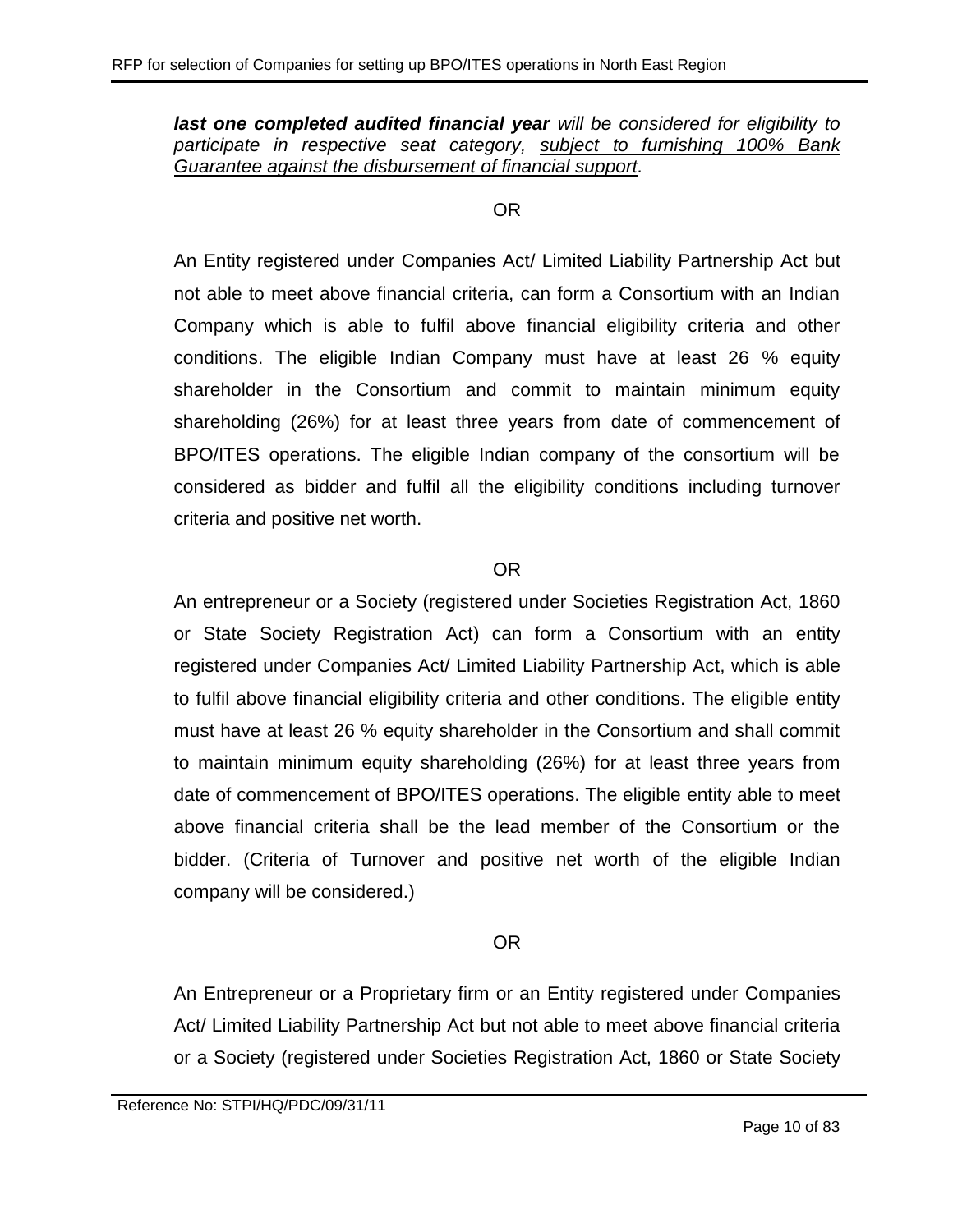Registration Act) can form a Consortium with an Indian Company registered under Companies Act 1956/2013 or Limited Liability Partnership Act 2008 fulfilling the above financial eligibility criteria together, subject to furnishing 100% Bank Guarantee. However, registered company under Companies Act 1956/2013/ Limited Liability Partnership Act will be the prime bidder fulfilling all other terms & conditions. The entity registered Companies Act or Limited Liability Partnership Act must have at least 26% equity shareholder in the Consortium and commit to maintain minimum equity shareholding (26%) for at least three years from date of commencement of BPO/ITES operations. This criteria is **limited to seat slab SS0 (25-50 Seats) and SS1 (51-100 Seats) only**.

**Note:** In case of consortium, the eligible entity will be considered as the "bidder" (it means all policy criteria under North East BPO Promotion Scheme (NEBPS) shall be applicable with this entity name). After winning the bid, successful bidder along with the consortium partners only, if eligible, may form Special Purpose Vehicle (SPV) registered under Companies Act 2013 for the purpose inter-alia including implementation of NEBPS. In such case, the successful bidder would pass Rights and Obligations coming out of bid to SPV. Accordingly, a legal undertaking must be furnished by the successful bidder to STPI regarding fulfilment of all terms and conditions of Master Service Agreement (MSA) by SPV. However, successful bidder must have at least 26 % equity shareholder in the SPV registered under Companies Act 2013, and commit to maintain minimum equity shareholding (26%) for at least three years from date of commencement of BPO/ITES operations. The Article of Association (AoA) of the SPV should clearly define Rights and Obligations between shareholders of the SPV. In case such SPV is formed, another Master Service Agreement would be signed with SPV to fulfil the terms & conditions of the bidder including fulfilment of employment target, claiming financial support, special incentives etc.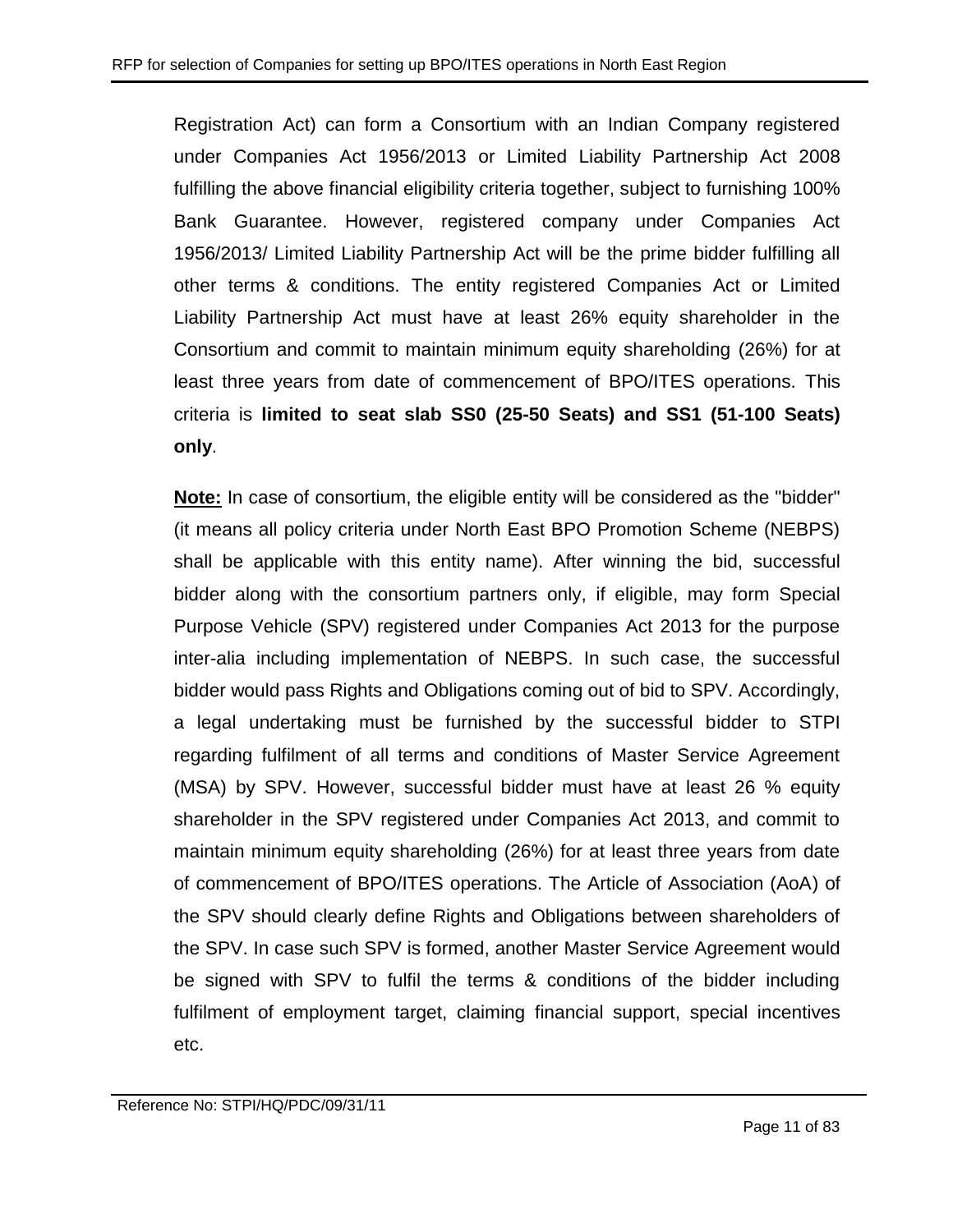#### **Note:-In case of single bidder, SPV formation is not allowed**.

- **3.6.**The bidder must commit to employ at least 1.5 times the number of seats **(Employment Target)**, for a period of 3 years, for which the bid is submitted and claim for financial support is to be subsequently made, after the commencement of BPO/ITES operations.
- **3.7.**The bidder should have positive net worth as on **31-03-2018** or last audited financial year, duly certified by a Chartered Accountant.
- **3.8.**The bidder should not be under a Declaration of Ineligibility for corrupt or fraudulent practices or blacklisted by any of the Government agencies. Self-Declaration should be given by an Authorized Signatory.
- **3.9.**Bidders who have existing units (not established under NEBPS) are neither allowed to expand BPO/ITES operations at the same city/district nor shifting of operations of any kind. However, an established BPO/ITES Company at one city may establish it's operation at another city under the NEBPS.
- <span id="page-11-0"></span>**3.10.** NEBPS is an investment promotion and employment generation scheme. In order to select eligible entities, it follows transparent bidding mechanism. There is usually a time lag between successive rounds of bidding. A provision has been made to enable entities, which are making investment during the period in which NEBPS bidding is closed, to bid in the immediate next round of bidding. However, such successful bidder(s) would need to fulfill following conditions:
	- (a) Bidder needs to provide detail of the proposed BPO/ITES unit(s) as per prescribed format in Technical Bid.
	- (b) Successful Bidder after issue of IPA, needs to provide sufficient proof to STPI during verification of commencement of operation, in support of the investment made towards capital expenditure.
	- (c) Successful bidder after issue of IPA, will follow all terms and conditions of RFP and timelines defined therein, including reporting commencement of operation date to STPI.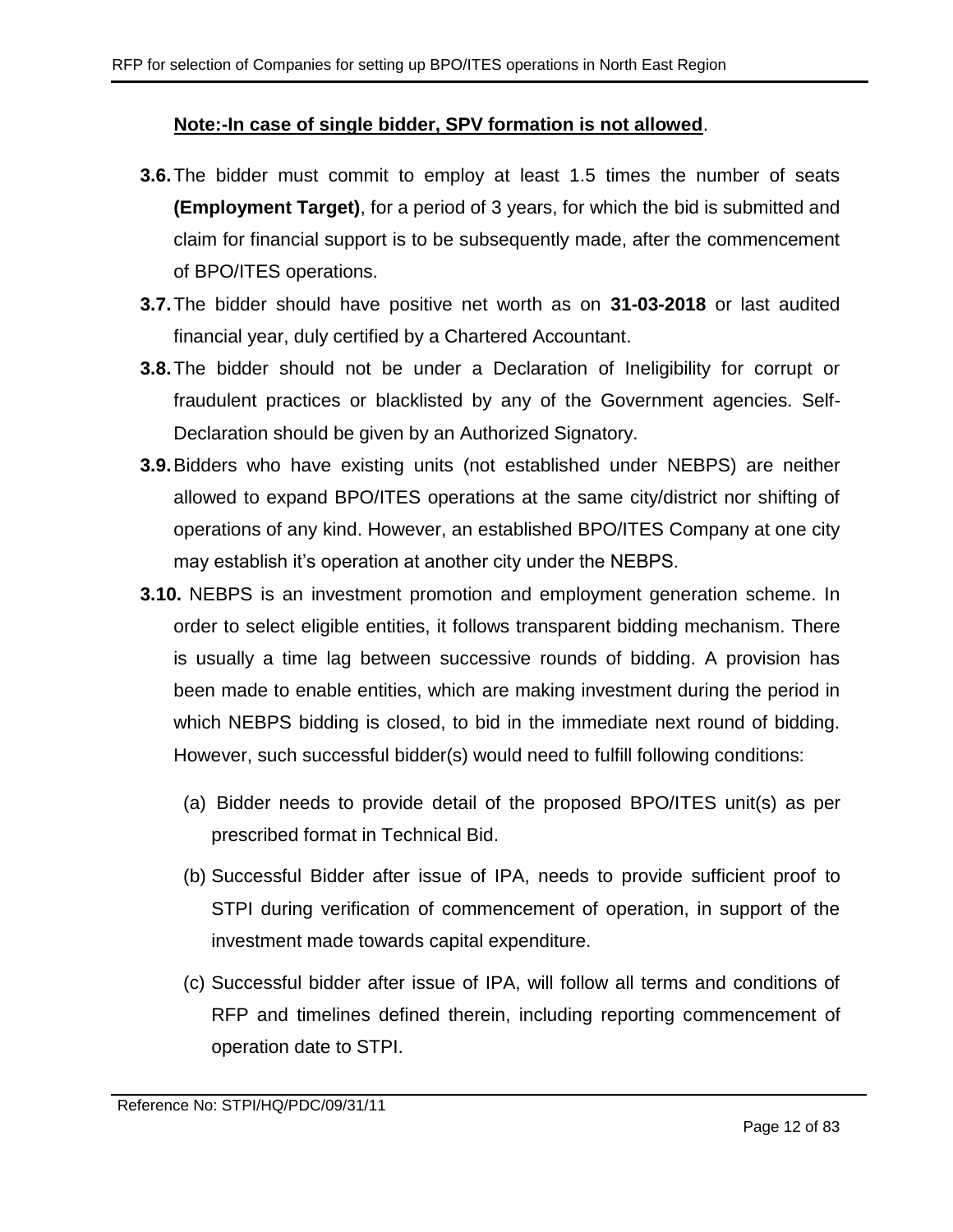- (d) Eligible capital expenditures after the bid closing of previous round (bid closing of previous round of RFP was *10th August 2018*) will be considered for financial support in such case. Employees joined in this period will also be considered eligible to be reported under the scheme, however effective employment and operational expenditures will be considered after the reported (and verified by STPI) date of commencement of operation.
- **3.11.** The Bidders who have applied in previous rounds of NEBPS are allowed to expand their setup (established or approved under NEBPS) at the same location by participating in fresh round of bidding. The bidders needs to meet the financial turnover criteria for the overall number of seats. **Maximum number of seats to one bidder will be limited to 1500 including the seats already approved/allotted.**

*Note: For meeting the employment target, bidder is not allowed to share employees among seats allocated in different rounds of NEBPS bidding. Seats allocated in each round will have different employment targets (of that respective*  round), which should be separately met. Successful bidder will have to adhere to *the implementation timelines (refer [Appendix-G\)](#page-56-0) of the respective round as mentioned in RFP.*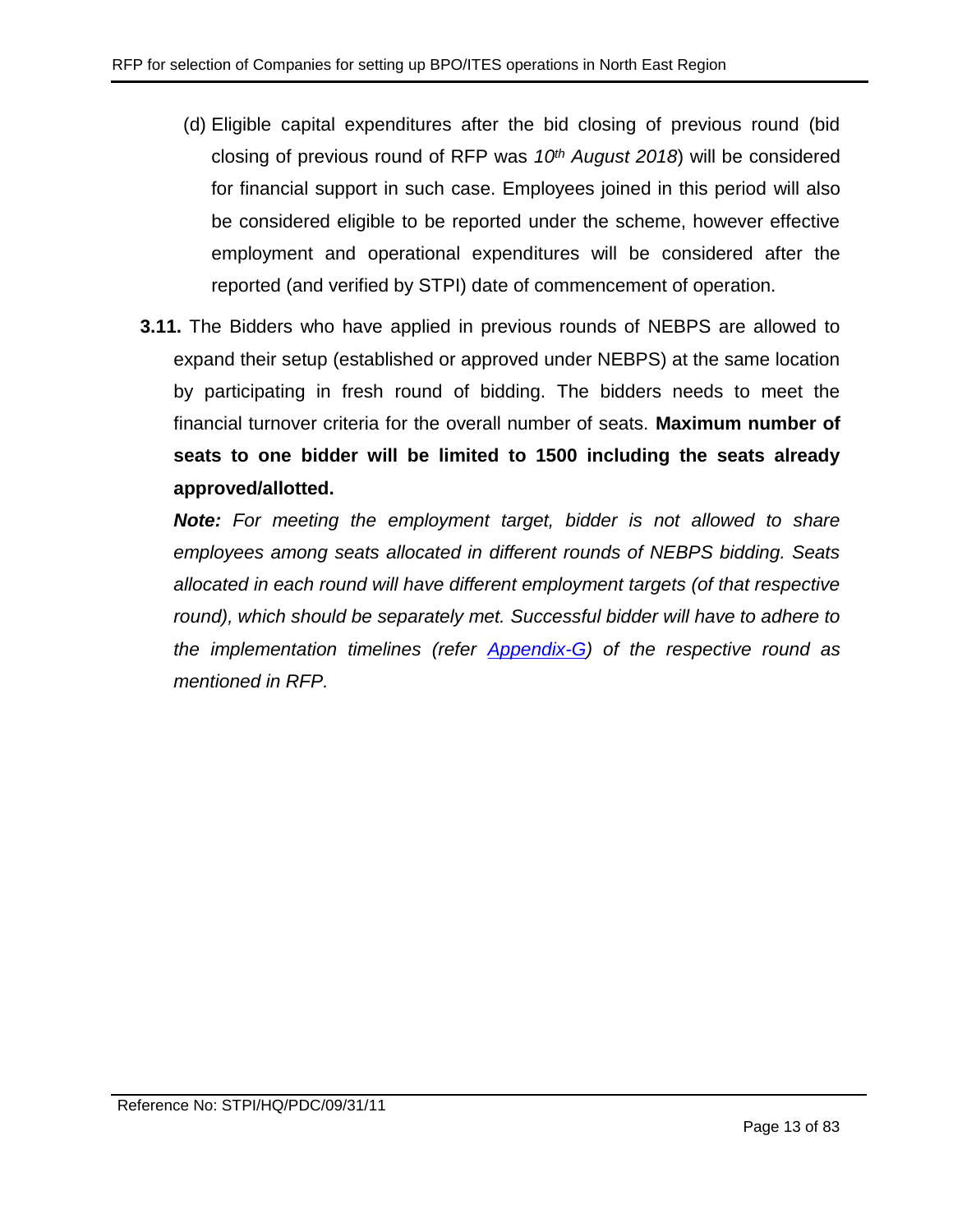### <span id="page-13-0"></span>**4. ISSUE OF RFP DOCUMENT**

This RFP document is available at [https://nebps.stpi.in,](https://nebps.stpi.in/) [http://meity.gov.in/nebps,](http://meity.gov.in/nebps) [http://eprocure.gov.in,](http://eprocure.gov.in/) [www.stpi.in](http://www.stpi.in/) and [www.guwahati.stpi.in.](http://www.guwahati.stpi.in/) The bidders would be required to submit their bids, along with the tender fee of Rs. 5000/- (Five thousand only). Bidders would be required to submit the tender fee online, and proof of online transfer of tender fee should be submitted along with Technical Bid. The Account details for making online transfer of tender fee/bid security are provided below:

# **Details of Bank for RTGS / NEFT**

| <b>Name of Account Holder</b> | <b>Software Technology Parks of India</b>                                       |
|-------------------------------|---------------------------------------------------------------------------------|
| <b>Account No.</b>            | 05860100024530                                                                  |
| <b>Bank</b>                   | <b>Bank of Baroda</b>                                                           |
| <b>IFSC Code</b>              | BARB0PARLIA (Fifth character is Zero)                                           |
| <b>Address</b>                | Ground Floor, BOB Building, Delhi Parliament Street,<br><b>New Delhi-110001</b> |
| <b>Location / Station</b>     | New Delhi                                                                       |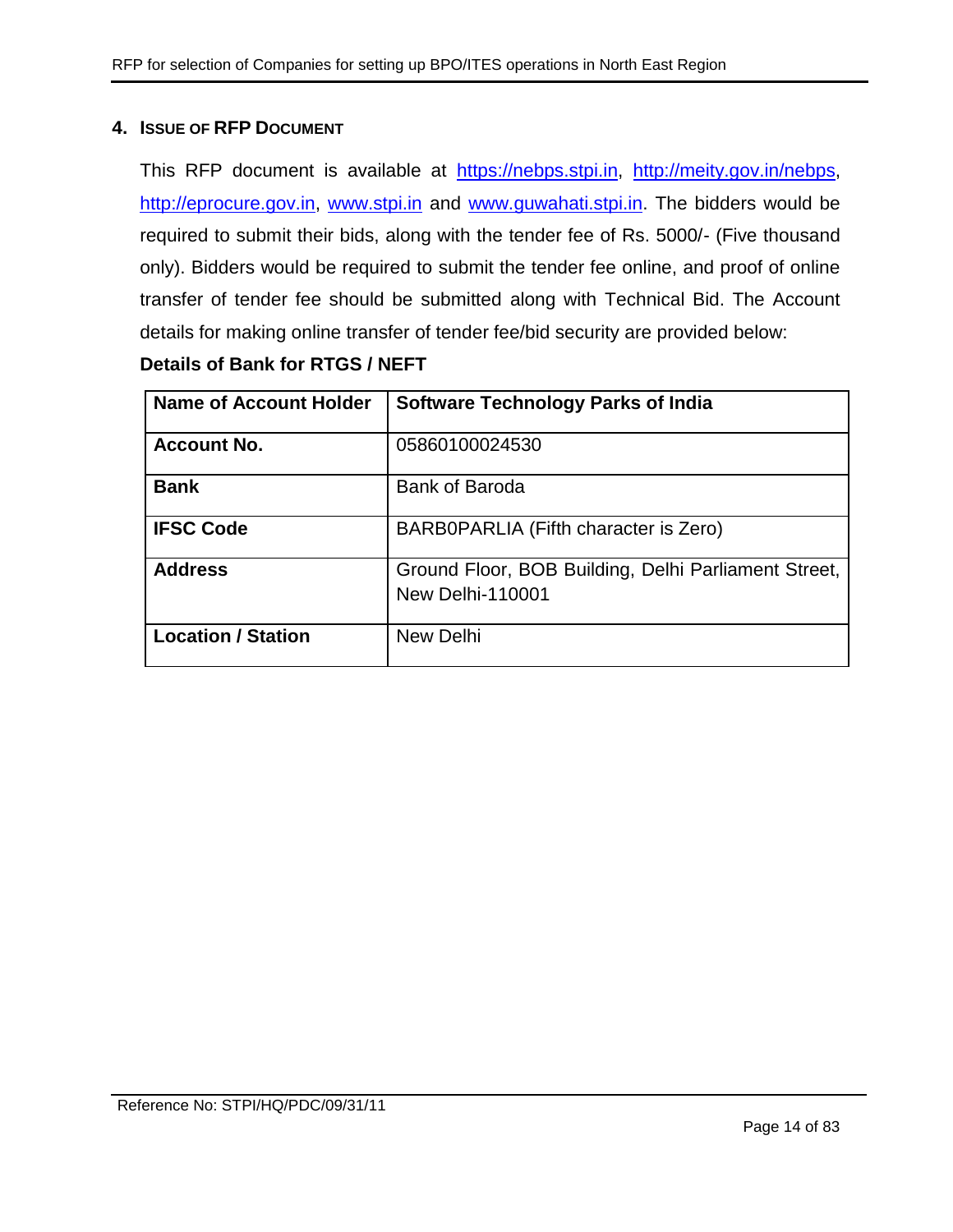# <span id="page-14-0"></span>**5. IMPORTANT DATES**

| Date of publication, sale of RFP<br>document/Download | 06/11/2018 (10:00 AM)                  |
|-------------------------------------------------------|----------------------------------------|
| Last date for submission of written                   | 16/11/2018                             |
| queries for clarifications                            | e-mail: <b>nebps@stpi.in</b>           |
|                                                       | 20/11/2018 (11.00 a.m.)                |
| <b>Pre-bid meeting</b>                                | Place: STPI HQs, 9th Floor, NDCC -     |
|                                                       | II Building, Jai Singh Road, New Delhi |
|                                                       | $-110001.$                             |
| <b>Bid Submission Start Date</b>                      | 04/12/2018 (10:00 AM)                  |
| <b>Bid Submission End Date</b>                        | 19/12/2018 (05:00 PM)                  |
| <b>Online Payment (Tender Fee &amp;</b>               | 19/12/2018 (05:00 PM)                  |
| <b>EMD/BSD) Submission End Date</b>                   |                                        |
| <b>Bid Opening Date</b>                               | 21/12/2018 (11:00 AM) or any other     |
|                                                       | subsequent date/time                   |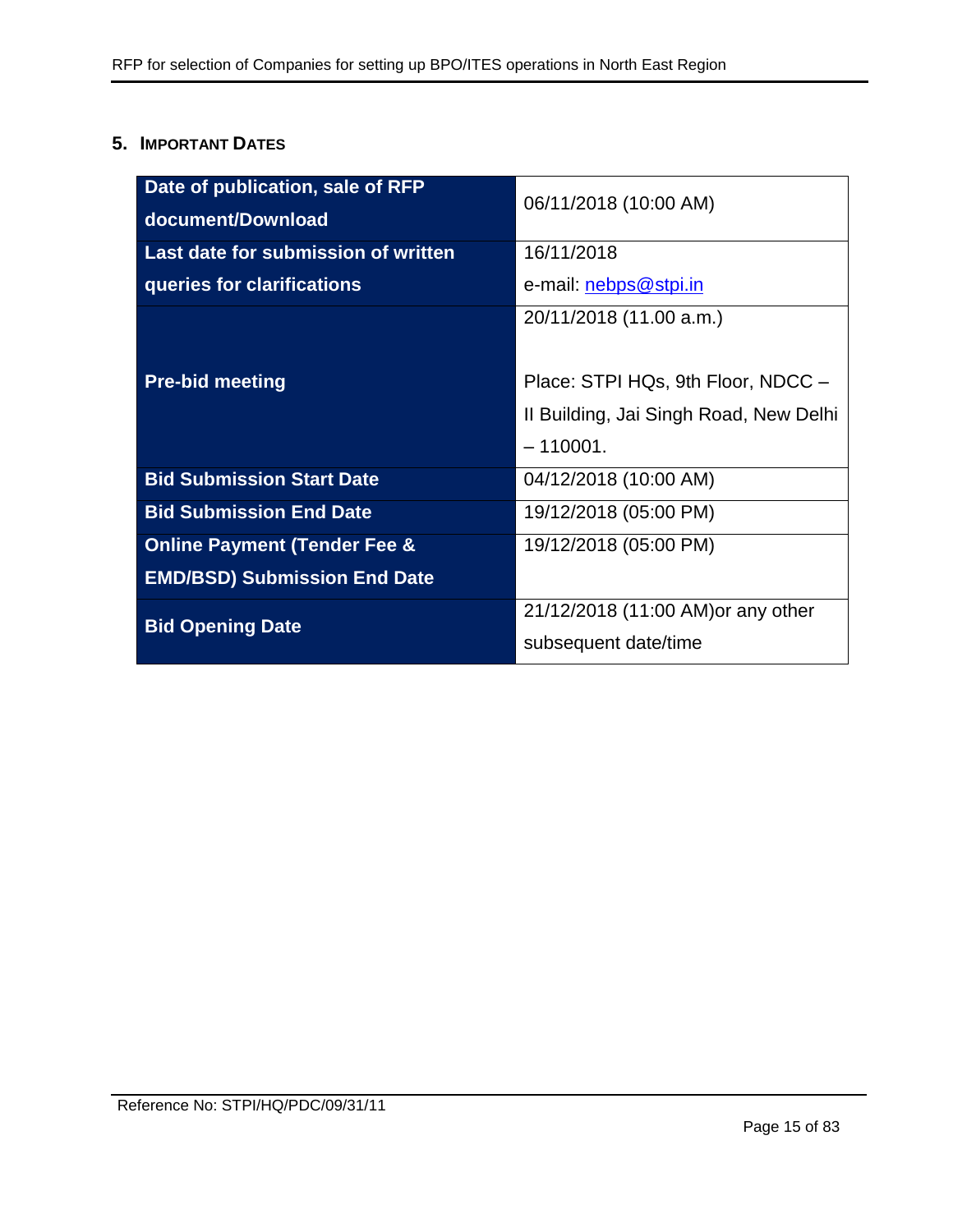#### <span id="page-15-0"></span>**6. BIDDING PROCESS**

#### **6.1.Language of the Bid**

The bid must be submitted online at CPP eProcurement Portal [\(https://eprocure.gov.in/eprocure/app\)](https://eprocure.gov.in/eprocure/app) using English Language and international numerals. In the event of the enclosed documents being in a language other than English, the same should be got translated in English/International numerals, and duly certified by the Authorized Signatory of the Bidder.

#### **6.2.Correspondence Address**

All correspondence, if any, should be made at the following address:

**Chief Administrative Officer,**

**Software Technology Parks of India (STPI),**

**9th Floor, NDCC-II Building,** 

**Jai Singh Road (Opp. Jantar Mantar),**

**New Delhi-110 001**

**e-Mail: [nebps@stpi.in](mailto:nebps@stpi.in)**

**Phone: 011-23438188**

#### **Fax: 011-23438173**

Note: Please mention the following things on the envelope:

- 1. Kind attention: NEBPS Documents
- 2. Name, Phone no., Company Name and address details of the bidding company

#### **6.3.Submission Of Bids**

- (i) The Bidders interested in setting BPO/ITES Operations would be required to submit its bid online in Two-Bid Format, viz. Technical and Financial Bids along with Bid Security [Bid Security would be Rs. 5,000 per seat].
- <span id="page-15-1"></span>(ii) .The Bidder need to submit bid in one of the following seat-slab across NER: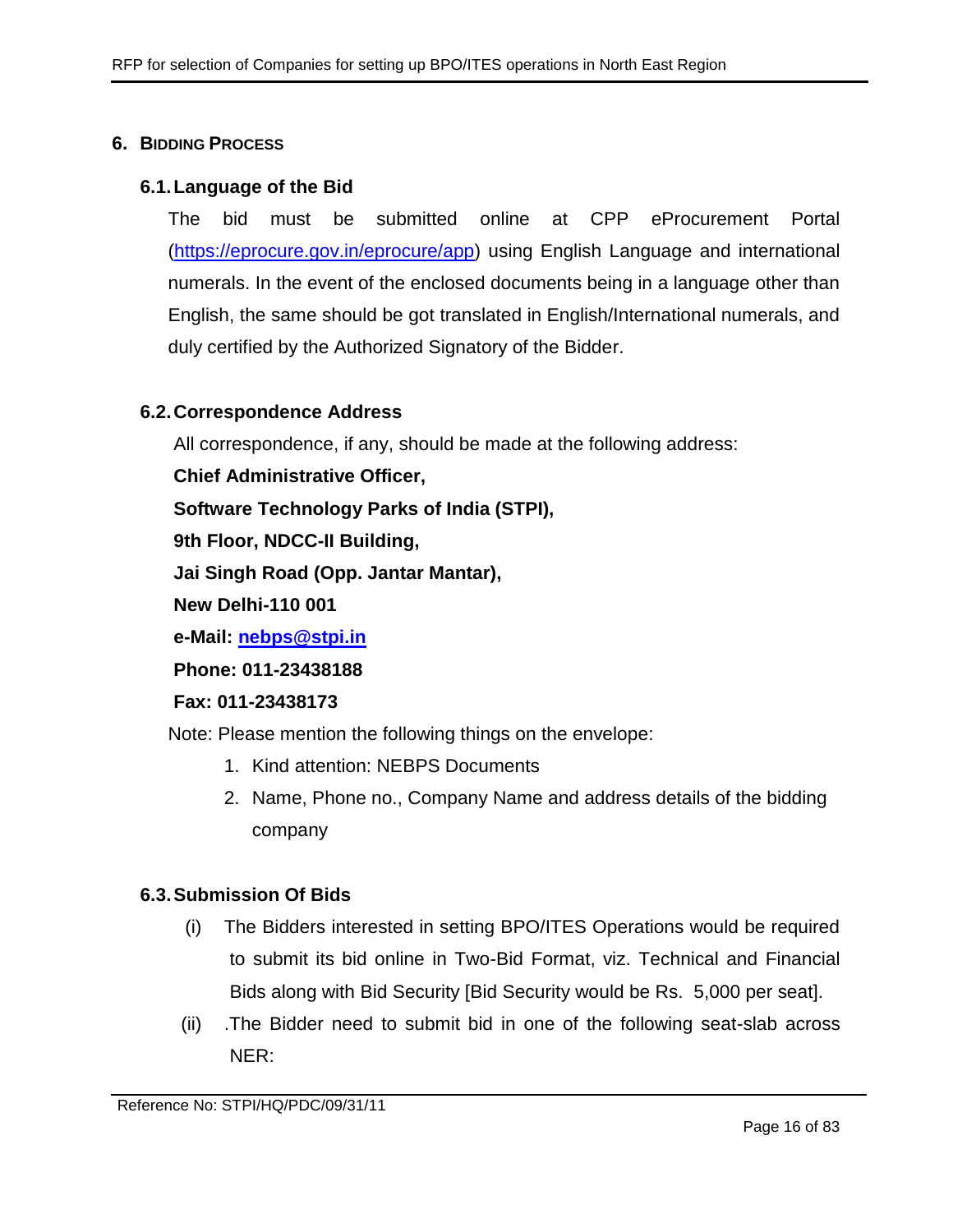| Seats Slab (SS) in<br><b>NER</b> | <b>Number of Seats in a</b><br>$Slab^*$ | <b>Minimum Average</b><br><b>Annual Turnover of</b><br>last 3 FYs (Rs. in<br>Crore) |
|----------------------------------|-----------------------------------------|-------------------------------------------------------------------------------------|
| SS <sub>0</sub>                  | $25 - 50$                               |                                                                                     |
| SS <sub>1</sub>                  | 51-100                                  | $\overline{2}$                                                                      |
| SS <sub>2</sub>                  | 101-200                                 | 5                                                                                   |
| SS <sub>3</sub>                  | 201-400                                 | 5                                                                                   |
| SS <sub>4</sub>                  | 401-500                                 | 5                                                                                   |
| SS <sub>5</sub>                  | 501-1000                                | 10                                                                                  |
| SS <sub>6</sub>                  | 1001-1500                               | 15                                                                                  |

*\* A bidder with higher turnover can always apply for lower numbers of seats e.g. a bidder having average annual turnover during last 3 financial years as Rs.10 crore can apply for minimum 50 seats (In Seat Slab SS0) to maximum 1,000 seats (In Seat Slab SS5) across NER States.*

*# The total number of seats permitted to a bidder based on its Average Annual turnover, which shall also include the number of seats already approved/allotted in the previous round(s) of bidding of NEBPS. Bidder should only bid for remaining qualifying number of seats*.

*Note: The number of seats available for bidding is approximately 2500 which may vary subject to utilization of seats allocated in previous rounds of bidding*

(iii) Bidder will give single bid in single Seat-Slab only for whole NER. However, bidder may choose to setup BPO/ITES operations at a particular location or multiple locations within a State (minimum 25 seats at one location) or in other States. e.g. if a bidder applies in SS4 seat-slab then bidder will be at liberty to setup BPO/ITES operation of 500 seats at one location or multiple locations in different States with minimum 25 seats at one location.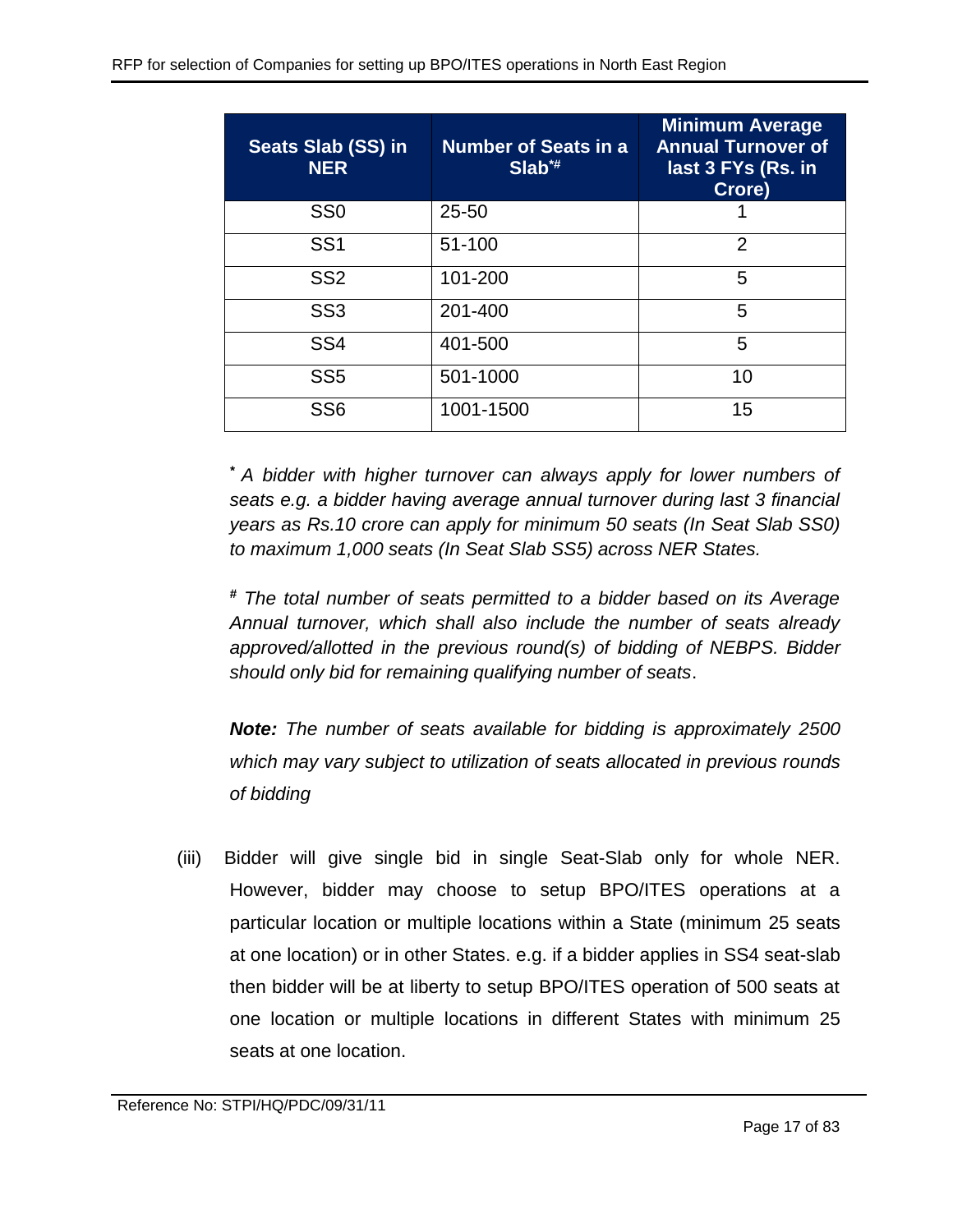(iv) The bid should be signed and sealed by an authorized signatory (possessing power of attorney) on each page of the bid document including enclosures and prescribed formats. Full name and designation of the authorized signatory should be clearly mentioned.

## **6.4.Validity Of The Bids**

The Bid should be valid for a minimum period of 180 days from the Bid Submission End Date.

## **6.5.Documents and Information to be submitted along with the Bids**

#### I.**TECHNICAL BID**

The following documents should be part of the Technical Bid:

- (a) Scanned copy of Tender Acceptance Letter [\(Appendix-A\)](#page-44-0)
- (b) Proof for submission of tender fee and BSD/EMD along with UTR number (separate slips issued by bank).
- (c) Scanned copy of [Appendix-B](#page-45-0) along with all supporting documents
- (d) Scanned copy of [Appendix-C](#page-52-0) and Appendix-D along with supporting documents if any

*Note: All above mentioned documents are to be merged in sequence as pages in one PDF file and to be uploaded in relevant section in eProcurement portal. Filled Appendix-B with page number mentioned, should be placed before the technical bid documents.* 

*All documents submitted should be stamped and signed by the authorized signatory of the bidder. All declarations/undertakings should be on the organization's letterhead*. *Non submission of complete documents and in specified format may result in rejection of the bid.*

# **II.FINANCIAL BID**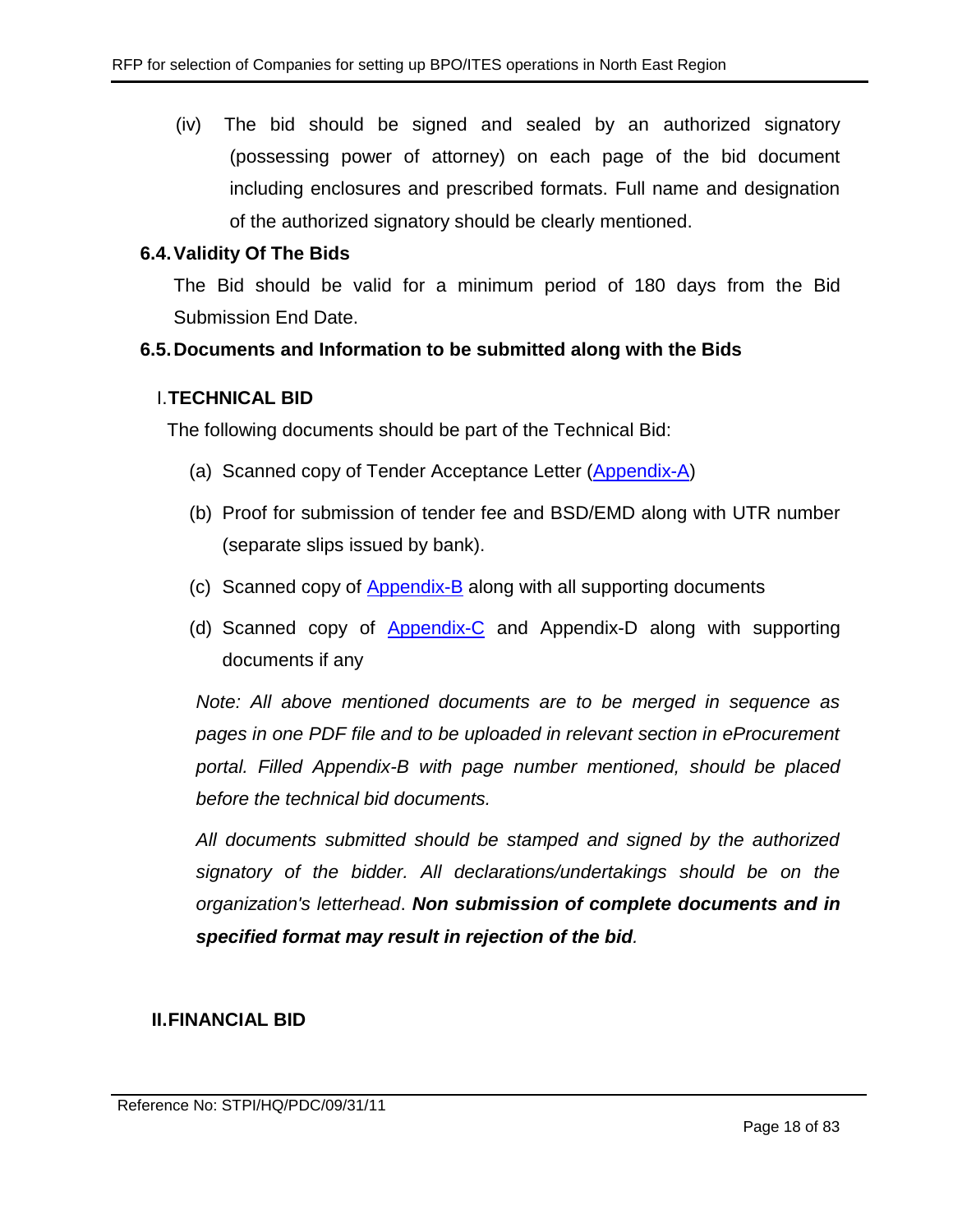The bidders may participate for setting up BPO/ITES operations with a minimum of 25 capacity seats at one location (City/Town) or maximum of 1500 seats (including the seats already approved/allotted) either at one location or multiple locations in the NER. To submit financial bid, bidder needs to download **BOQ\_XXXX.xls** from CPP eProcurement Portal provided as a part of tender documents, fill respective cells and upload the file to portal without changing the name or format. It's advised to go through the detail instructions for online bid submission given at [Appendix -](#page-77-1) K in this RFP. The bidders may please note that there would be a uniform amount of financial support for a given Seat-slab in a State, determined through this bidding process. Therefore, the Bidder is advised to quote single bid in one seat-slab across NER.

# **6.6.Bid Security Deposit**

- (i) The Bidder needs to submit the Bid Security Deposit (BSD), as flat Rs. 5000 (Five thousand) per seat. There will be no exemption from submitting BSD.
- (ii) BSD should be submitted by making online transfer. Copy of the proof of online transfer of BSD should be uploaded along with Technical Bid. The Account details for making online transfer are provided below:

| <b>Name of Account Holder</b> | <b>Software Technology Parks of India</b>                                       |
|-------------------------------|---------------------------------------------------------------------------------|
| <b>Account No.</b>            | 05860100024530                                                                  |
| <b>Bank</b>                   | <b>Bank of Baroda</b>                                                           |
| <b>IFSC Code</b>              | BARB0PARLIA (Fifth character is Zero)                                           |
| <b>Address</b>                | Ground Floor, BOB Building, Delhi Parliament Street,<br><b>New Delhi-110001</b> |
| <b>Location / Station</b>     | <b>New Delhi</b>                                                                |

Details of Bank for RTGS/NEFT: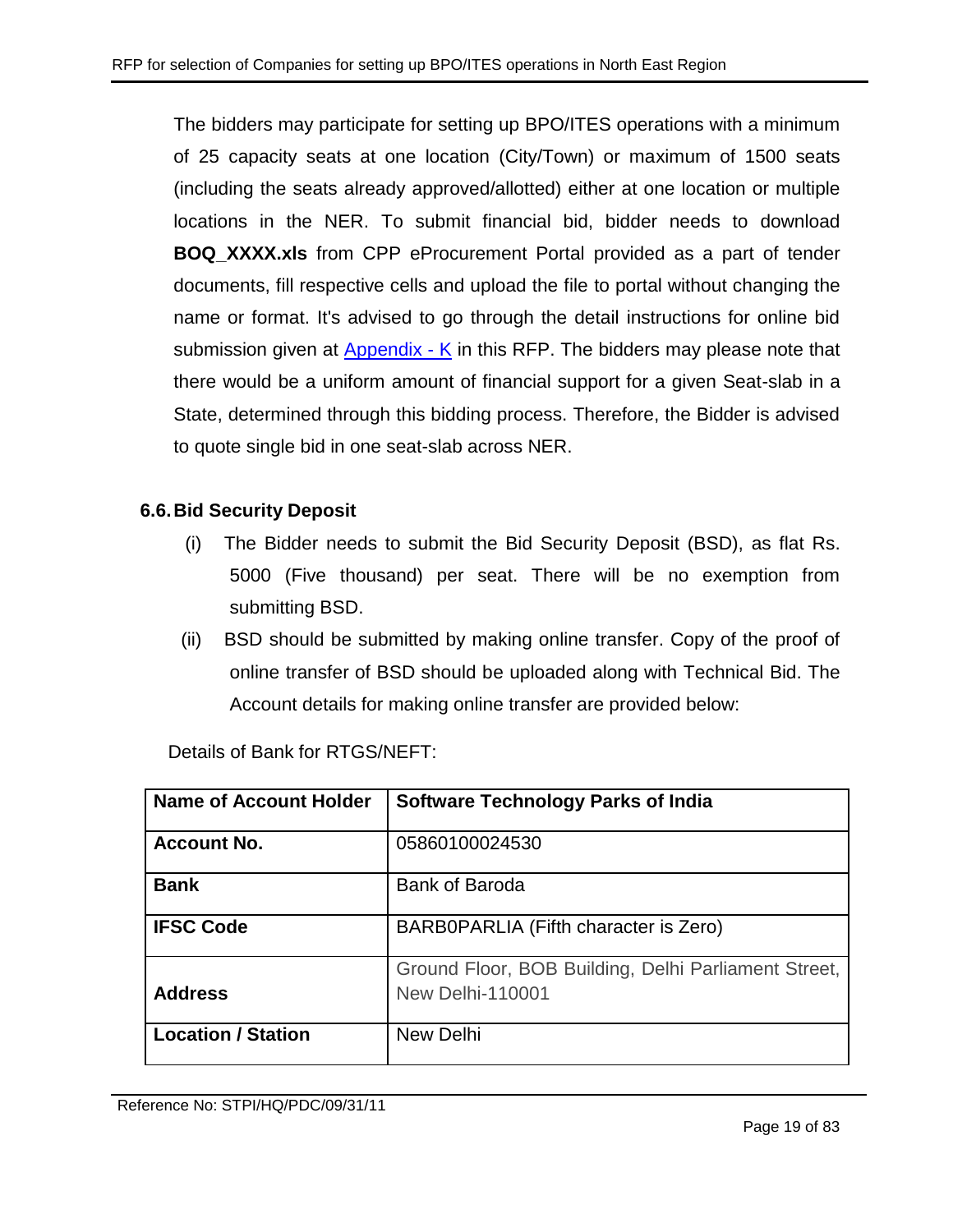Bids without the BSD will be summarily rejected. The Bid Security shall be refunded without interest to the Successful Bidder as per timeline defined in **Appendix-G**. The Bid Security shall be forfeited in case of non-acceptance of IPA. The Bid Security will be refunded to the unsuccessful bidders without any interest within 4 weeks after issue of IPA to the Successful Bidders.

#### **6.7.Clarifications Regarding RFP Document**

(i) Should a prospective Bidder need any clarification on any specific aspect of this RFP Document, the same may be forwarded to the Chief Administrative Officer, STPI, New Delhi by post, facsimile or email [\(nebps@stpi.in\)](mailto:nebps@stpi.in), on or before the last date for submission of written queries for clarifications in the following format:

| SI. No | <b>Clause No</b> | <b>Details of</b><br> query(ies) <sup> </sup> | Suggestions, if<br>any |
|--------|------------------|-----------------------------------------------|------------------------|
|        |                  |                                               |                        |

(ii) STPI may, for any reason, carry out amendment(s) in the RFP document, which shall be hosted on all the aforesaid websites.

#### **6.8.PRE-BID MEETING**

The pre-bid meeting will be convened at New Delhi as indicated at Clause 5. This meeting may be attended by the authorized representatives of the Prospective Bidders.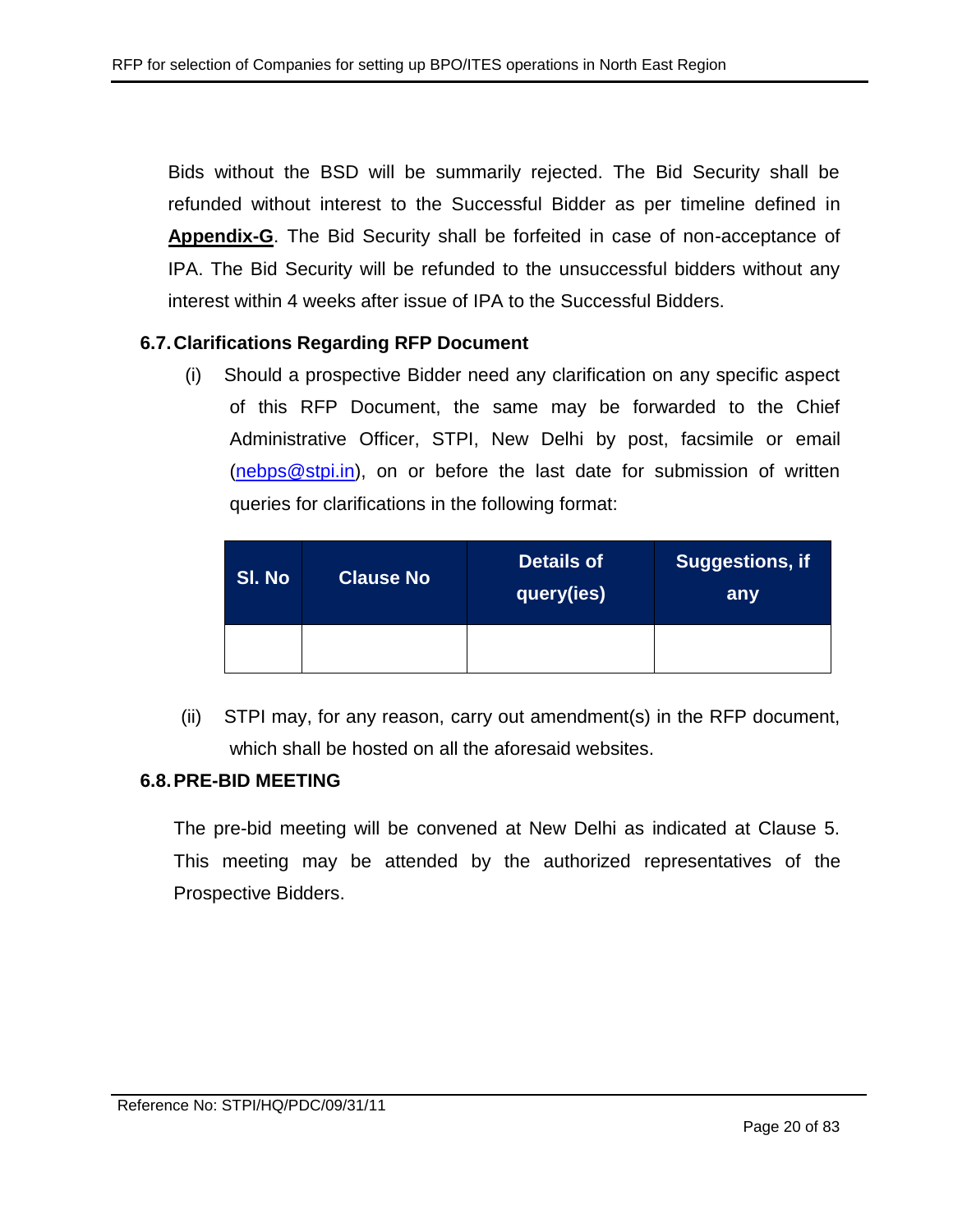# <span id="page-20-0"></span>**7. EVALUATION OF BIDS**

- (i) The bids received by the Bid Submission End Date shall be opened online by a duly Constituted Committee. The bidder will be at liberty to be present either in person or through an authorized representative at the time of opening of the Technical Bid with the Bid Acknowledgement Receipt or they can view the bid opening status online at their remote end.
- (ii) Consequently, a duly constituted Technical Evaluation Committee will proceed to evaluate the technical bids. Based on this evaluation, technically qualified bidders would be invited to the opening of Financial Bids on a subsequent date & time. The technically qualified bidder will be at liberty to be present either in person or through an authorized representative at the time of opening of the Financial Bids with the Bid Acknowledgement Receipt or they can view the bid opening status online at their remote end. The Financial Bids will be opened online by a duly constituted Committee.
- (iii) The bidder is expected to examine all instructions, formats, terms & conditions, and scope of work in the bid document. Failure to furnish complete information or false information/ documents which is not substantially responsive to the bid document in all respect shall result in rejection of bid.
- (iv) In respect of interpretation/clarification of this bid document and in respect of any matter relating to this bid document, the decision of Director General, STPI shall be final.
- (v) It needs to be noted that the bids would be rejected on one of the following grounds:
	- If any of the eligibility criteria is not met.
	- Tender fee not submitted.
	- Bid Security not submitted.
	- If tender terms and condition are not met.
	- If the Bidder gives wrong information in the Bid.
	- Canvassing in any form in connection with the Bids.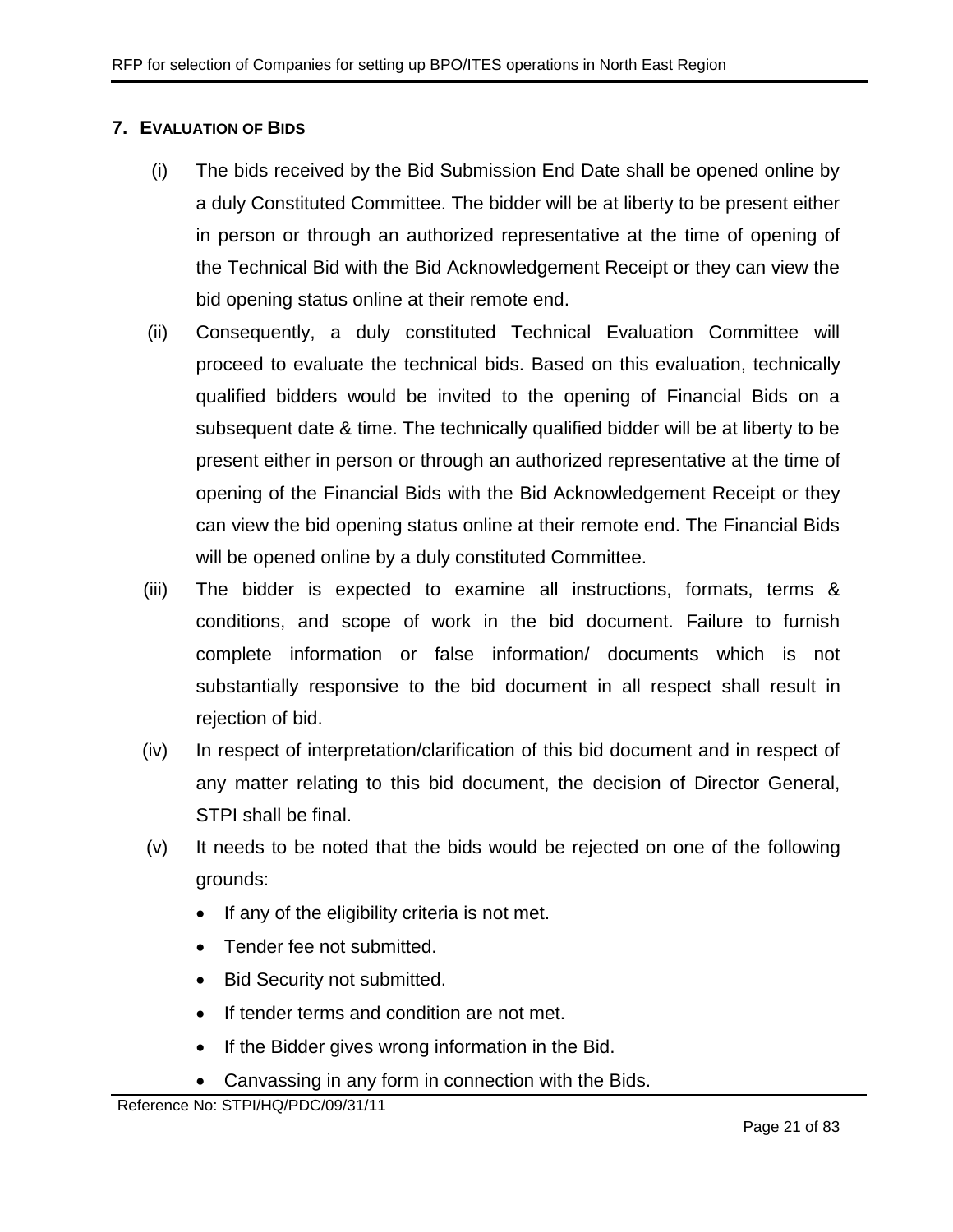- Conditional bids.
- Incomplete bid in any form.
- Bids submitted after due date and time shall be summarily rejected.
- Bids submitted by Telex/Telegram/Fax/e-mail shall be rejected.
- Erasure and/or over writing is/are NOT permissible.
- Bids not signed by authorized signatory.
- Submission of Financial bid in the technical bid envelop.
- If the Bid is submitted for more than 1500 seats including the seats already approved/allotted across NER.
- If the bid is submitted for more than the cap of financial support i.e. Rs.1 Lakh/seat.
- Submission of bid in multiple Seat-Slabs.
- Submission of bid in a Seat-Slab which is not in-line with minimum average annual turnover of last 3 FYs.
- (vi) The financial bids of the eligible bidders shall be evaluated as per the following approach:
	- The bids under NEBPS will be evaluated in a Round Robin manner as per Seat Slabs.
	- Bidder will give one bid in one Seat-Slab only, subject to fulfilling turnover criteria as per Section 3.5 and other terms and conditions. However, bidder may choose to setup BPO/ITES operations at a particular location or multiple locations within the NER (minimum 25 seats at one location). e. g., for 300 seats bid @ Rs. 80,000/Seat the bidder may set up either 300 Seats BPO unit at one location or 100 Seats BPO unit in 3 different locations. The agreement and subsequent disbursement will be made separately for each location.
	- The lowest bidders (L1) for all Seat Slabs will be determined. Then the bidder claiming the lowest among all Seat Slabs will be declared successful first. Subsequently, the lowest bidder in ascending order from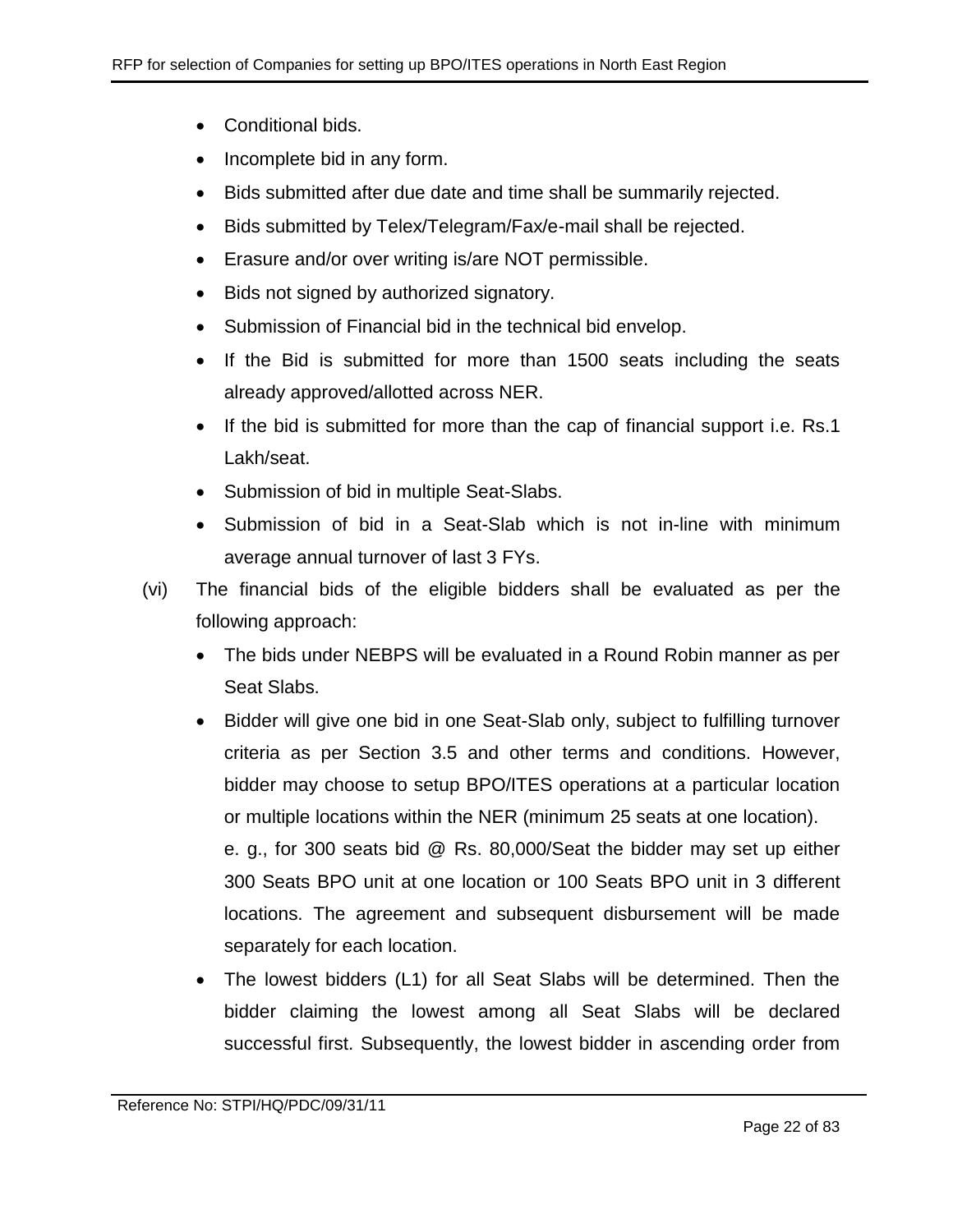the other Seat Slab in NER will be declared successful in a Round Robin manner.

e.g.,

| <b>Seat-Slab</b> | <b>Bid amount in ascending order</b> | <b>Winner</b><br>(L1)       |                 |                 |
|------------------|--------------------------------------|-----------------------------|-----------------|-----------------|
| SS1(100 seats)   | S <sub>11</sub>                      | S <sub>12</sub>             | S <sub>13</sub> | S <sub>11</sub> |
|                  | (Rs.80K)                             | (Rs.82K)                    | (Rs.84K)        | (Rs.80K)        |
| SS2(200 seats)   | S <sub>21</sub>                      | S <sub>22</sub>             | S <sub>23</sub> | S <sub>21</sub> |
|                  | (Rs.75K)                             | (Rs.78K)                    | (Rs.80K)        | (Rs.75K)        |
| SS3(300 seats)   | S31<br>(Rs.70K)                      | S <sub>31</sub><br>(Rs.70K) |                 |                 |

(Order of winning: S31, S21, S11 even if S22 < S11)

- If two or more bidders in a Seat Slab (L1 & L2 or L2 & L3 and so on) bid the same amount, then bidder quoting lesser number of seats will be considered first for ensuring wider dispersal. In case numbers of seats are also same for two or more bidders in a Seat Slab, then the bidder with higher net worth will be considered first.
- After completion of one round across Seat Slabs, the second lowest bidder(s) and other bidders of each Seat Slab in the same sequence as determined in first round would be asked to match the lowest bid for financial support for the respective seat-slab and on its acceptance such bids would be treated as successful bids, subject to availability of seats.
- (vii) Issue of In-Principle Approval (IPA)/Signing of Master Service Agreement (MSA)
	- STPI shall convey IPA to the Successful bidders.
	- The Successful Bidder would be required to furnish its acceptance of the IPA and sign the MSA [separately for each of the location (city/town] with STPI, within a period of 2 weeks from the date of issue of the IPA.
- (viii) In the event of non-utilization of the projected seats or failure of bidding process for whatever reasons in previous round(s) of bidding or for any other bonafide reasons, STPI would be at liberty to go for fresh round of bidding.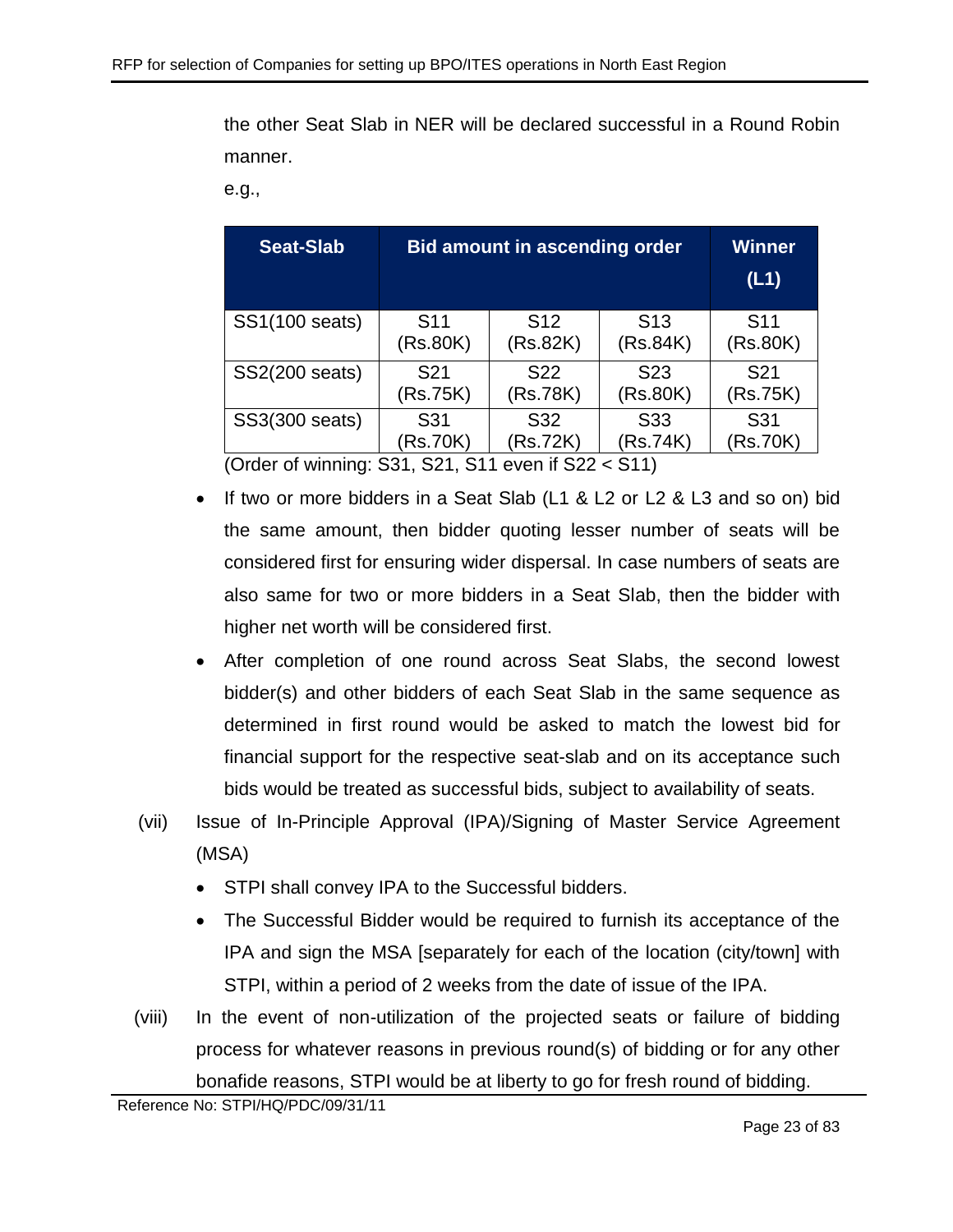# <span id="page-23-0"></span>**8. TERMS & CONDITIONS RELATING TO COMMENCEMENT OF BPO OPERATIONS, DISBURSEMENT OF FINANCIAL SUPPORT AND PROCEDURE THEREOF**

- <span id="page-23-2"></span>(i) The Successful bidder (BPO Unit) shall be under obligation to commence its BPO/ITES operations within 6 months, from the date of issue of In-Principle Approval (IPA) referred above. If the BPO Unit is not able to commence its BPO/ITES operations within the 6 months from issuance of IPA, it can request for an extension of not more than 3 months with penalty of 2% per month (for each completed month) of eligible financial support (on pro-rata basis for both installments) after expiry of 6 months duration. Within the extended period, the unit must commence its operation. Failure to do so shall automatically result in cancellation/termination of IPA/Agreement and Bid Security Deposit (BSD)/Earnest Money Deposit (EMD) will be forfeited.
- (ii) The disbursement will be made based on performance, i.e. generation of new employment and new economic activity in IT/ITES sector. To support overall objectives of the Scheme, successful bidder(s) may outsource the operations (Civil and IT infrastructure, employees) from other service provider(s), subject to conditions:
	- a) The service provider must be a registered company under The Companies Act, 1956/2013/Limited Liability Partnership Act 2008.
	- b) All the obligations and liabilities of the RFP will remain with the prime bidder. Prime bidder will ensure to meet all the objectives like employment target, new economic activity in IT/ITES sector for that location and timelines of the scheme.
	- c) Detailed service/facilities agreement with the service provider needs to be submitted to STPI by the prime bidder at the time of reporting Commencement of Operation (COO).
- <span id="page-23-1"></span>(iii) Soon after the commencement of BPO/ITES Operations, the BPO unit shall report the fact of commencement of its operations to STPI within a period of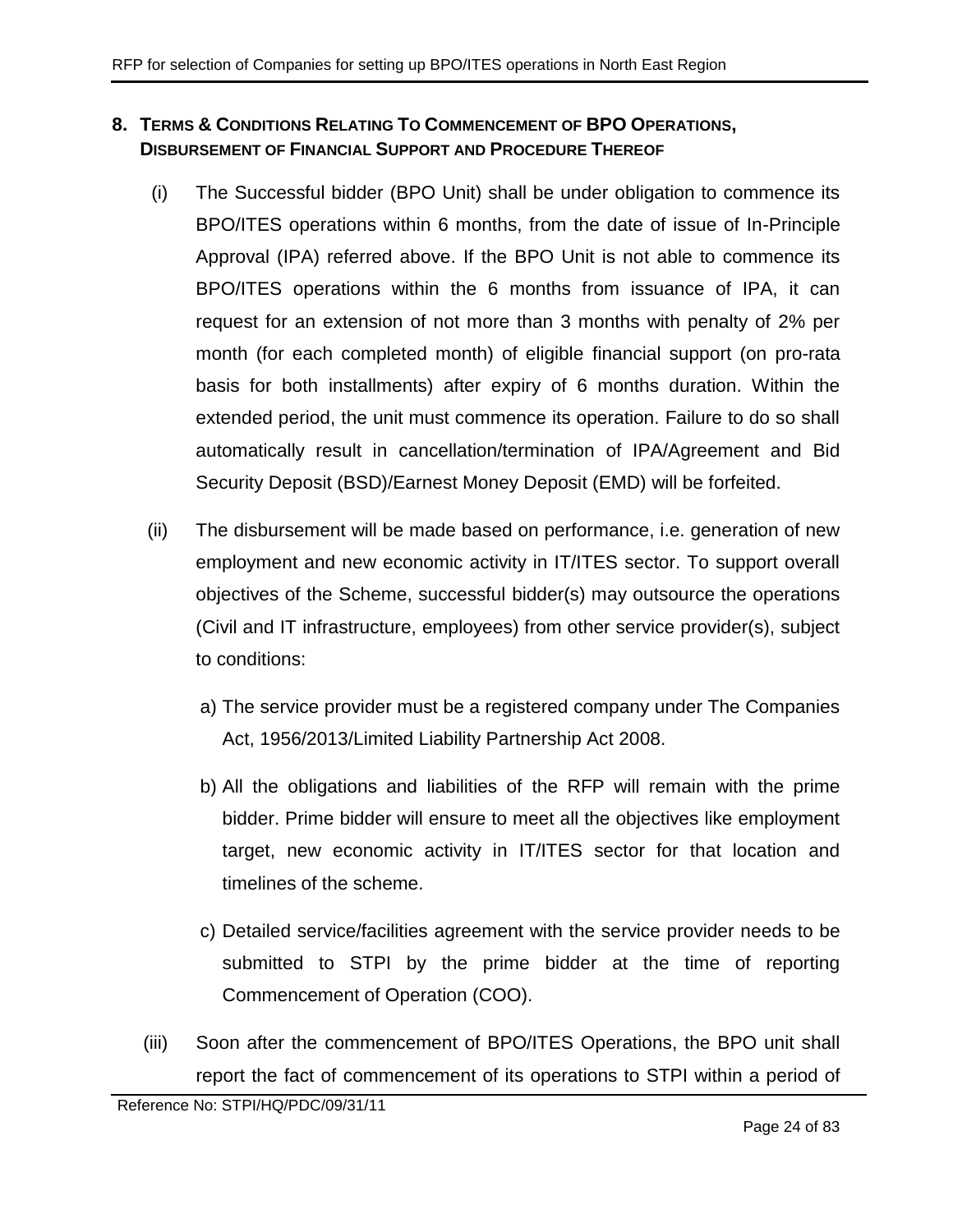two weeks. The BPO Unit can request for release of advance of 10% of approved financial support as per IPA, after verification of COO by STPI, subject to furnishing Bank Guarantee of 10 *%* of approved financial support as per IPA valid for 3 years from commencement of operation and its verification by STPI. The eligible support as per the agreed amount shall be released in 3 yearly installments, subject to fulfillment of all formalities and compliance with various conditions laid down in RFP and submission of following documents:

a) Aadhaar number of regular employees recruited/joined the unit after the issuance of In Principle Approval (IPA).

b) PAN of regular employees recruited/joined the unit after the issuance of In-Principle Approval (IPA).

c) Provident fund account number and Aadhaar linked Universal Account Number (UAN) for the regular employees recruited/joined the unit after the issuance of In Principle Approval (IPA).

d) Proof of Employee State Insurance (ESI) contribution for the regular employees eligible under this scheme and recruited/joined the unit after the issuance of IPA.

e) Proof of State Professional Tax, as applicable.

f) Certificate of disability issued by a medical authority (Notified by State Govt), if applicable.

g) Any other relevant documents.

*\*For consideration in employment target technical and management staff should be atleast 85% of total employees while support staff can be upto 15% of total employment provided.*

- (iv) **Disbursement of Financial support:** The successful bidder needs to submit proof of expenditure at the time of claiming VGF. The approved amount of financial support will be disbursed in three installments as under::
	- a) **The first installment** shall be upto 40% of the total eligible VGF, to be calculated on pro-rata basis, subject to at least 50% of employment target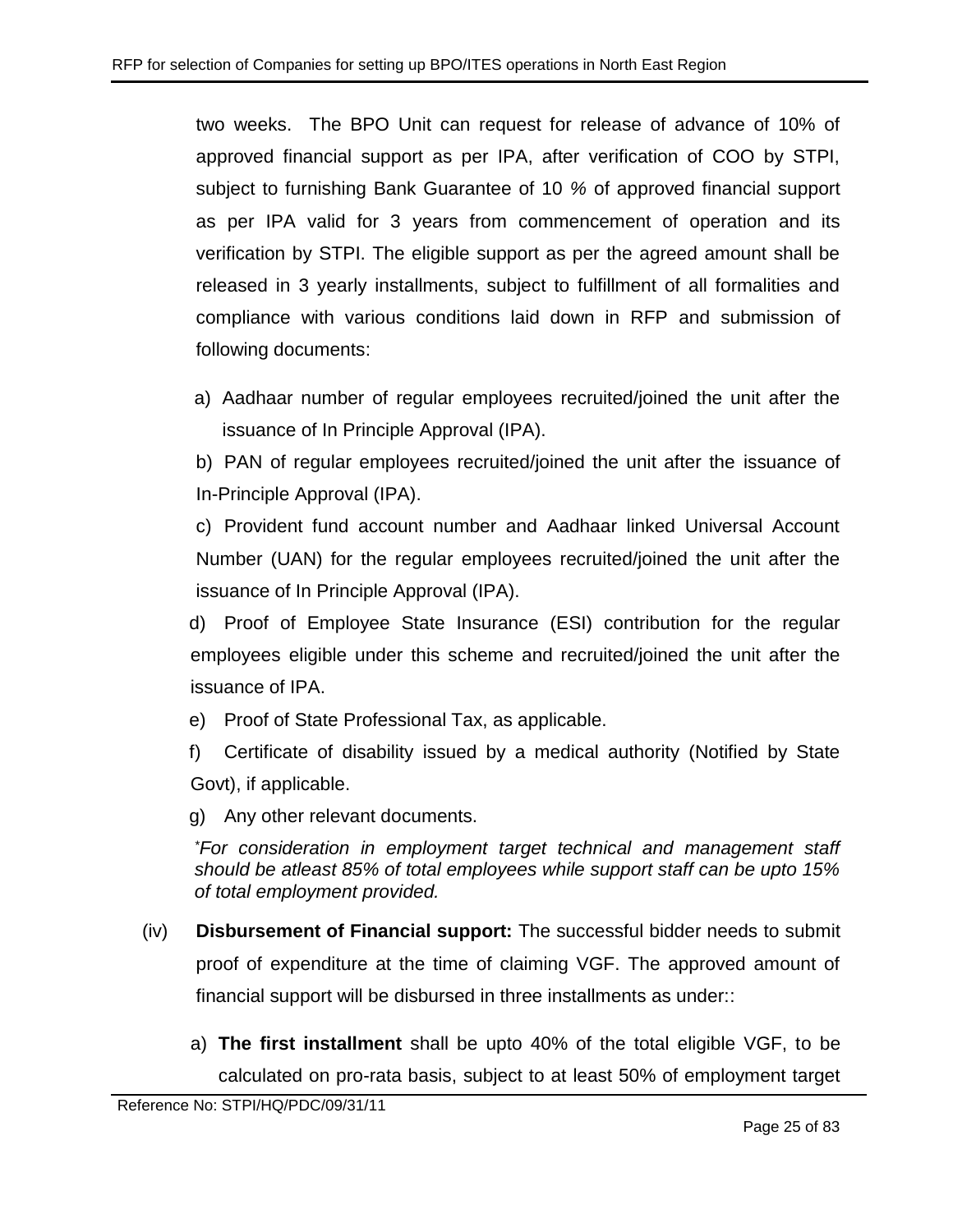from commencement of operation and further subject to verification of required proofs/documents and site inspection by STPI. This installment shall be claimed anytime after one year from commencement of operation but not later than fifteen months from commencement of operation.

- b) **The Second installment** shall be upto 70% of total eligible VGF, to be calculated on pro-rata basis, subject to meeting at least 50% of employment target from commencement of operation and further subject to verification of required proofs/documents and site inspection by STPI. This installment shall be claimed anytime after twenty four months from commencement of operation, but not later than twenty seven months from commencement of operation.
- c) **The Third installment** shall be upto 100% of total eligible VGF, to be calculated on pro-rata basis, subject to meeting at least 50% of employment target from commencement of operation and further subject to verification of required proofs/documents and site inspection by STPI. This installment shall be claimed anytime after thirty six months from commencement of operation, but not later than thirty seven months from commencement of operation
- (v) **Procedure to calculate employment target for disbursement of financial support**: Average monthly employment for the duration from commencement of operation till the time of request for release of financial support will be considered to calculate the eligible financial support for each installment.

*e.g. Assuming the estimated per seat expenditure for setting up BPO/ITES operations is Rs. 1,60,000/seat then the bid amount of the Unit shall be Rs. 80,000/seat. If the unit wins the bid for 100 seats BPO/ITES operation @ Rs. 80,000/seat and the actual expenditure hy the unit is Rs. 1,60,000/seat or more, then the disbursement of financial support in different scenarios will be as under:*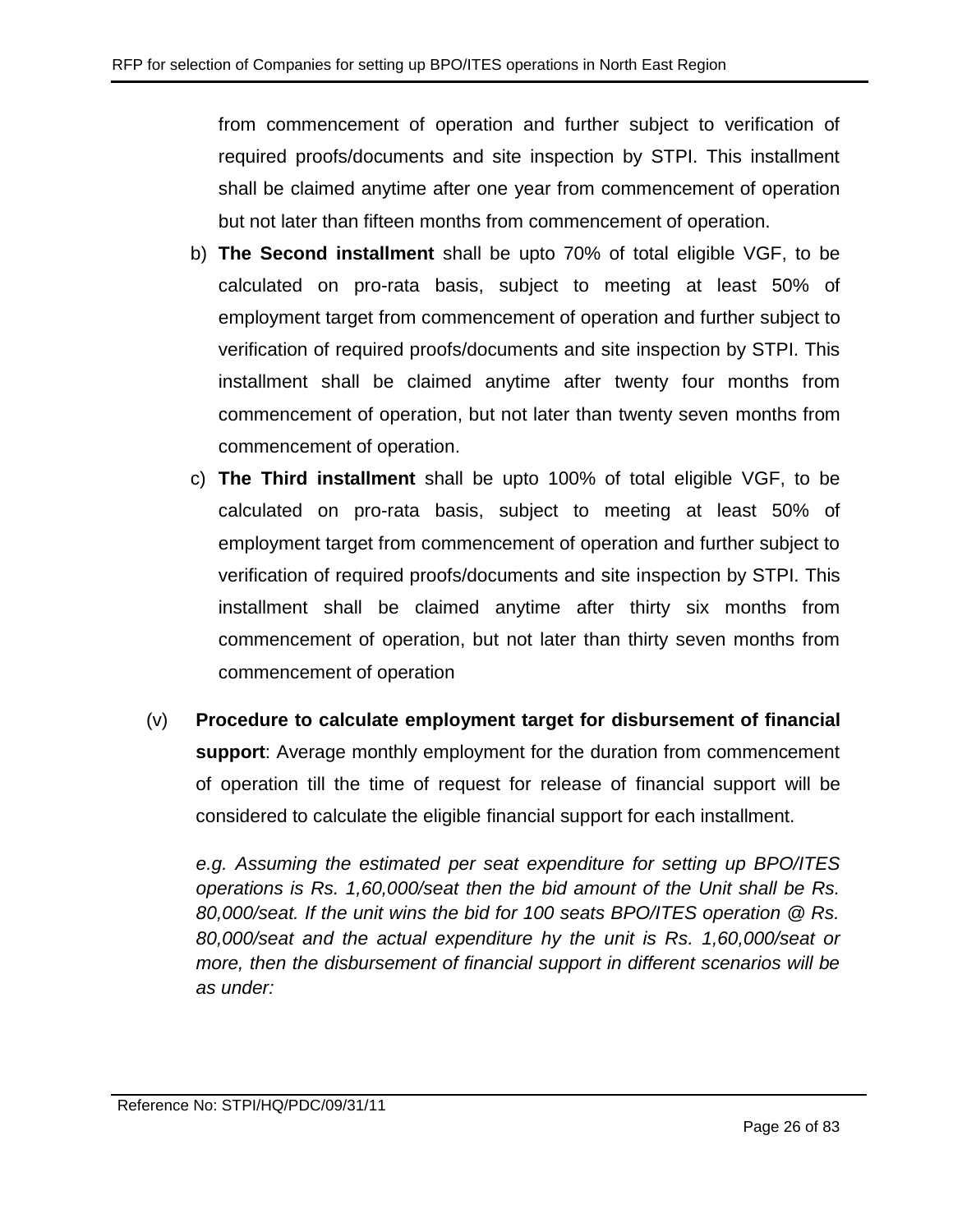| S.<br>N<br>$\mathbf{o}$ | <b>Achieved</b><br>average<br>monthly<br>Employment<br>Target (E.T.) at<br>the time of<br>claiming 1st<br>installment<br>from<br>commenceme<br>nt t of<br>operation | <b>Disbursed</b><br>amount of<br>financial<br>support in<br>1 <sup>st</sup><br>installmen<br>$t$ ( $X\%$ of<br>E.T.<br>$\ast$<br>40% of<br><b>Total</b><br>financial<br>support -<br>advance<br>amount) | <b>Achieved</b><br>average<br>monthly<br>Employment<br>Target (E.T.)<br>at the time<br>of claiming<br>2 <sub>nd</sub><br>installment<br>from<br>commencem<br>ent t of<br>operation | <b>Disbursed</b><br>amount of<br>financial<br>support in<br>2 <sup>n</sup> d<br>installment<br>(remarks)<br>$[(X\%$ of<br>E.T. * 70% of<br><b>Total</b><br>financial<br>support) -<br>disbursed<br>amount till<br>1 <sup>st</sup><br>installment | <b>Achieved</b><br>average<br>monthly<br><b>Employment</b><br>Target (E.T.)<br>at the time of<br>claiming 3rd<br>installment<br>from<br>commencem<br>ent t of<br>operation | <b>Disbursed</b><br>amount of<br>financial<br>support in<br>3 <sup>rd</sup><br>installment<br>(remarks)<br>$K^2$<br>of<br><b>E.T.</b><br><b>Total</b><br>financial<br>support) -<br>(disbursed<br>amount till<br>2 <sub>nd</sub><br><b>installment</b> |
|-------------------------|---------------------------------------------------------------------------------------------------------------------------------------------------------------------|---------------------------------------------------------------------------------------------------------------------------------------------------------------------------------------------------------|------------------------------------------------------------------------------------------------------------------------------------------------------------------------------------|--------------------------------------------------------------------------------------------------------------------------------------------------------------------------------------------------------------------------------------------------|----------------------------------------------------------------------------------------------------------------------------------------------------------------------------|--------------------------------------------------------------------------------------------------------------------------------------------------------------------------------------------------------------------------------------------------------|
| ı                       | (135)<br>90%<br>persons against<br>E.T. of 150)                                                                                                                     | Rs. 20.8<br>Lakh [Rs.<br>28.8Lakh -<br><b>Rs. 8</b><br>Lakh]                                                                                                                                            | 80%<br>(120)<br>persons<br>E.T.<br>against<br>of 150)                                                                                                                              | Rs. 16 Lakh<br>[Rs.<br>44.8Lakh<br>$\blacksquare$<br>Rs.<br>28.8<br>Lakh]                                                                                                                                                                        | 70%<br>(105)<br>persons<br>against<br>the<br>target of 150)                                                                                                                | 11.2<br>Rs.<br>Lakh<br>[Rs.<br>56Lakh<br>(Rs.<br>28.8<br>Lakh+Rs.<br>16 Lakh)]                                                                                                                                                                         |
| Ш                       | (135)<br>90%<br>persons against<br>E.T. of 150)                                                                                                                     | $\overline{R}$ s. 20.8<br>Lakh [Rs.<br>28.8Lakh -<br>* 8 Lakh]                                                                                                                                          | 90%<br>(135)<br>persons<br>against E.T.<br>of 150)                                                                                                                                 | Rs. 21.6<br>Lakh<br>50.4Lakh -<br>Rs. 28.8<br>Lakh]                                                                                                                                                                                              | 90%<br>(135)<br>persons<br>against E.T. of<br>150)                                                                                                                         | 21.6<br>Rs.<br>[Rs.<br>Lakh<br>72Lakh<br>(Rs.<br>28.8<br>Lakh+Rs.<br>21.6 Lakh)]                                                                                                                                                                       |
| III                     | 60%<br>(90)<br>persons against<br>E.T. of 150)                                                                                                                      | Rs. 11.2<br>Lakh [Rs.<br>19.2Lakh -<br><b>Rs. 8</b><br>Lakh]                                                                                                                                            | (135)<br>90%<br>persons<br>against E.T.<br>of 150)                                                                                                                                 | Rs. 31.2Lakh<br>50.4<br>[Rs.<br>lakh - Rs.<br>19.2<br>Lakh)                                                                                                                                                                                      | 80%<br>(120)<br>persons<br>against E.T. of<br>150)                                                                                                                         | Rs.13.6<br>Lakh<br>[Rs.<br>64<br>lakh<br>(Rs. 19.2)<br>Lakh + $(Rs.$<br>31.2 Lakh)                                                                                                                                                                     |
| IV                      | 60%<br>(90)<br>persons against<br>E.T. of 150)                                                                                                                      | Rs. 11.2<br>Lakh [Rs.<br>19.2Lakh -<br>8 Lakh]                                                                                                                                                          | (135)<br>90%<br>persons<br>against E.T.<br>of 150)                                                                                                                                 | Rs. 31.2Lakh<br>[Rs.<br>50.4<br>lakh - Rs.<br>19.2<br>Lakh)                                                                                                                                                                                      | 100%<br>(150)<br>persons<br>against E.T. of<br>150)                                                                                                                        | Rs.<br>29.6<br>Lakh<br>[Rs.<br>80<br>lakh -<br>(Rs. 19.2)<br>Lakh + $(Rs.$<br>31.2 Lakh)                                                                                                                                                               |

(vi) **Disbursement of Special Incentives:** The special incentives as mentioned in Para [2.3](#page-6-1) are subject to meeting at least 50% of employment target from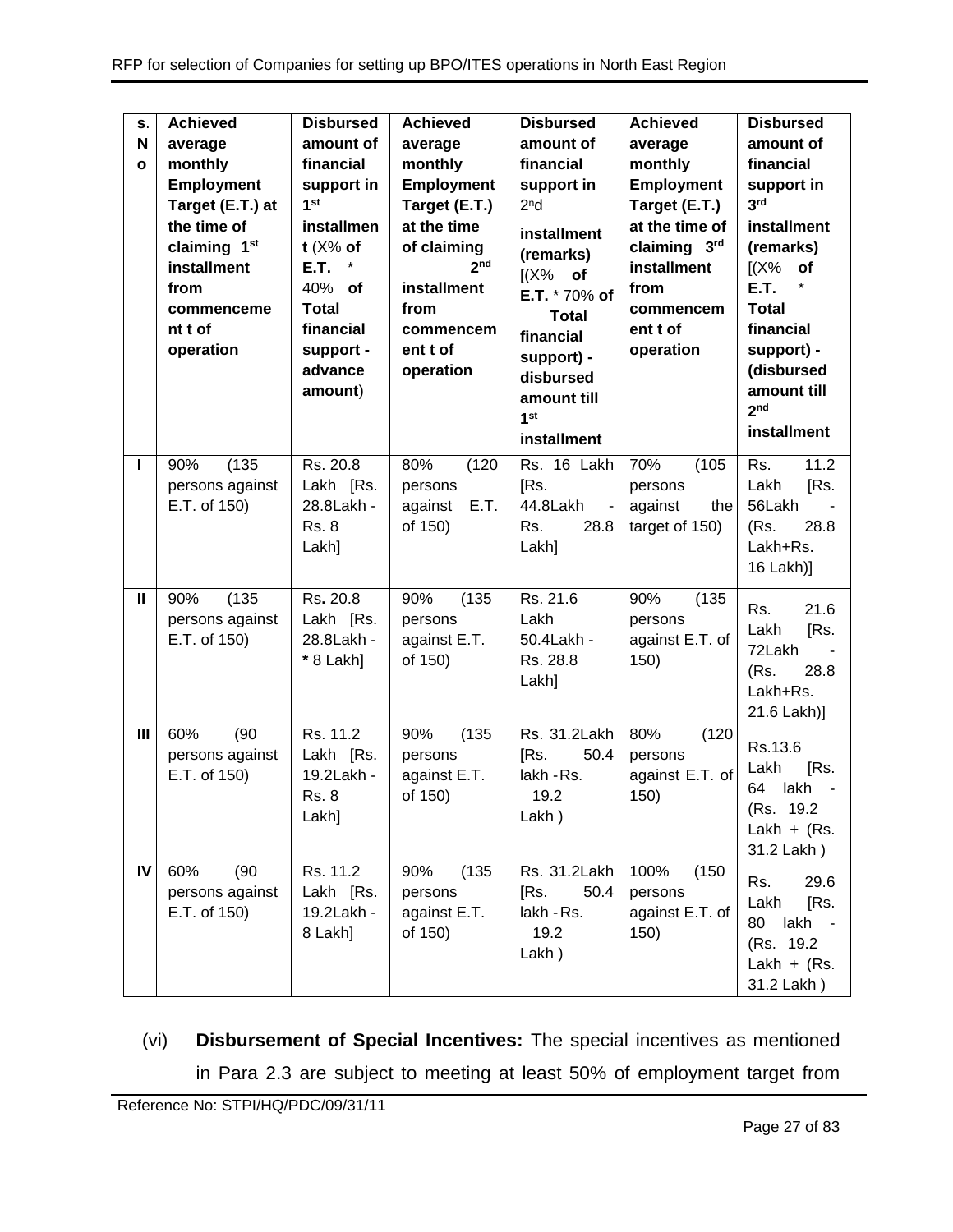commencement of operation. These incentives are to be provided on claim with/after the disbursement of 1<sup>st</sup> installment of VGF on production of documentary proofs of employment as per Para 8[.\(iii\)](#page-23-1) above and further subject to fulfillment of following conditions:

- a. **Training Incentive**: As per condition mentioned in Para [2.3.](#page-6-1)**Incentive for diversity & inclusion**: As per condition mentioned in Para [2.3.](#page-6-1)
- b. **Incentive for providing employment beyond target**: This incentive will be provided to the units providing employment beyond employment target i.e. 1.5 times the number of seats as stated above.
- c. **Incentive for promoting local entrepreneur**: As per condition mentioned in Para [2.3.](#page-6-1)

*Note: The special incentive(s) may be claimed/disbursed on pro-rata basis along with each VGF disbursement (if applicable). However, disbursements towards these special incentive(s) would be adjusted in final VGF disbursement, if the overall eligibility condition changes from the condition at which the special incentive(s) were disbursed.*

- (vii) The procurements of admissible items [\(Appendix-E\)](#page-54-0) done after issue date of IPA will be considered, except for those bidders who would bid under the condition mentioned at Para [3.10.](#page-11-0)
- (viii) The BPO Unit would be required to furnish a Bank Guarantee of 10% of the approved financial support as per IPA from a Public Sector bank or Scheduled Commercial Bank, valid for a period of 3 years before the release of 10% advance of the approved financial support as per IPA (excluding period of claim). **If the unit doesn't claim the 10% advance, then the Bid Security deposited by the unit will be retained as Performance Security and will be released after completion of 3 years from commencement of operation (excluding the period of VGF claim and disbursement)**.
- (ix) STPI Hqs shall timely recommend to the MeitY, the release of BPO Unit wise financial Support, in respect of each installment, after completion of verification and other formalities, which shall be arranged to be released by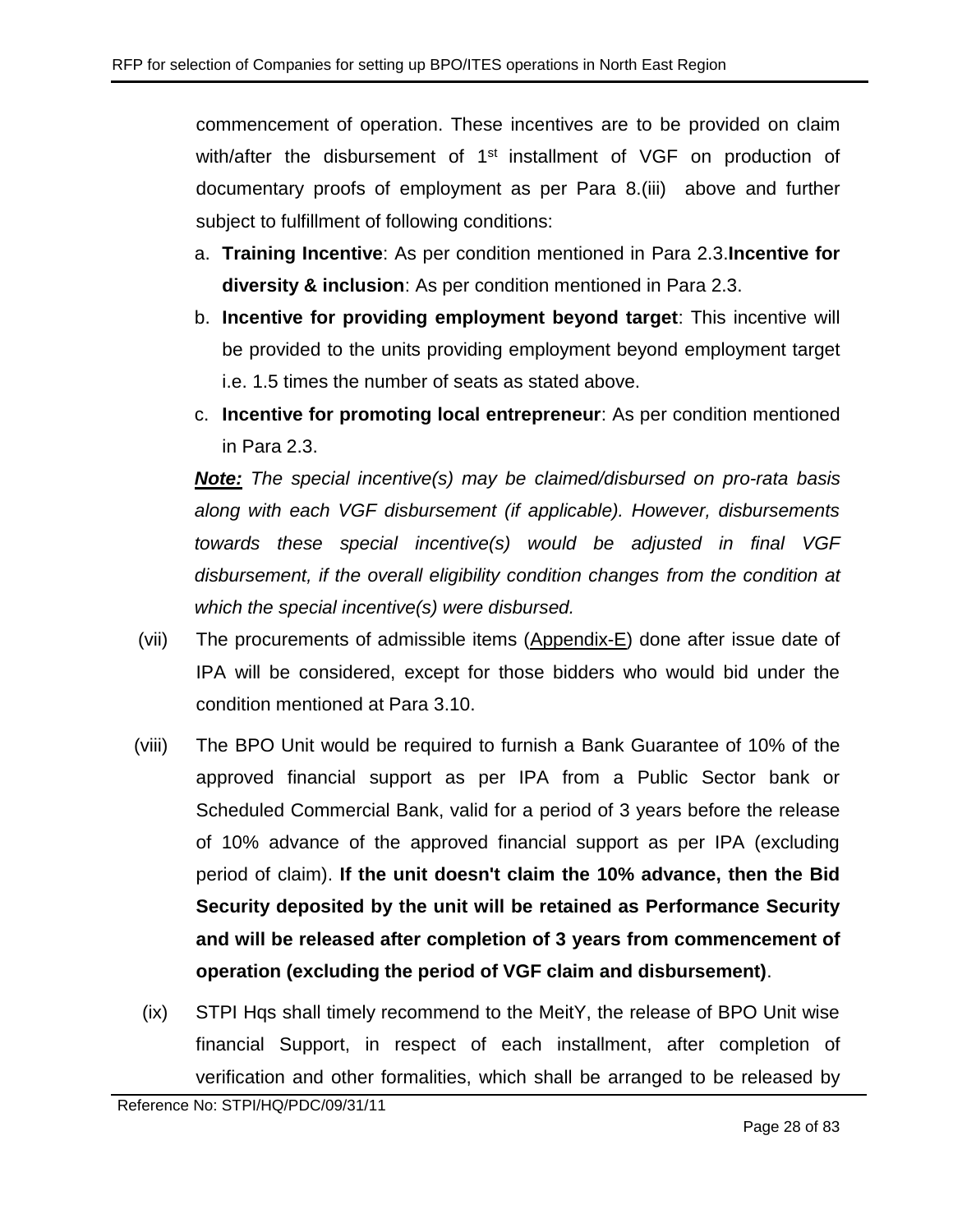IP: Software and ITS Division, MeitY, after securing the approval of the Competent Authority.

# (x) **Project Timelines**

The estimated timeline shall be as **[Appendix-G](#page-56-0)**. The start date of the project shall be from the date of issue of IPA. No extension in the schedule whatsoever shall be requested by the selected bidder except relaxation under para 8[.\(i\)](#page-23-2) above.

# (xi) **Delay and non-conformance**

The Successful Bidders (BPO Unit) shall be under obligation to commence its BPO operations within 6 months, from the date of issue of In-Principle Approval (IPA) except relaxation under para 8[.\(i\)](#page-23-2) above. Failure to do so shall automatically result in forfeiture of the Bid Security and cancellation/termination of IPA/Agreement.

# (xii) **Liquidated damages (penalty)**

If the successful Bidder fails to meet the Employment Target i.e. average employment of the last **three years** (Based on which the financial support was released), STPI may invoke the **Bank Guarantee/Performance Security** as per the performance and exit management criteria.

# (xiii) **Force Majeure**

STPI may grant an extension of time limit set for the completion of the work, in case the timely completion of the work is delayed by Force Majeure conditions, beyond the Successful Bidder's control, subject to what is stated in the following sub paragraphs and the procedures detailed there is being followed. Force Majeure is defined as an event of effect that cannot reasonably be anticipated such as Acts of God (like earthquakes, floods, storms etc.), acts of States, the direct and indirect consequences of wars (declared or undeclared), hostilities, national emergencies, civil commotion and strikes (only those which exceed a duration of ten continuous days) at successful Bidder's premises. The successful Bidder's right to an extension of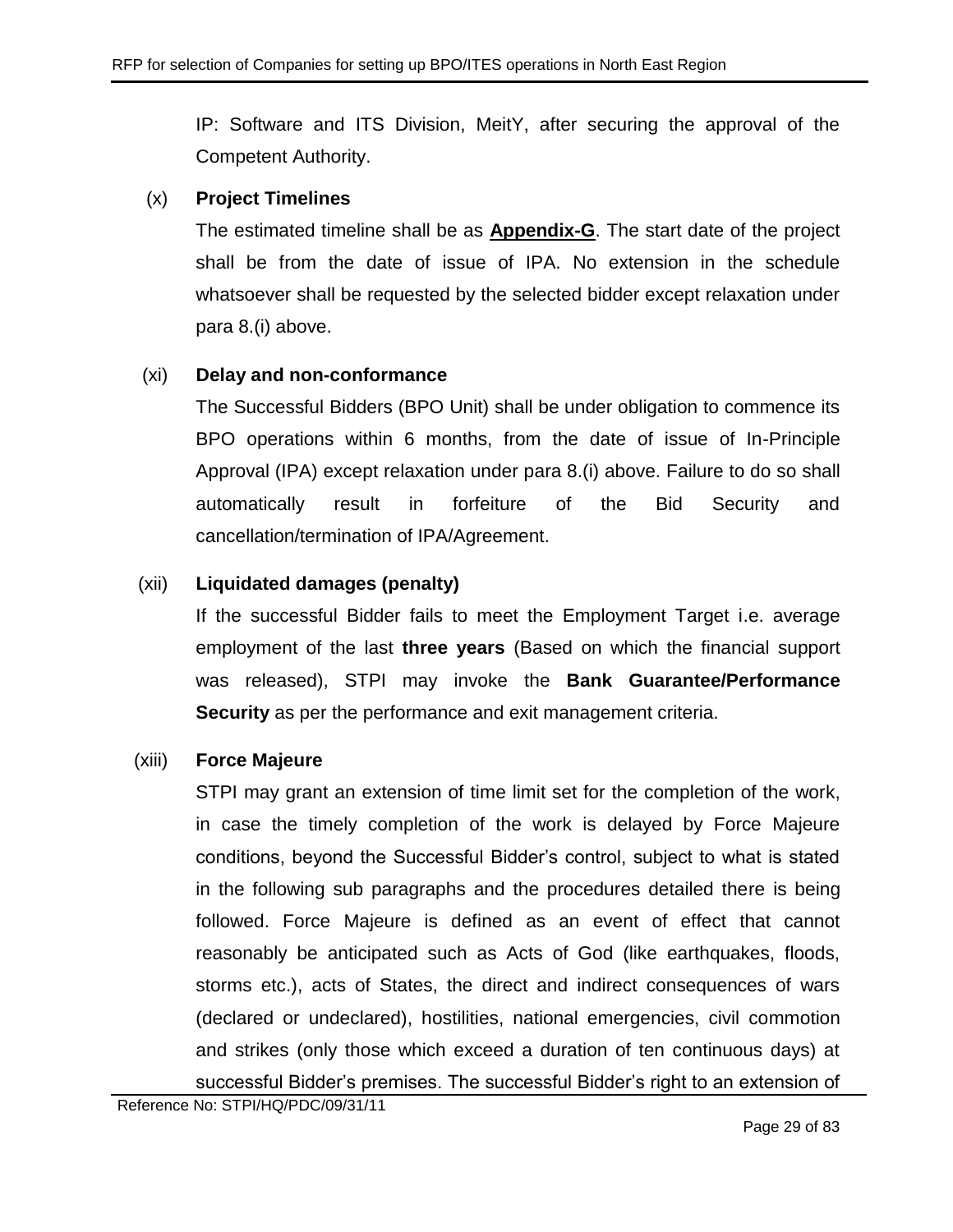the time limit for completion of the work in above mentioned cases is subject to the below mentioned procedures:

- That within 15 days after the occurrence of a case of Force Majeure but before the expiry of the stipulated date of completion, the Bidder informs the STPI in writing that the Bidder considers himself entitled to an extension of the time limit.
- That the successful bidder produces evidence of the date of occurrence and the duration of the Force Majeure in an adequate manner by means of documents drawn up by the responsible authorities.
- That the successful bidder proves that the said conditions have actually interfered with the performance of the Contract.

# (xiv) **Arbitration**

All disputes, differences, claims and demands arising under this contract shall be referred to the arbitration of a Sole Arbitrator to be appointed by the Director General, STPI.

The provisions of the Arbitration and Conciliation Act, 1996 shall be applicable and the award made there under shall be final and binding upon the parties hereto, subject to legal remedies available under the law.

# (xv) **Jurisdiction**

The Courts at New Delhi shall have the jurisdiction in case of litigation between the parties.

# (xvi) **Third Party Claims**

The bidder (the "Indemnifying Party") undertakes to indemnify MeitY/ STPI (the "Indemnified Party") from all losses, claims for damages on account of bodily injury, death and damage to real property, tangible/ intangible personal property.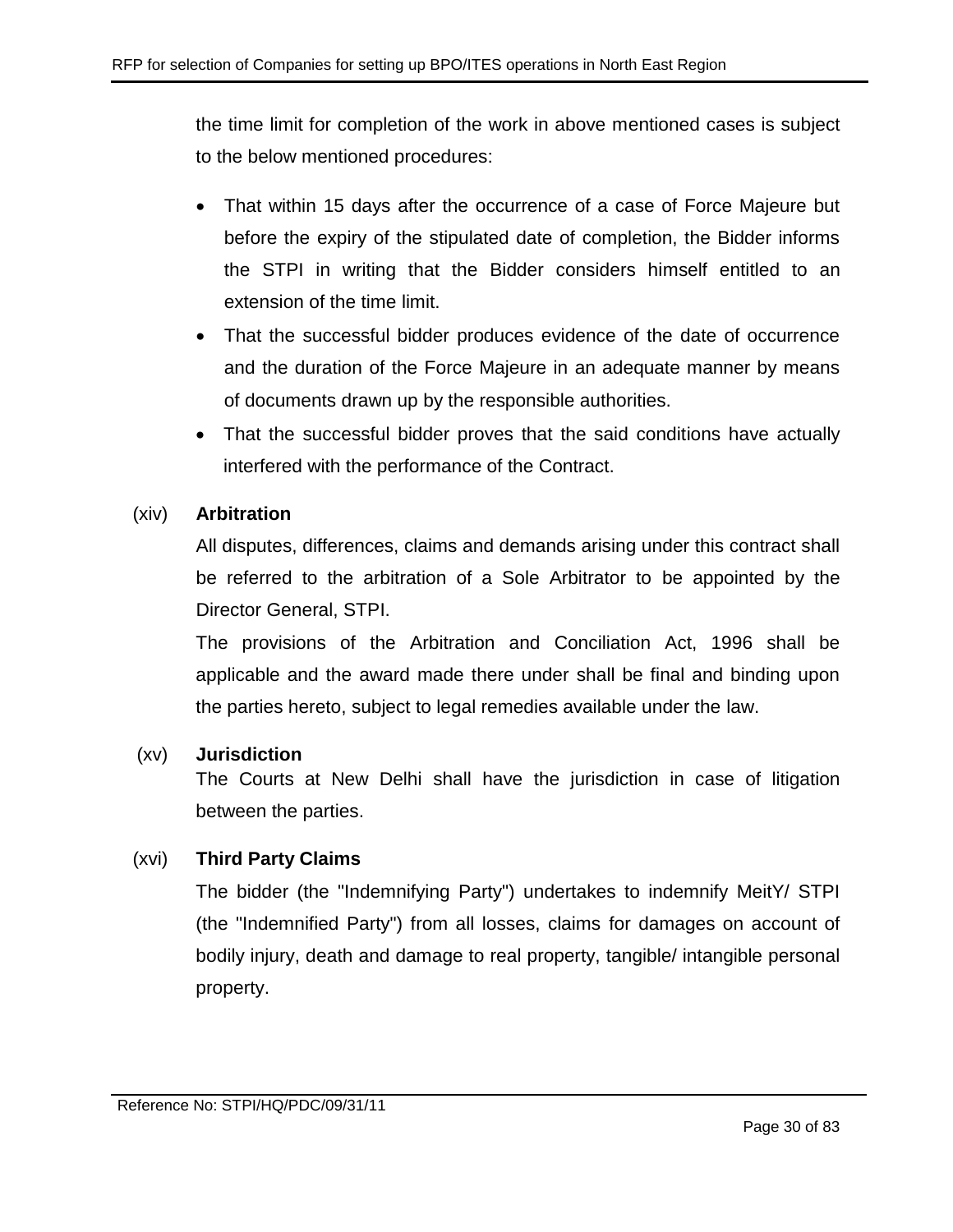#### (xvii) **Limitations of Liability**

Notwithstanding any other term contained in this Agreement, the total cumulative liability of each party under the terms of this Agreement shall not exceed the total fees actually received by SUCCESSFUL BIDDER from the STPI for the services Service that gives rise to such liability during the twelve month period immediately preceding such claim and in no event shall each party be liable to the other party for any indirect, incidental, consequential, special or exemplary damages, nor for any damages as to lost profit, data, goodwill or business, nor for any reliance or cover damages arising out of this Agreement, even if that party was advised about the possibility of the same.

SUCCESSFUL BIDDER shall not be liable or responsible for any delay or failure to perform or failure of the services or the Deliverable under this Agreement to the extent that such delay or failure has arisen as a result of any delay or failure by STPI or its employees or agents to perform any of its duties and obligations as set out in this Agreement. In the event that SUCCESSFUL BIDDER is delayed or prevented from performing its obligations due to such failure or delay on the part of STPI, SUCCESSFUL BIDDER shall be allowed an additional period of time to perform its obligations and unless otherwise agreed the additional period shall be equal to the amount of time for which SUCCESSFUL BIDDER is delayed or prevented from performing its obligations due to such failure or delay on the part of STPI.

#### (xviii) **Non Waiver**

Waiver of any breach of the provision of, or any default under the contract must be in writing and signed by the Party granting the waiver. No failure or delay on the part of either Party in exercising or any omission to exercise any right or remedy accusing to either Party under the contract shall be a waiver thereof, nor will any partial exercise of any right or remedy particular be a waiver of further exercise of that right or remedy.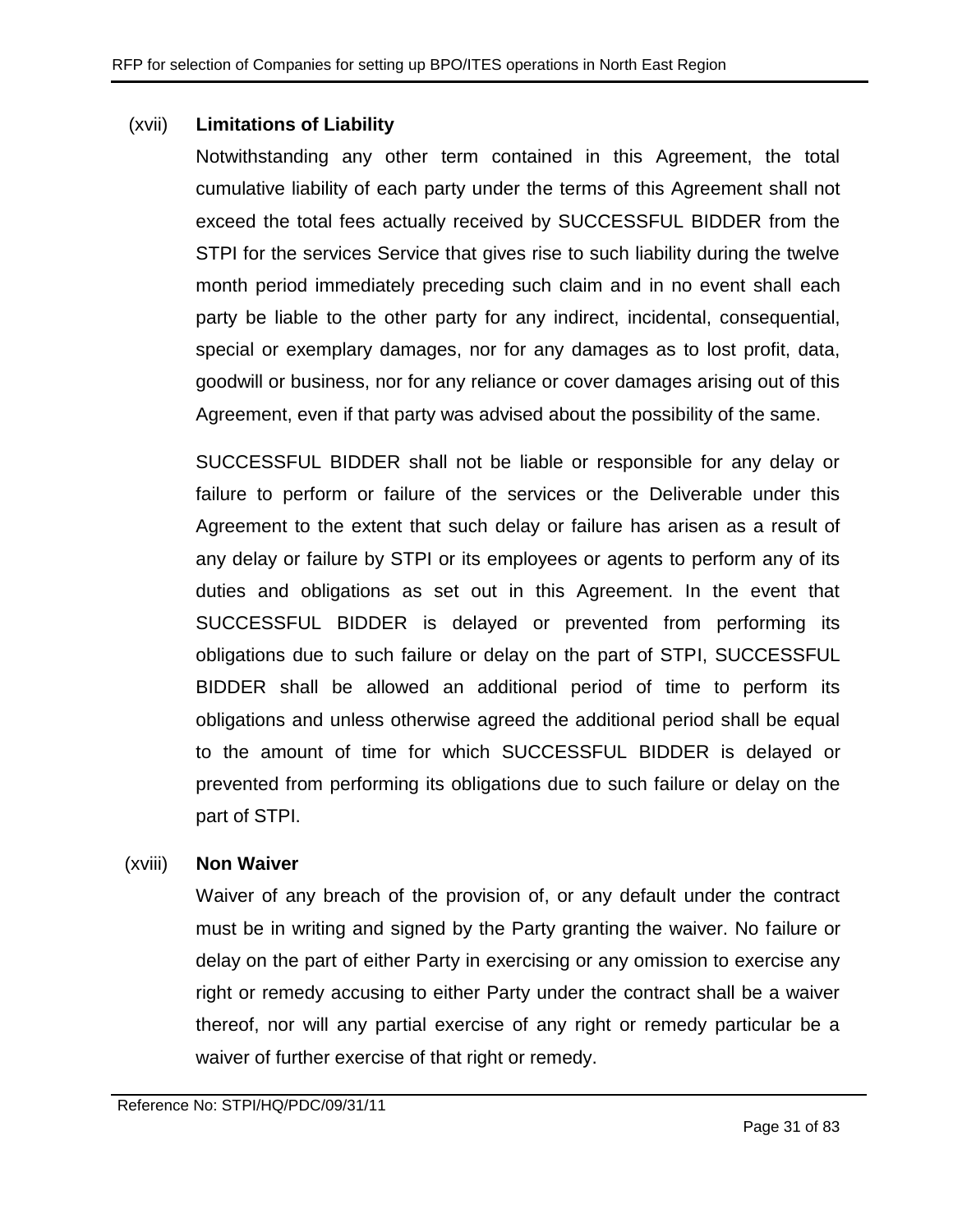### <span id="page-31-0"></span>**9. GENERAL TERMS AND CONDITIONS**

## **9.1.Responsibility Matrix**

| SI.       | <b>Activity</b>                                  | <b>STPI</b> | <b>Successful</b> |
|-----------|--------------------------------------------------|-------------|-------------------|
| <b>No</b> |                                                  |             | <b>Bidder</b>     |
| 1.        | installation of<br>Procurement and<br>Capital    |             |                   |
|           | Equipment (Hardware, Software etc.) that are     |             |                   |
|           | required for setting up of BPO operations.       |             |                   |
| 2.        | Recruitment of manpower and Training             |             |                   |
| 3.        | Confirmation of commencement of BPO/ITES         |             |                   |
|           | <b>Operations</b>                                |             |                   |
| 4.        | Operations and Maintenance of BPO for the        |             | V                 |
|           | entire agreement period.                         |             |                   |
| 5.        | 3<br>Payment towards financial<br>support        | V           |                   |
|           | Installments) subject to fulfillment of<br>all   |             |                   |
|           | conditions by the successful bidder              |             |                   |
| 6.        | Absorb all the risks and costs associated with O |             |                   |
|           | & M, Marketing, Sales and Providing Service to   |             |                   |
|           | the customer for the entire agreement period.    |             |                   |
| 7.        | <b>Performance Review</b>                        |             |                   |

# **9.2.Successful Bidder's Employees (Implementation and Operations Team)**

The successful bidder at his own expenses, shall deploy skilled and experienced professionals in the area of BPO operations etc. both during implementation and operations of the BPO. Such skilled resources are necessary for the proper and timely execution and maintenance of BPO/ITES operations. The overall project works shall be monitored by the experienced project manager designated by the successful bidder.

The successful bidder is expected to arrange adequate resources, as necessary for the implementation of the BPO/ITES operations, in a time bound manner.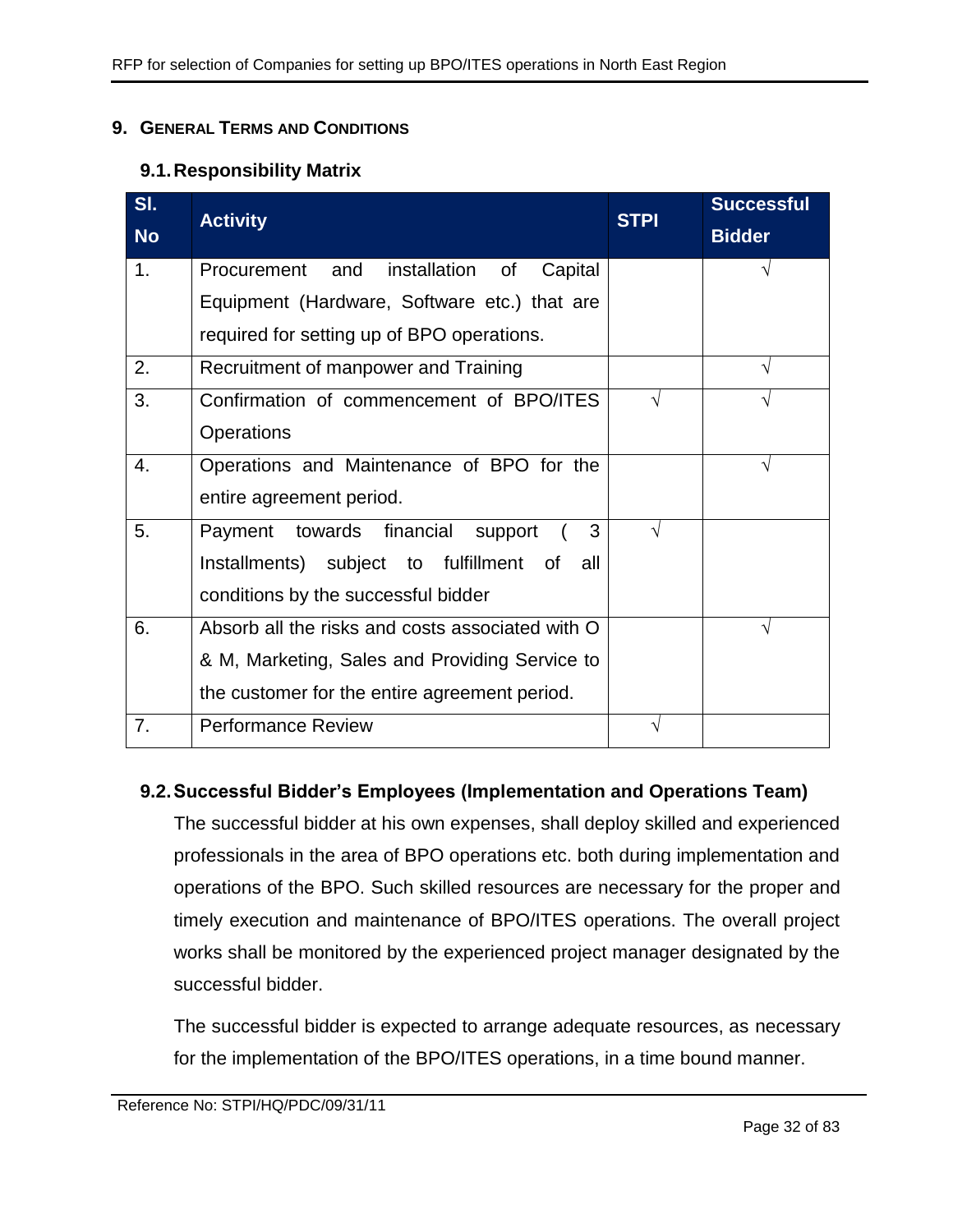In the event of the STPI being of the opinion that the successful bidder has not employed sufficient number of staff and workmen as is necessary for the timely implementation of the BPO/ITES operations, the successful bidder shall forthwith, on receiving intimation to this effect, take necessary action in this regard and report to STPI.

# **9.3.Statutory and Other Obligations Regarding Workmen**

The successful bidder shall comply with all Government Regulations, Enactments, etc. pertaining to workmen, labor and Meity/ STPI shall be indemnified of any effects/impact.

## **9.4.Safety Regulations**

The successful bidder shall be responsible to take all precautions to ensure the safety of the public whether on public or Client's Property.

The successful bidder shall comply with all kinds of safety measures in regard to men and material deployed for the project.

# **9.5.Schedule of Quantities and Commercial Offer**

The successful bidder shall neither be entitled for any revision of the financial support amount owing to increase in the total capital/operational cost as per actual requirement nor be entitled to any loss of consequential profits or for any other damages arising thereof.

#### **9.6.Confirmation of Commencement of BPO/ITES Operations**

- Successful bidder must demonstrate BPO operations to STPI.
- Successful bidder should provide necessary documents regarding recruitment of the manpower for BPO operations.
- Demonstration of BPO operations, Client list, Client Purchase/Work Orders, Agreement, Business Plan etc.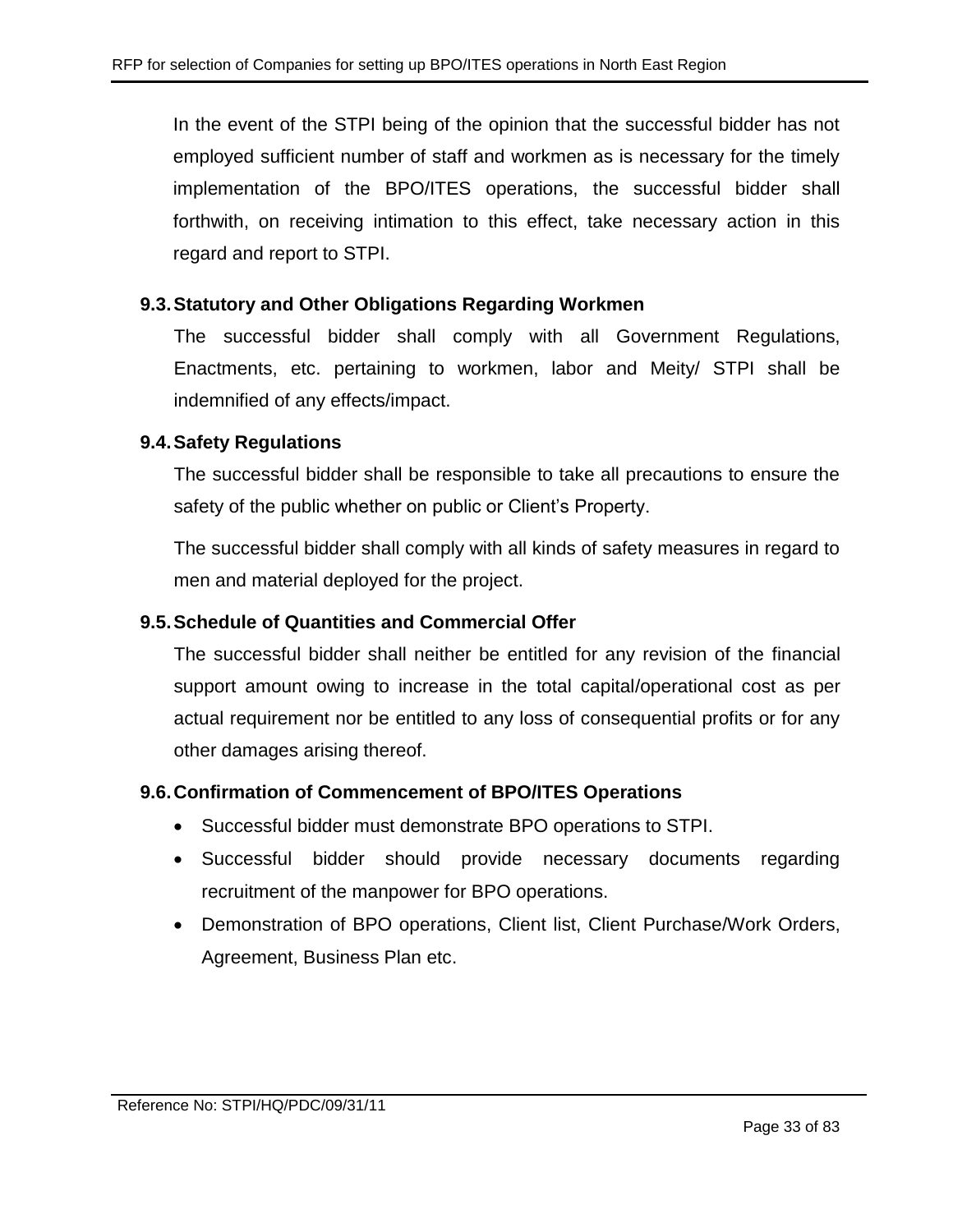# **9.7.Use of STPI Premises**

The successful bidders may avail the built up space available at STPI Centers in North Eastern Region and shall be required to pay for such usage to STPI as per lease agreement that may be entered into for this purpose.

#### **9.8.Operations and Maintenance**

- It is the responsibility of the successful bidder to operate and maintain BPO/ITES operations for the entire agreement period and shall bear all the recurring expenditure for running this project. For types of admissible operational expenses (OPEX) for financial support under NEBPS, please refer [Appendix-E.](#page-54-0)
- It is the responsibility of the successful bidder to ensure AMC for the support equipment from time to time to keep the BPO operations equipment in working condition during the contract period and shall bear this expenditure.
- Shall comply with all the labour laws of the concerned state with regard to employment.

#### **9.9.Taxes and Duties**

The bidder is liable to pay all applicable, both existing and future taxes and duties etc. to the concerned Agencies.

#### **9.10. Agreement Period**

The Agreement shall be effective from the date of signing MSA and shall remain valid till the expiry of a period of 3 (three) years (excluding the period of VGF claim and disbursement period) from the date of commencement of BPO Operations.

# **9.11. Termination of Agreement**

STPI reserves the right to invoke *Bank Guarantee* /Performance Security under any of the following circumstances:

# a) **Termination for default**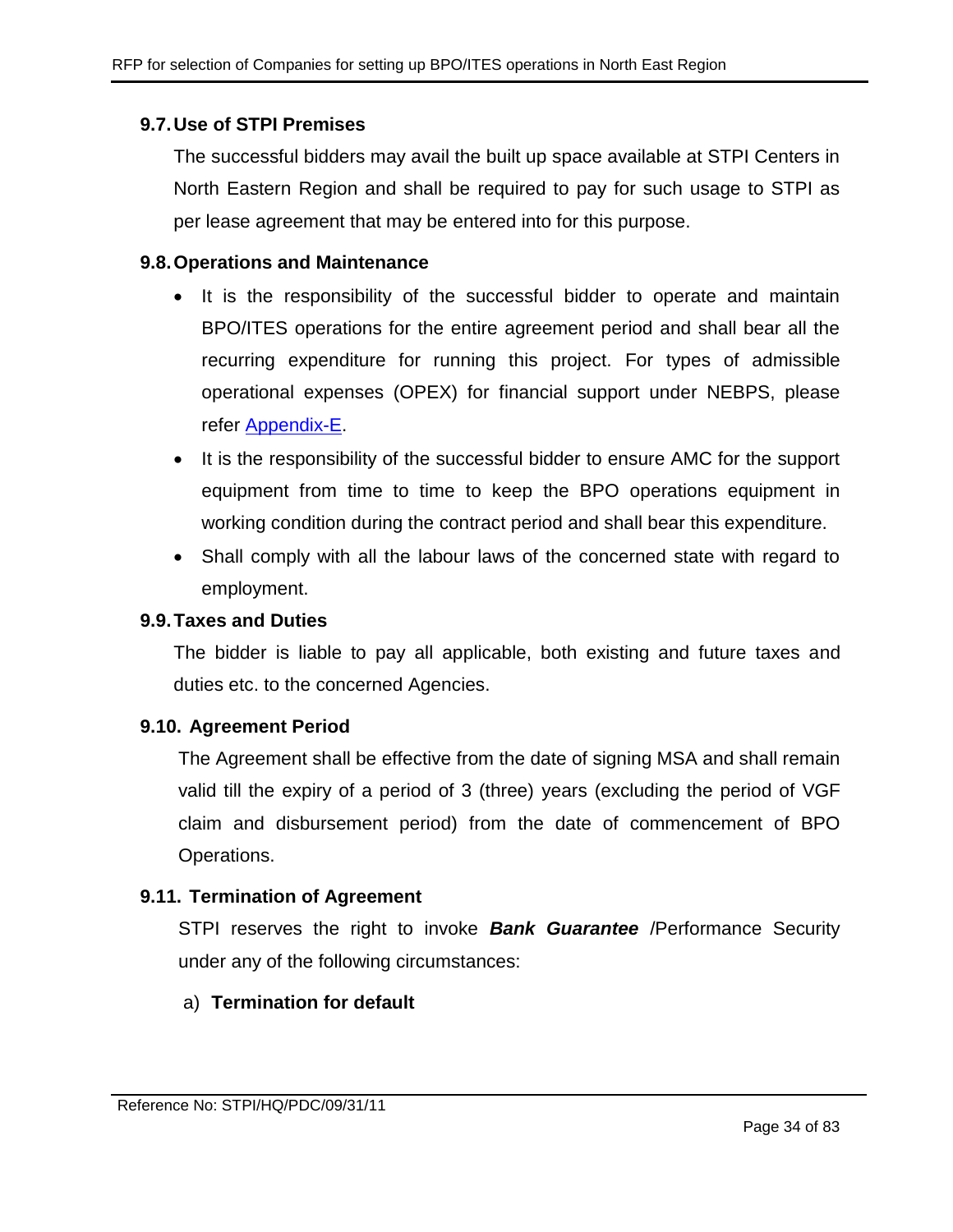STPI, without prejudice to any other remedy for breach of the Agreement, by written notice of default sent to the BPO unit, may terminate the Agreement in whole or in part:

If the BPO unit fails to deliver any or all of the good/services within the time period(s) specified in the Agreement, or within any extension thereof granted by STPI as per agreed terms & conditions with the BPO Unit.

Or

If the BPO Unit fails to perform any other obligation(s) under the Agreement.

Or

If the BPO Unit, in the judgment of STPI has engaged in corrupt or fraudulent practices in competing for or in executing the Agreement.

# b) **Termination for Insolvency**

STPI may at any time terminate the Agreement by giving written notice to the successful bidder without compensation, if the SUCCESSFUL BIDDER becomes bankrupt or otherwise insolvent, provided that such termination will not prejudice or affect any right of action or remedy which has accrued or will accrue thereafter to STPI.

# c) **Events of Default by the successful bidder**

The successful bidder has failed to conform with any of the Service/Facility Specifications/standards as set out in the scope of work of this RFP document or has failed to adhere to any amended direction, modification or clarification as issued by STPI during the term of this Agreement and which STPI deems proper and necessary for the execution of the scope of work under this Agreement.

The SUCCESSFUL BIDDER has failed to demonstrate or sustain any representation or warranty made by it in this Contract with respect to any of the terms of its Bid or the RFP and this Agreement.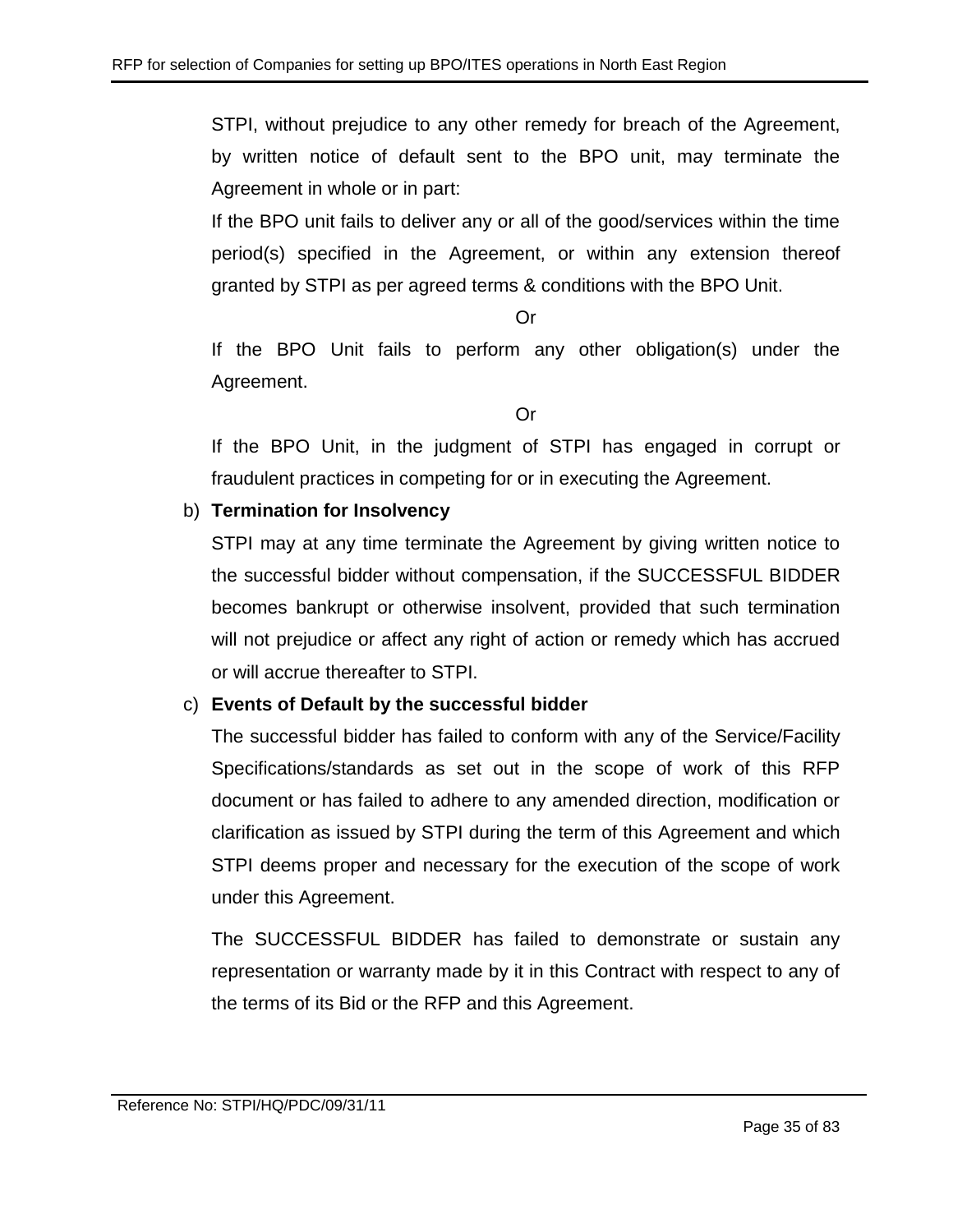There is a proceeding for bankruptcy, insolvency, winding up or there is an appointment of receiver, liquidator, assignee, or similar official against or in relation to the Agency.

The Successful Bidder has failed to comply with or is in breach or contravention of any applicable laws.

Where there has been an occurrence of such defaults inter alia as stated above, STPI shall issue a notice of default to the Agency, setting out specific defaults / deviances / omissions and providing a notice of Ninety (90) days to enable such defaulting party to remedy the default committed.

Where despite the issuance of a default notice to the SUCCESSFUL BIDDER by STPI the SUCCESSFUL BIDDER fails to remedy the default to the satisfaction of the Agency, STPI may, where it deems fit, issue to the defaulting party another default notice or proceed to adopt such remedies as may be available to STPI.

# **9.12. Rights of Cancellation of Bidding**

On the advice of NMC, STPI may cancel/postpone the bidding at any stage without assigning any reason.

# **9.13. Interpretation of Clauses of RFP**

In case of any ambiguity / dispute in the interpretation of any of the clauses in this RFP, **the interpretation of the clauses by the Director-General, STPI shall be final and binding on all parties.**

# **9.14. Confidentiality**

The bidder shall sign a Non-Disclosure Agreement (NDA) with the STPI. The successful bidder, its antecedents and the sub- Agency shall be bound by the NDA.

STPI reserves the right to adopt legal proceedings, civil or criminal, against the Document Control Officer (DCO) in relation to a dispute arising out of breach of obligation by the DCO under this clause.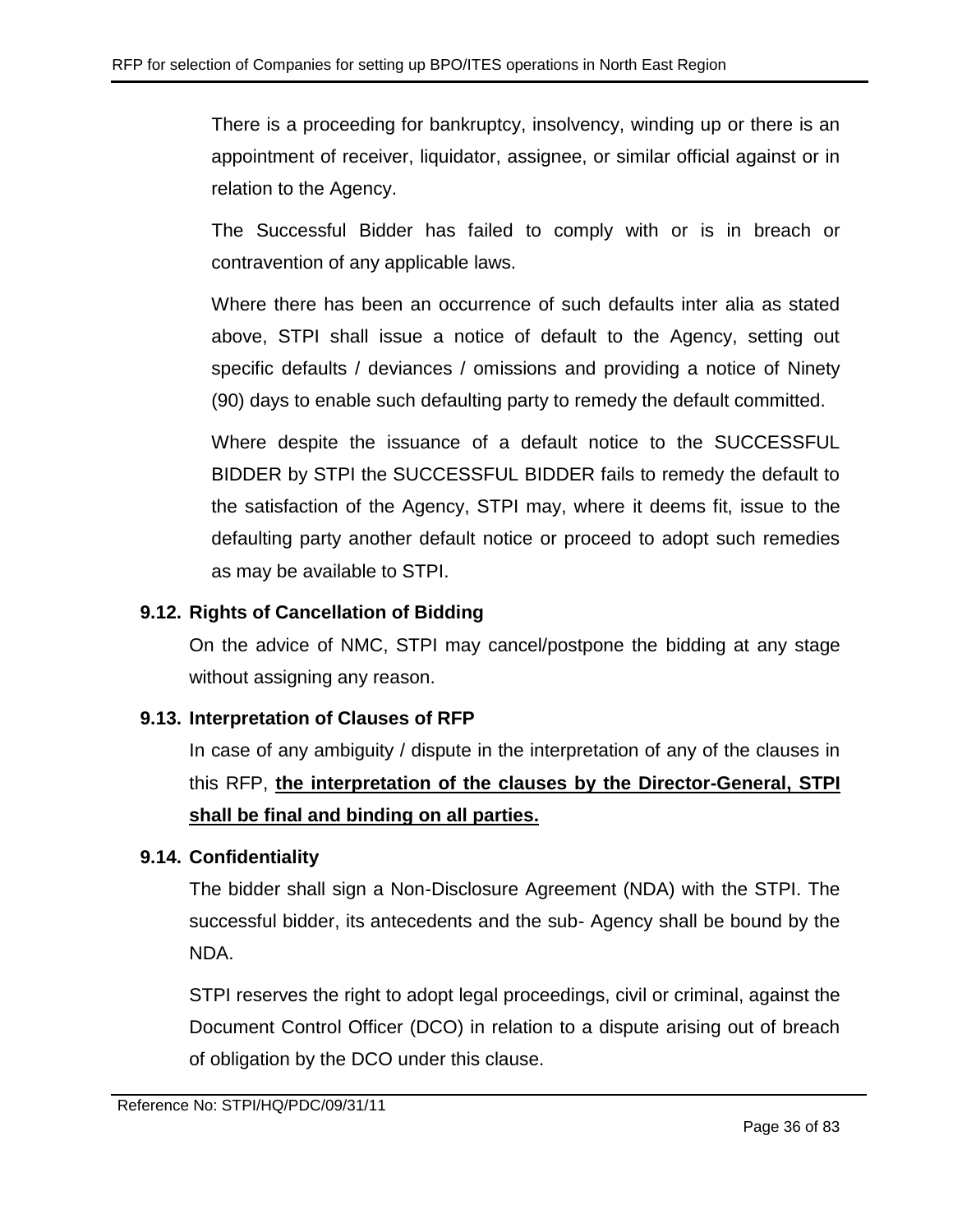The bidder shall not disclose any confidential information to any other party and keep confidential the terms and conditions of this Contract agreement, any amendment hereof, and any Attachment or Annexure hereof.

The obligation of confidentiality under this section shall be for a period of two years after the completion/termination of the contract.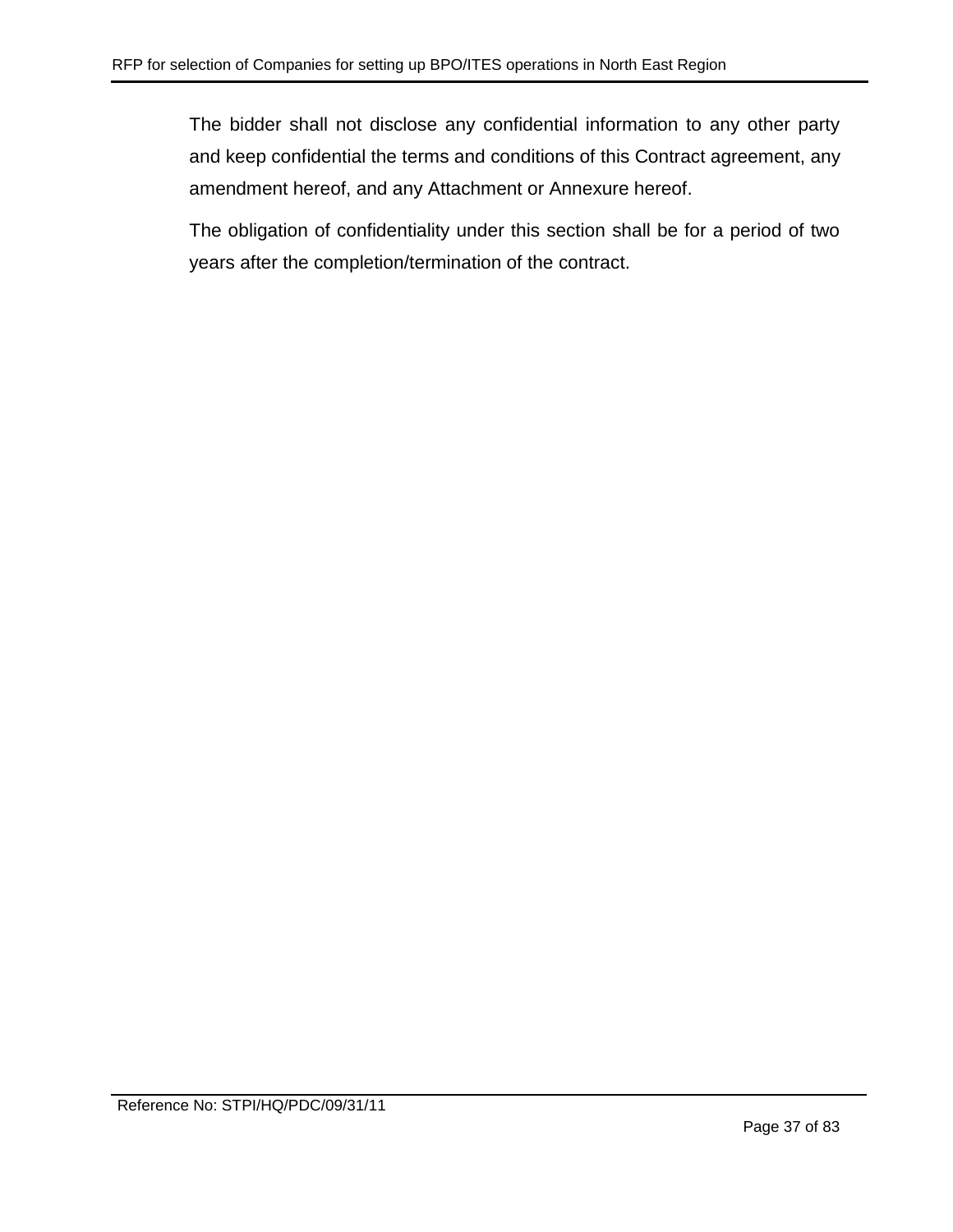#### **10.PERFORMANCE AND EXIT MANAGEMENT**

- (i) Upon completion of the agreement period or upon termination of the agreement for any reasons, the Successful bidder shall comply with the following:
	- a. In the event of the BPO Unit not being able to claim Financial support within stipulated timeline from the date of commencement of its operations, the BPO Unit will not be eligible for any support whatsoever and the IPA/Agreement shall be deemed to have been cancelled/ terminated.
	- b. In the event of the BPO Unit not being able to achieve minimum employment target of 50%, within stipulated timeline for VGF claim from the date of commencement of its operations, the Unit shall not be eligible for any support whatsoever and the IPA/Agreement shall be deemed to have been cancelled/ terminated. However, one time waiver up to first three months may be provided to the unit from commencement of operation in calculating average employment towards  $1<sup>st</sup> VGF claim. In the event of such wavier,  $2<sup>nd</sup>$  and  $3<sup>rd</sup> VGF$$ claim will be shifted by up to 3 months timeframe.
	- c. The BPO Unit will be obligated to furnish quarterly performance report, inter-alia, indicating the average monthly employment and GST returns for the Unit. At the stage of release of Bank Guarantee/Performance Security, average employment of last three years will be calculated. In the event of the BPO Unit not meeting the employment target (based on which the financial support was released), the STPI would be at liberty to invoke the Bank Guarantee/Performance Security.

## **Procedure to calculate Average Monthly Employment in the unit:**

## **Total Average Monthly Employment**, g= (M1+M2..+Mn )/n,

where M1, M2... Mn are monthly employments.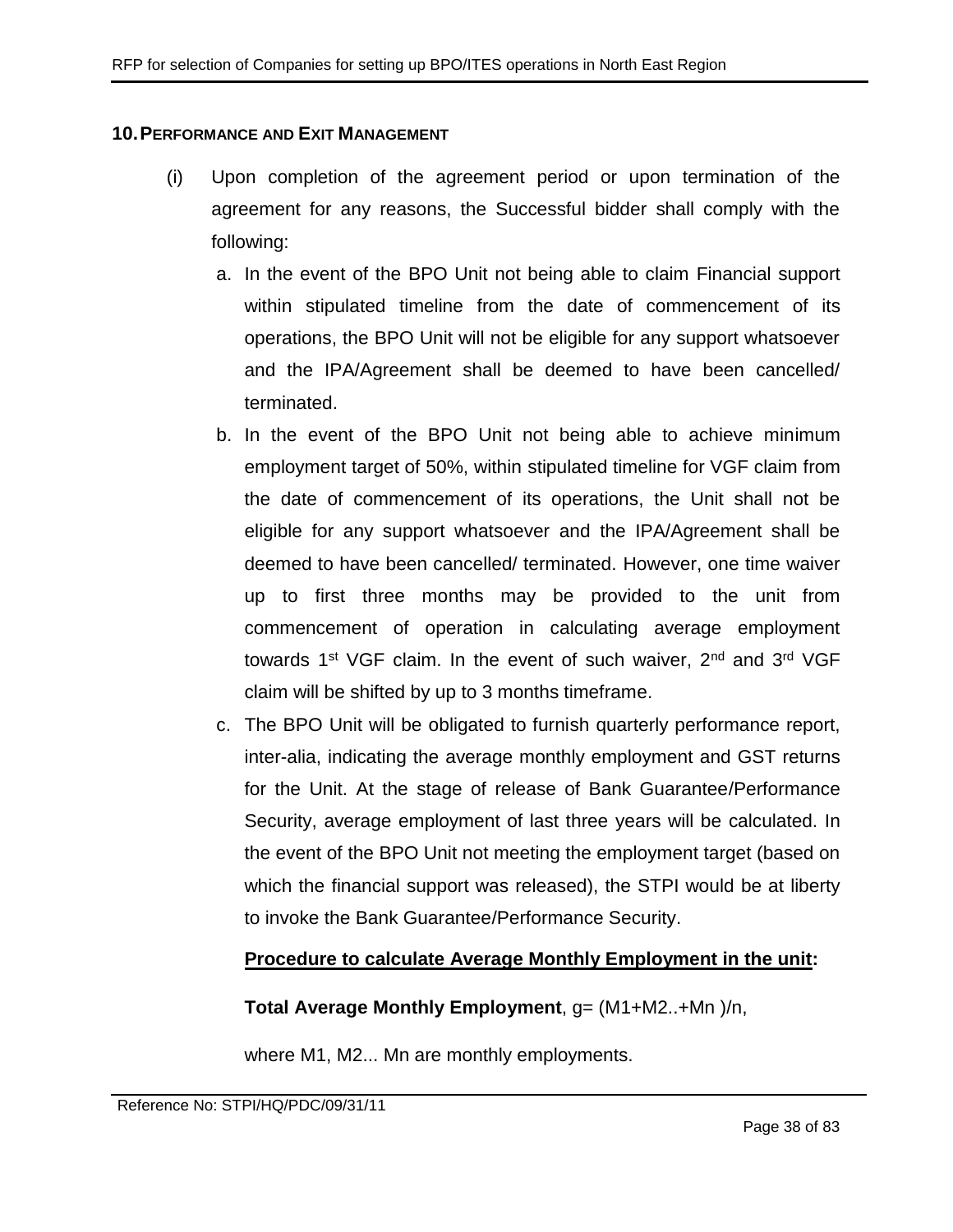**An example**: Assuming a unit setup for 100 seats BPO/ITES operations commenced form 1st day of the month. If the number of employees in the unit changed (Joined or relieved) at 2 instances

( In this example it is 11th and 16th day of the month) then monthly average employment will be calculated as under:

| Duration (D)                           | Number of employees (N)      |
|----------------------------------------|------------------------------|
| 1st to 10th day of the month (D1) 50   | (N1)                         |
| 11th to 15th day of the month (D2) 120 | (N2)(70 employees joined on  |
|                                        | 11th day of the month)       |
| 16th to 31st day of the month (D3) 225 | (N3)(105 employees joined on |
|                                        | 16th day of the month)       |

D= Number of days, N= number of employees

# **Average Monthly Employment =**

# **(N1 X D1 + N2 X D2 + N3 X D3)/Total Number of days in a Month**

$$
= (50 \times 10 + 120 \times 5 + 225 \times 16)/31 = 151.6
$$

- (ii) The BPO Unit shall be under obligation to furnish any information sought by an authorized representative of MeitY/ STPI, within a reasonable time frame and failure to do so may amount to forfeiture of Bid Security/ Encashment of Bank Guarantee, as the case may be.
- (iii) The MeitY shall be at liberty to relax any condition, for reasons to be recorded in writing, for achieving the larger objective of this Scheme and removal of difficulties.
- (iv) Time under force Majeure will not be considered in the 3 years period of operations, subject to the BPO Unit produce evidence of the date of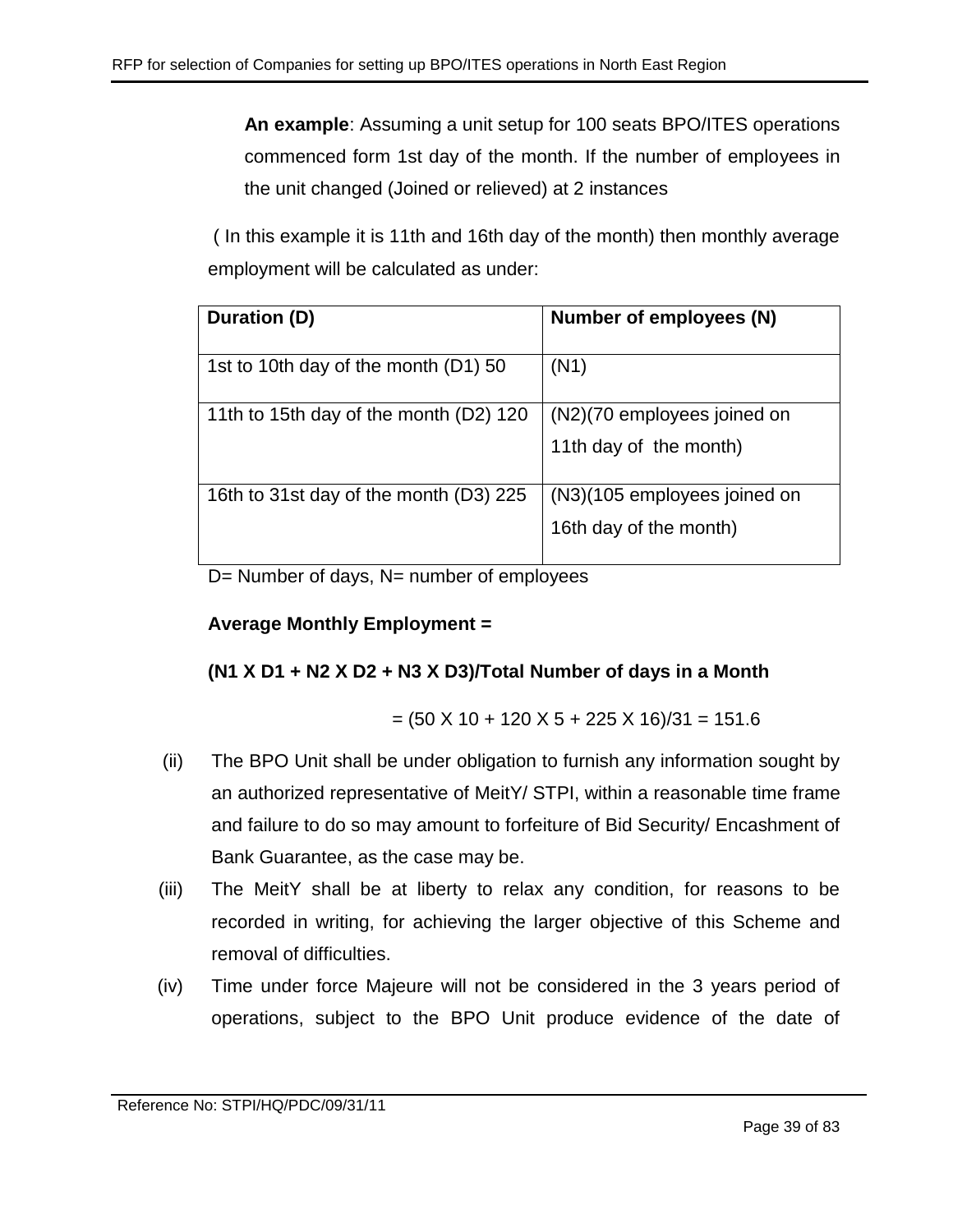occurrence and the duration of the force Majeure in an adequate manner by means of documents drawn up by responsible authorities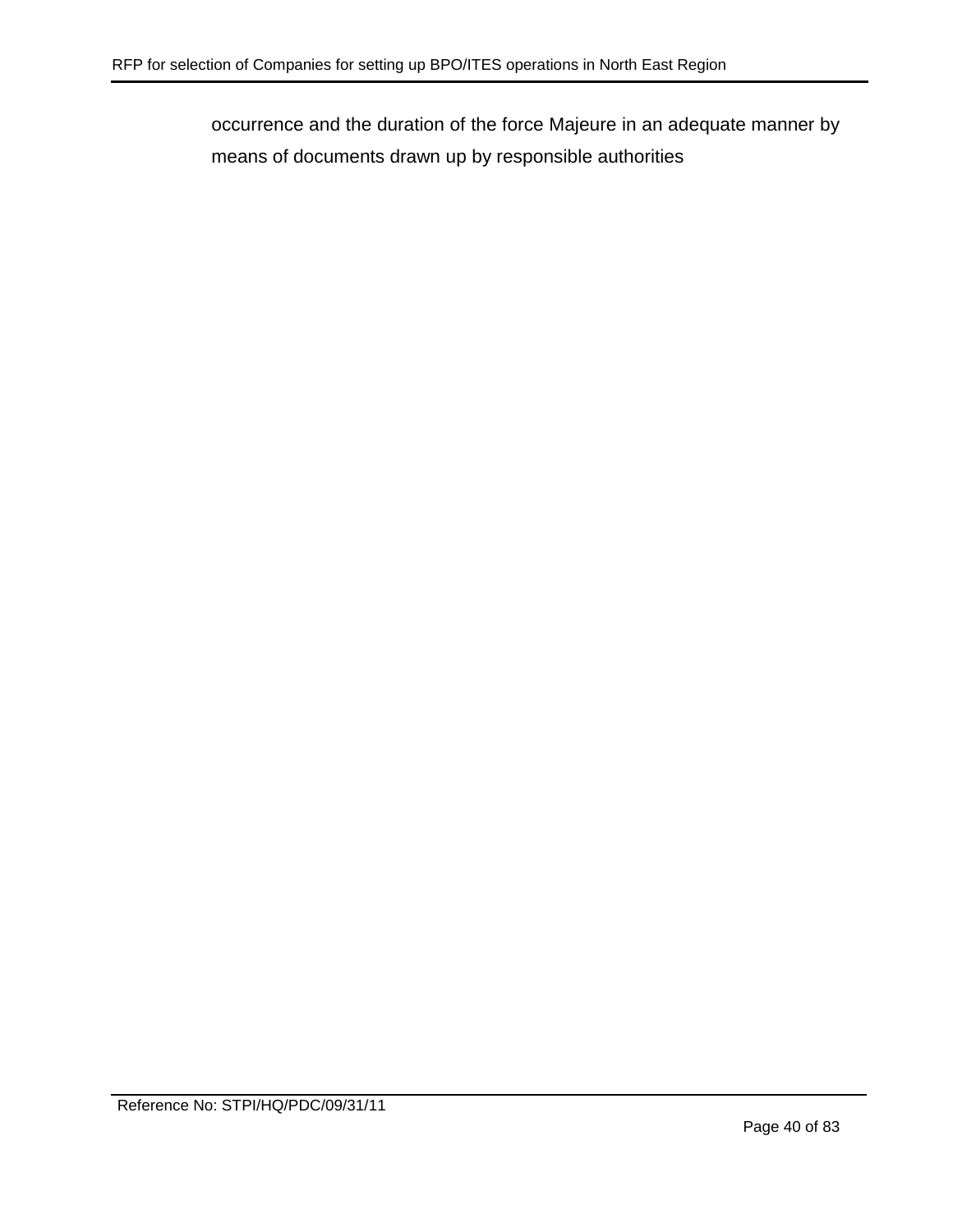## **11.SCOPE OF WORKS**

## **11.1. Setting Up BPO Operations**

Successful bidder shall set up BPO/ITES operations, as per IPA.

The successful bidder shall provision the following requirements (not limited to) to meet their business requirements:

- Creation of Interiors.
- Technical infrastructure such as Servers, Storage, Printers, Fax, EPABX etc.
- Network Connectivity: Internet, LAN, etc.
- BPO Hardware/Software as required.
- Support infrastructure: Air-conditioned, UPS etc as required.

## **11.2. Development of Required Facility/Support Infrastructure**

Successful bidder shall provision a fully-functional BPO/Call center set up with the following indicative infrastructure in order to perform its activities effectively in the acquired/leased /rented space. List of admissible items for financial support [\(Appendix-E\)](#page-54-0) should be purchased/hired/leased in the name of Applicant bidder (or service provider, if applicable as per the provisions of RFP).

- Air-conditioning (AC), UPS, DG
- Interiors: Portioning, Cabins, Meeting Rooms, Cafeteria, Furniture, etc.
- Electrical Wiring & fittings
- Power back-up facility
- Workstations, Headphones, CRM, IVRS, Dialer etc
- Servers, Networking & Storage equipment as required
- Network Cabling, CCTV
- Other misc. goods not exceeding 5 % of the total cost of above items including Tools, kits and spares.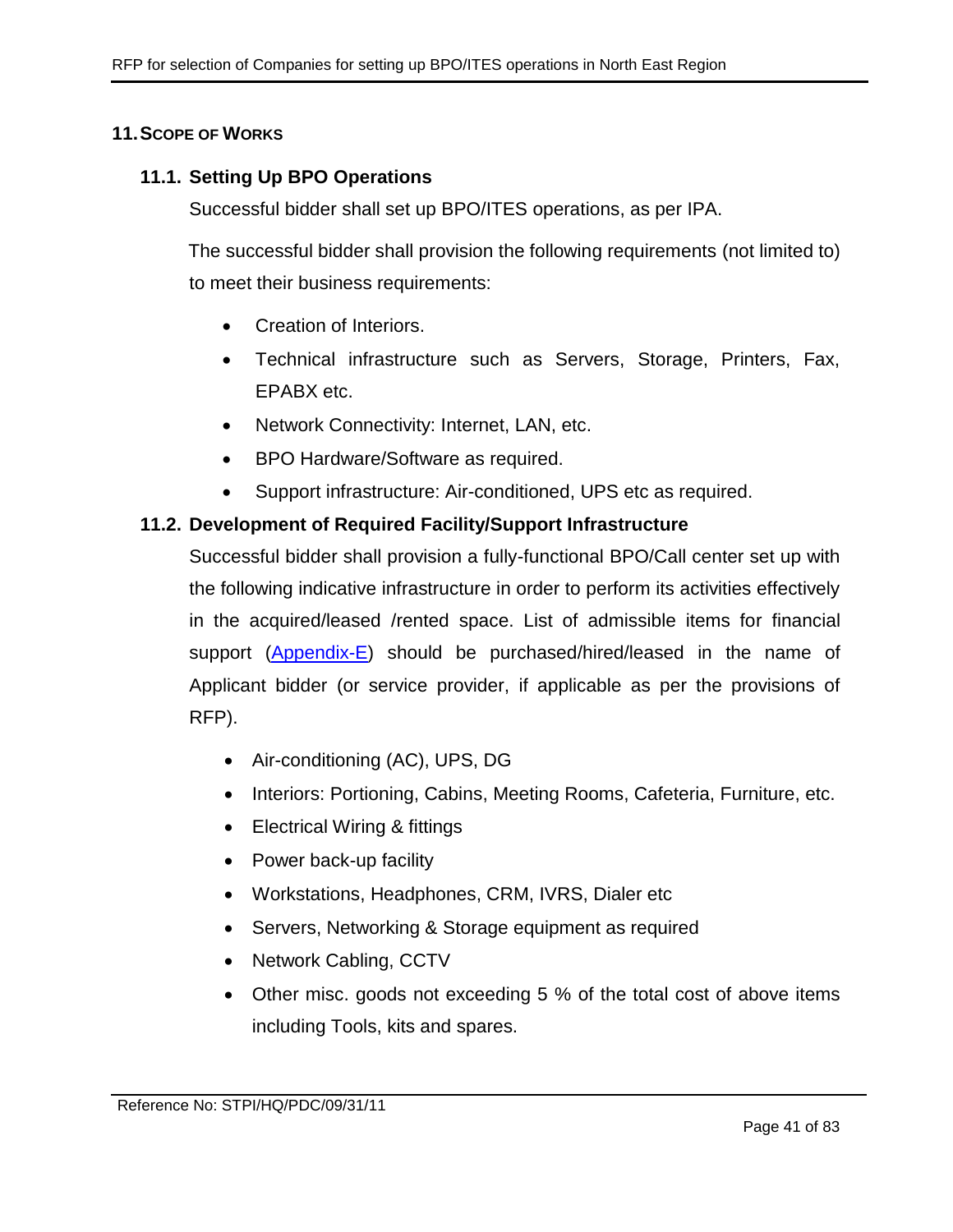# **11.3. Recruitment of Manpower and Training**

The Successful bidder shall employ local youth of NER. The bidder shall also create, train, manage, motivate and retain the manpower with adequate training as per the business requirements

# **11.4. Operation & Maintenance of The Facility**

The bidder shall be responsible for Operation & Maintenance of the BPO operations but not limited to the following:

- Remuneration/Salary: The bidder shall have sufficient funds to meet the remuneration/salary requirements of the manpower for three years.
- Support Infrastructure: The bidder shall renew the AMC regularly for AC, UPS, DG, Building Management System etc. uninterrupted operations of the business.
- Technical Infrastructure: The bidder shall form O&M team consists of Project Manager, BPO Expert, System Administrator, Network Administrator, etc.
- The successful bidder shall ensure the safety and security for the BPO/ Call Center equipment and the building facilities.

# **11.5. Marketing of BPO Services**

The successful bidder shall be required to Market their Services for generation of revenues.

# **11.6. Optimal Usage of The Capacity**

The bidder shall make all the efforts to employ at least 1.5 times the number of seats to achieve the employment Target.

# **11.7. Review and Audit of Operations**

- To support and facilitate STPI during its periodical review of the operation.
- To conduct the system audit periodically.
- To extend support and provide all the documentation during audit of STPI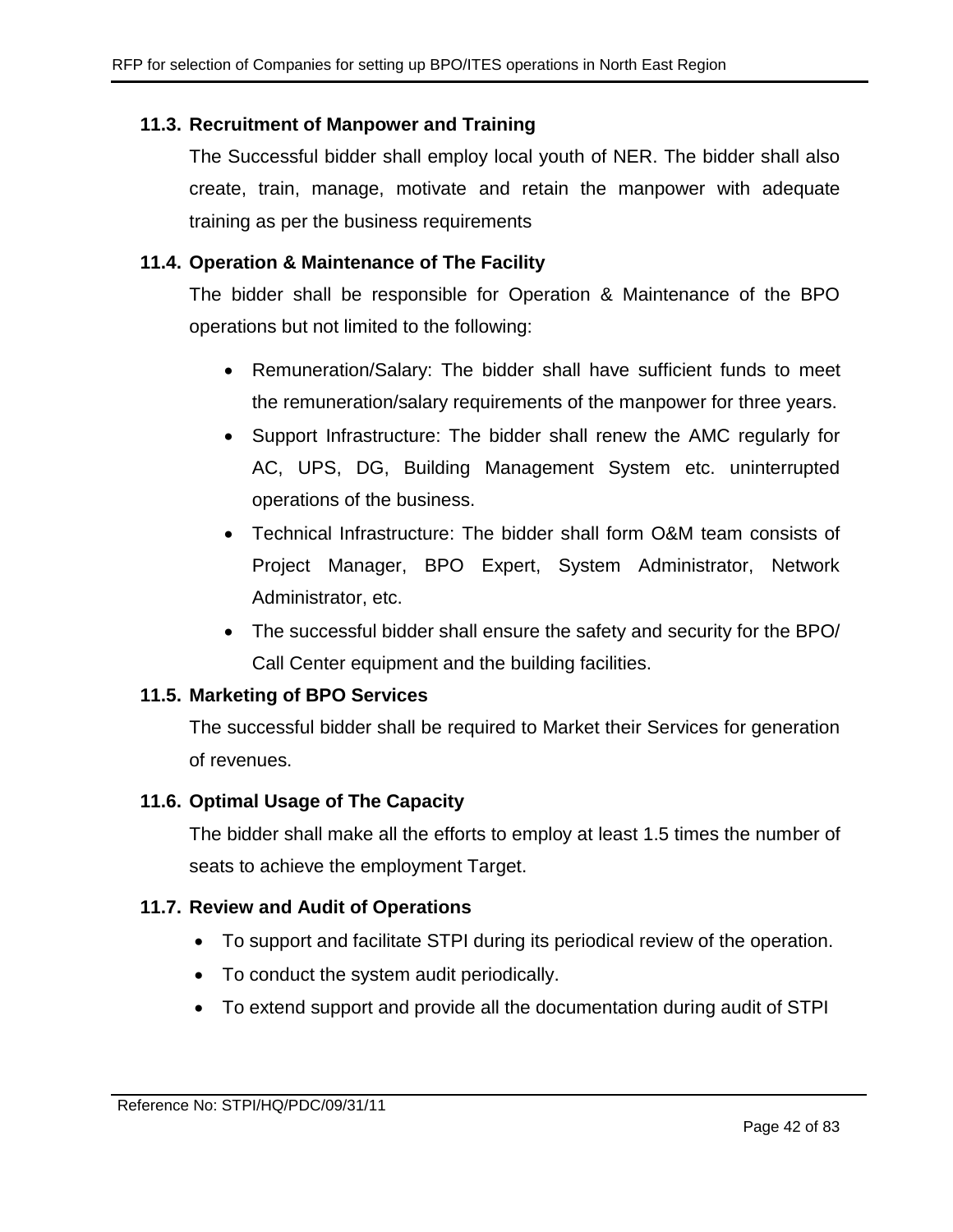## **11.8. Manage Risks**

- The successful bidder shall identify and bear all the risk associated with Implementation and Operations& Maintenance of the BPO for the entire contract period at his own expense.
- The successful bidder shall identify and bear all the risks involved with Sales, Service Quality and Standards, Revenue collections and sustainability of the operations at his own expense.
- STPI shall not compensate for any losses if any incurred by the Successful Bidder during entire contract period.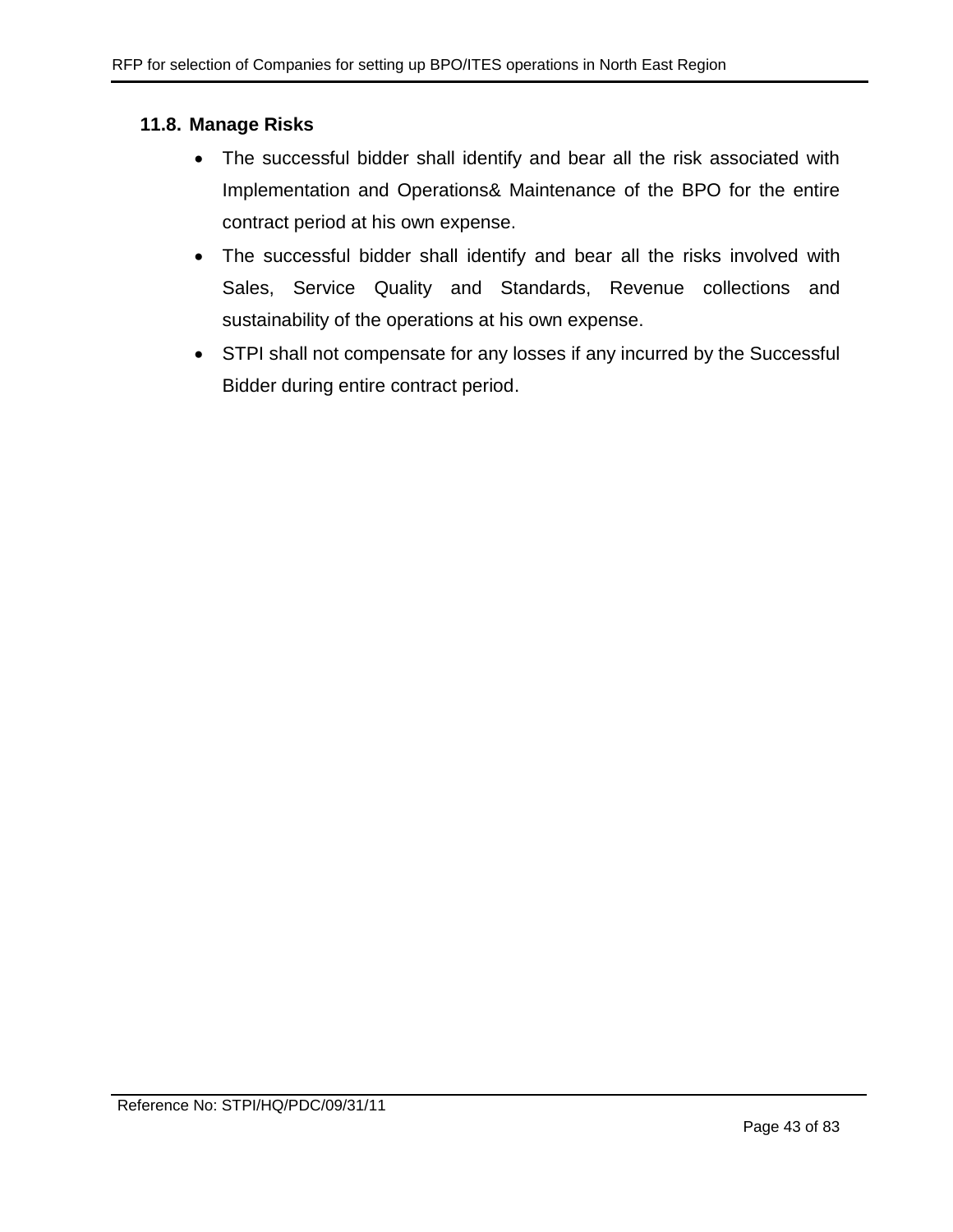# **12.LIST OF APPENDICES**

| Appendix - A. | <b>Covering Letter</b>                          |
|---------------|-------------------------------------------------|
| Appendix - B. | <b>Format For Technical Eligibility</b>         |
| Appendix - C. | <b>Bidder's Client Reference</b>                |
| Appendix - D. | <b>Declaration Regarding Clean Track Record</b> |
| Appendix - E. | List Of Admissible Items For Financial support  |
| Appendix - F. | <b>Format For Financial Bid</b>                 |
| Appendix - G. | <b>Implementation Timelines</b>                 |
| Appendix - H. | Form Of Performance Bank Guarantee              |
| Appendix - I. | In-Principle Approval Format                    |
| Appendix - J. | <b>MSA Format</b>                               |
| Appendix - K. | <b>Instructions for Online Bid Submission</b>   |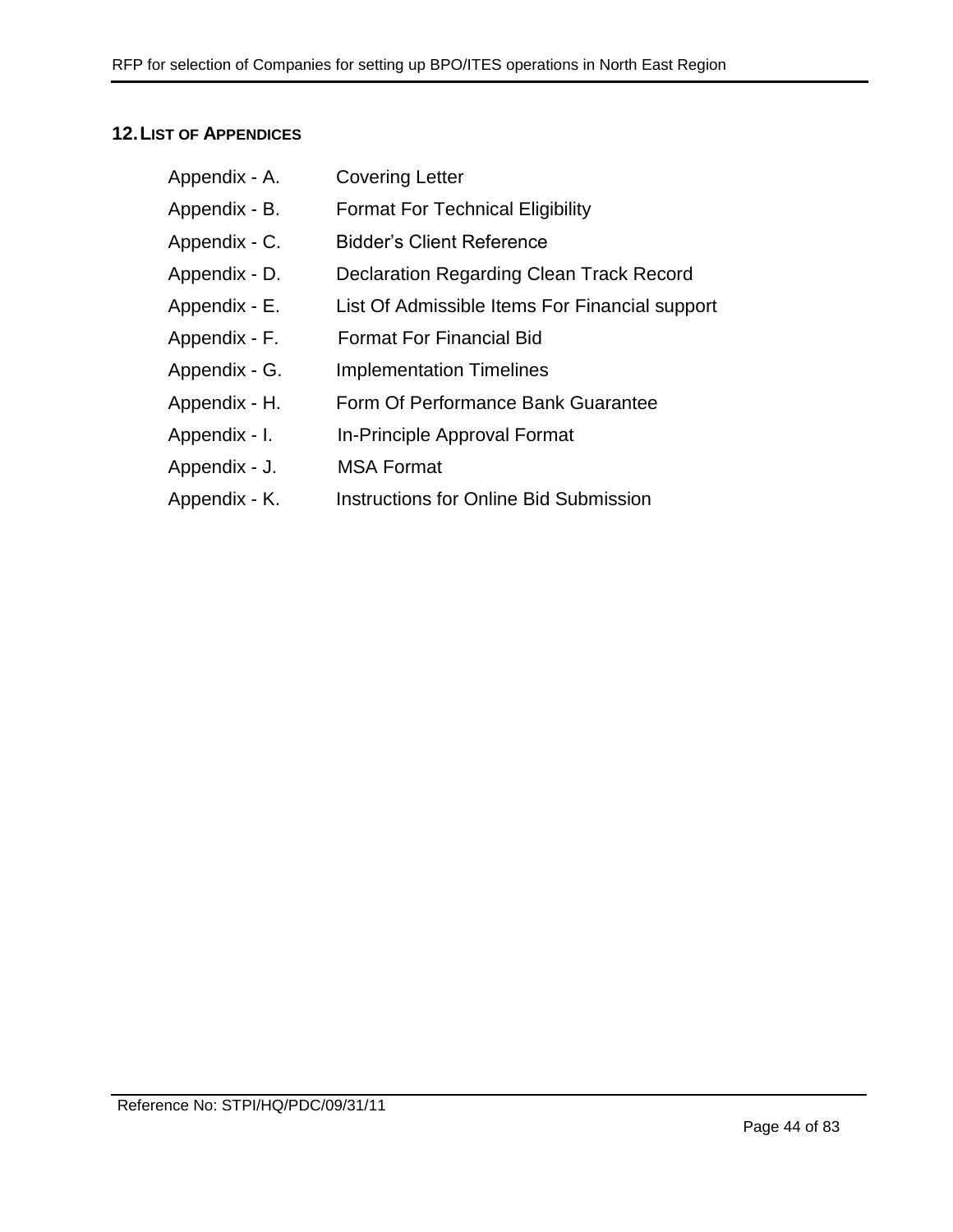**APPENDIX – A: COVERING LETTER**

To,

The Chief Administrative Officer, Software Technology Parks of India, 9th Floor, NDCC-II Building, Jai Singh Road (Opp. Jantar Mantar), New Delhi-110 001

**Sub: Setting up of BPO/ITES operations under the "North East BPO Promotion Scheme (NEBPS)"**

Ref: RFP No. ……………………………………………….

Sir,

This has reference to the RFP document [No. ………………………………….Dated.....] regarding Setting up of the BPO/ITES operations under the **NEBPS.**

All the provisions of this RFP Document and corrigendum(s) are acceptable to *M/s <Company Name>* .The undersigned is authorized signatory on behalf of *M/s <Company Name>* and is, therefore, competent Authority to submit this Bid (Power of Attorney Enclosed). The proof of online submission of Tender fee of Rs. 5000/- and Bid Security Deposit is enclosed with the Technical Bid.

Yours faithfully,

(Signature of the Bidder)

Printed Name

**Designation** 

Seal

Date:

Business Address, Email & Contact Number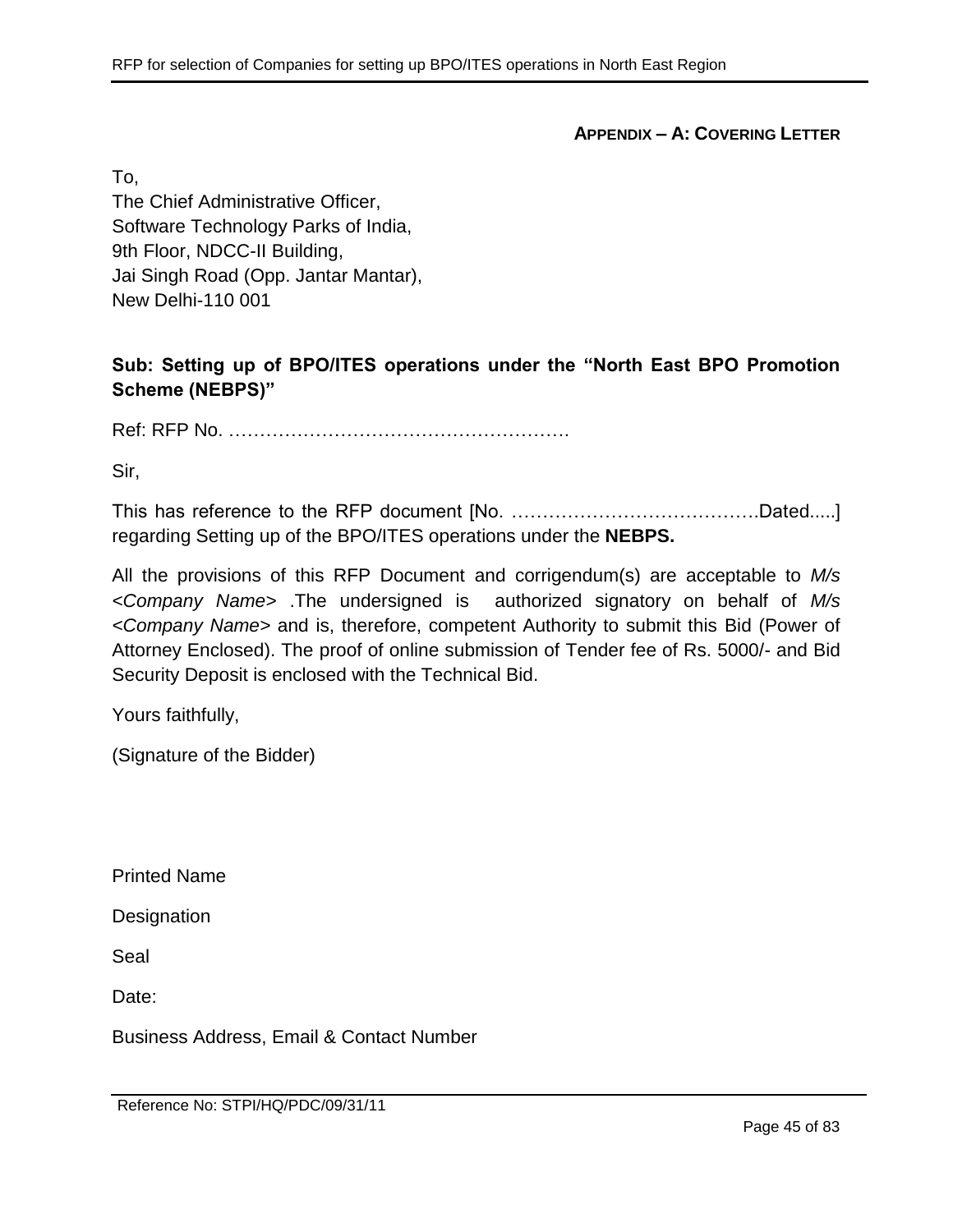| S.<br>No. | <b>Criteria</b>                                                                                                                                                                                                                                 | <b>Proof of</b><br><b>Documents</b>                          | <b>Bidder's</b><br><b>Response</b><br>(Yes/No) | <b>Document</b><br><b>Evidence</b><br>(Page<br><b>Number</b><br>references) |
|-----------|-------------------------------------------------------------------------------------------------------------------------------------------------------------------------------------------------------------------------------------------------|--------------------------------------------------------------|------------------------------------------------|-----------------------------------------------------------------------------|
| 1.        | Registered in India under<br>Companies Act 1956/2013<br>Limited<br>Liability<br><b>or</b><br>Partnership Act 2008                                                                                                                               | Copy of Certificate<br>of Incorporation                      |                                                |                                                                             |
| 2.        | Undertaking to operate for<br>a minimum period of 3<br>years and commitment to<br>employ at least 1.5 times<br>the number of seats, for<br>which the bid is submitted.                                                                          | Certification<br>Self<br>by the Authorized<br>Representative |                                                |                                                                             |
| 3.        | Proof of Ownership of the<br>premise for<br>setting<br><b>up</b><br><b>BPO/ITES</b><br>operations<br>(provide<br>documentary<br>evidence).                                                                                                      | As applicable                                                |                                                |                                                                             |
|           | <b>OR</b><br><b>Details</b><br><b>of</b><br>lease<br><b>of</b><br>premises for<br>at least 3<br>with<br>years<br>area<br>and<br>location along with copy of<br>lease agreement for<br><b>BPO/ITES</b><br>setting up<br>operations.<br><b>OR</b> |                                                              |                                                |                                                                             |

# **APPENDIX – B: FORMAT FOR TECHNICAL ELIGIBILITY**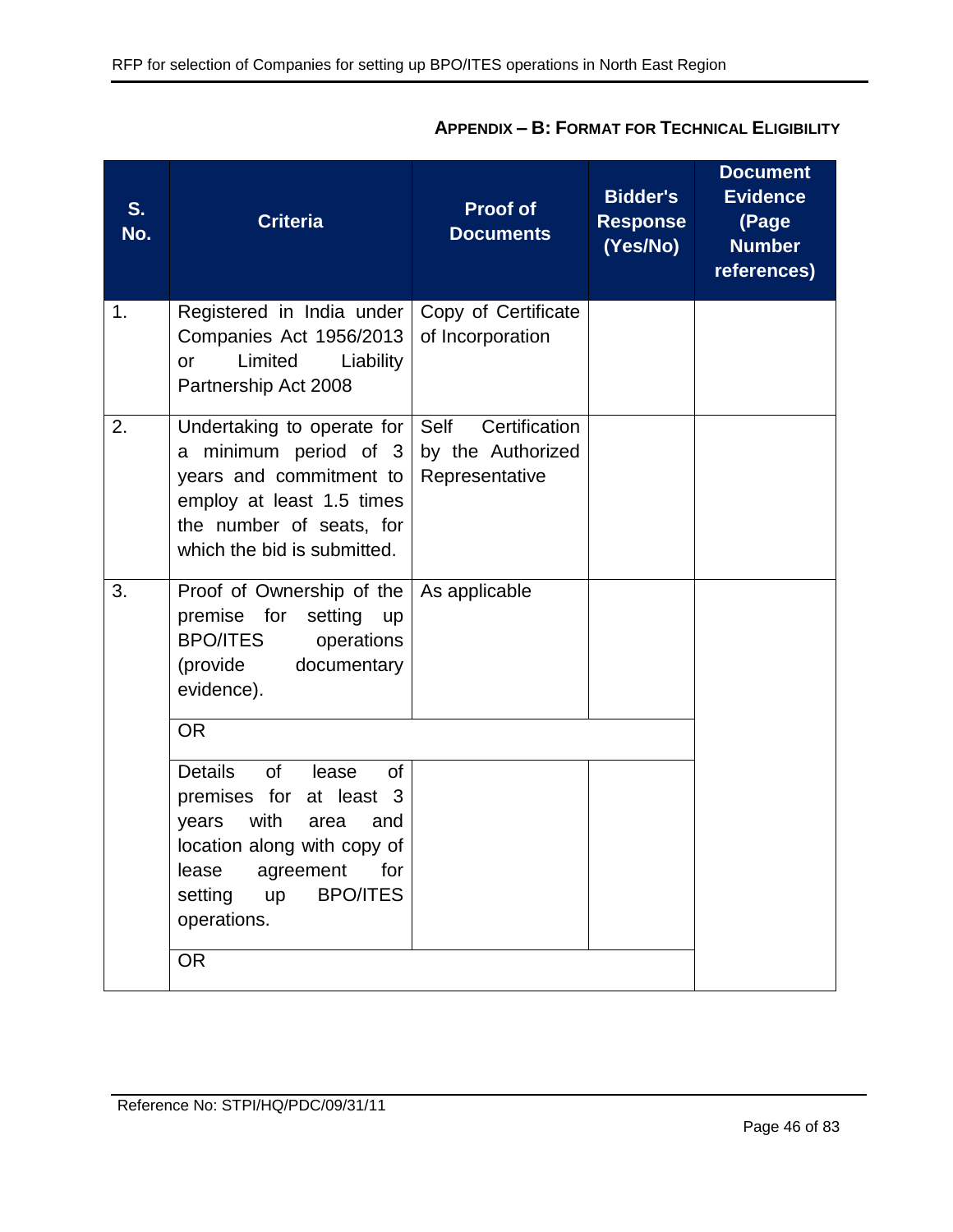|    | Undertaking<br>take<br>to<br>appropriate<br>premise<br>(@40sq.ft./seat) on lease<br>for at least 3 years for<br><b>BPO/ITES</b><br>setting<br><b>up</b><br>operations. |                                                                                                                          |  |
|----|------------------------------------------------------------------------------------------------------------------------------------------------------------------------|--------------------------------------------------------------------------------------------------------------------------|--|
| 4. | Annual turnover of the<br>eligible Indian company as<br>laid down in the eligibility<br>criteria.<br>Please provide details as<br>Table-A below.                       | Copy of Balance<br>Sheet/Chartered<br>Accountant<br>Certificate.<br>Copy of IT Returns<br>for immediate past<br>3 years. |  |
|    | of Consortium<br>In.<br>case<br>please provide details as<br>Table-B below.                                                                                            |                                                                                                                          |  |
| 5. | Positive Net worth of the<br>eligible Indian company as<br>on last audited FY, CA<br>certified.                                                                        | Chartered<br>Accountant<br>Certificate.                                                                                  |  |
| 6. | Technical<br>resource<br>availability                                                                                                                                  | Attach copy of CVs<br>of 5 key resources.                                                                                |  |
| 7. | Should<br>under<br>not<br>be<br>declaration of ineligibility<br>for corrupt or fraudulent<br>practices or blacklisted by<br>any of the Government<br>agencies          | Furnish<br>Undertaking as per<br><b>Appendix-D</b>                                                                       |  |
| 8. | <b>The</b><br>necessary<br>permissions<br>and<br>registration required as per<br>the DoT guidelines w.r.t.                                                             | Furnish necessary<br>supporting<br>documents/<br>registration                                                            |  |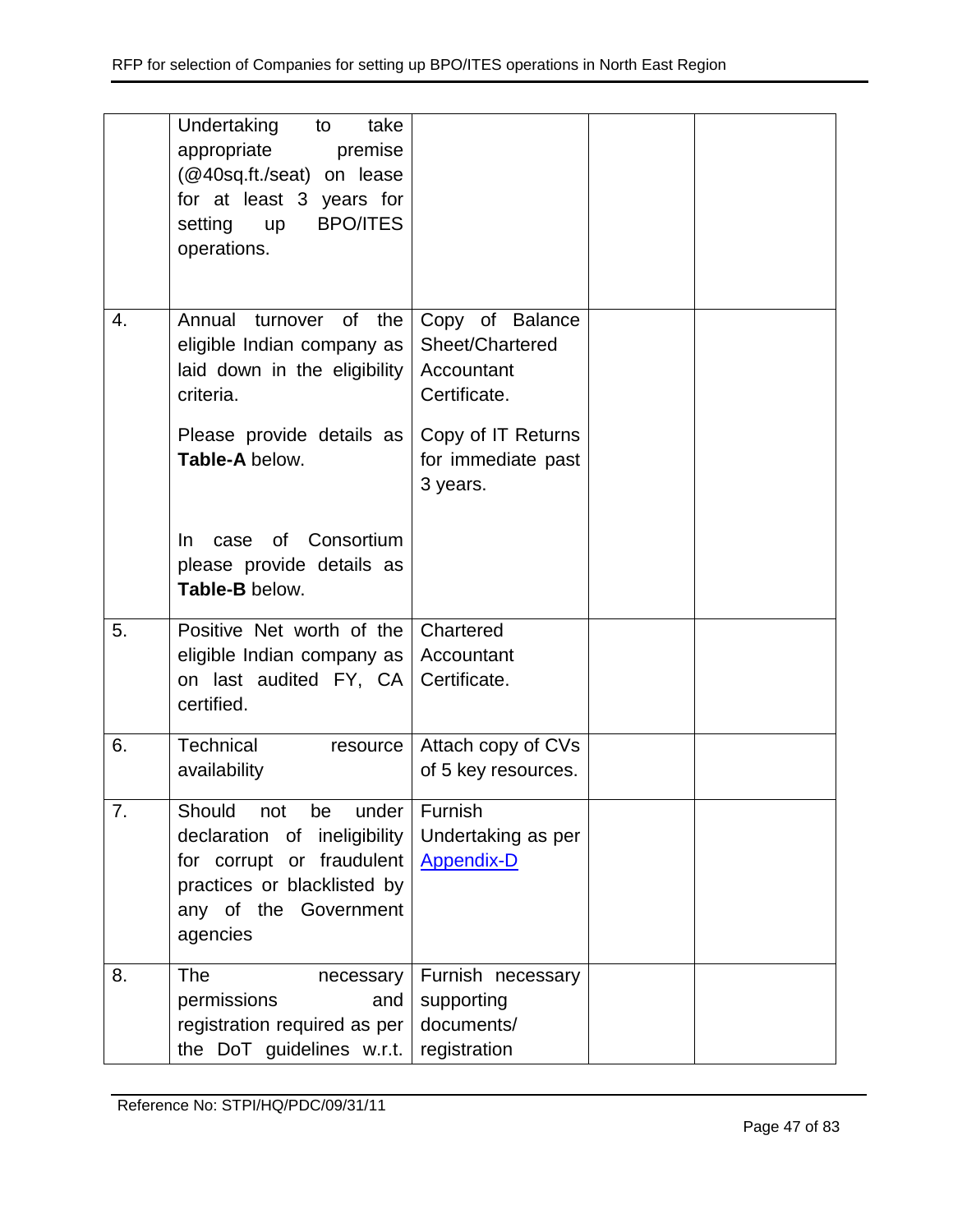|     | BPO operations.                                                                                                                                                                                                                                                                             | certificates.                                                      |  |
|-----|---------------------------------------------------------------------------------------------------------------------------------------------------------------------------------------------------------------------------------------------------------------------------------------------|--------------------------------------------------------------------|--|
| 9.  | <b>The</b><br>and<br>other<br>certificate(s)<br>applicable documents such<br>as PAN, Service tax, VAT, documents.<br>Labour department, GST<br>etc., and any other<br>statutory requirements to<br>operate in the region<br>where willing to setup<br>Operations,<br>to<br>be<br>submitted. | registration   Furnish applicable<br>registration<br>certificates/ |  |
| 10. | Details of Seats applied in<br>each State along with<br>location<br>wise<br>seats<br>distribution as per Table-C                                                                                                                                                                            |                                                                    |  |
| 11  | Contact details<br>as<br>per<br><b>Table-D</b>                                                                                                                                                                                                                                              |                                                                    |  |
| 12  | <b>Bidder Bank Account detail</b><br>as per Table-E                                                                                                                                                                                                                                         |                                                                    |  |
| 13  | Detail if investment started<br>for the operation after<br>previous round of NEBPS<br>bidding (Table-F)                                                                                                                                                                                     |                                                                    |  |

*Note: Please enclose the supporting documents in the same sequence as mentioned in above table*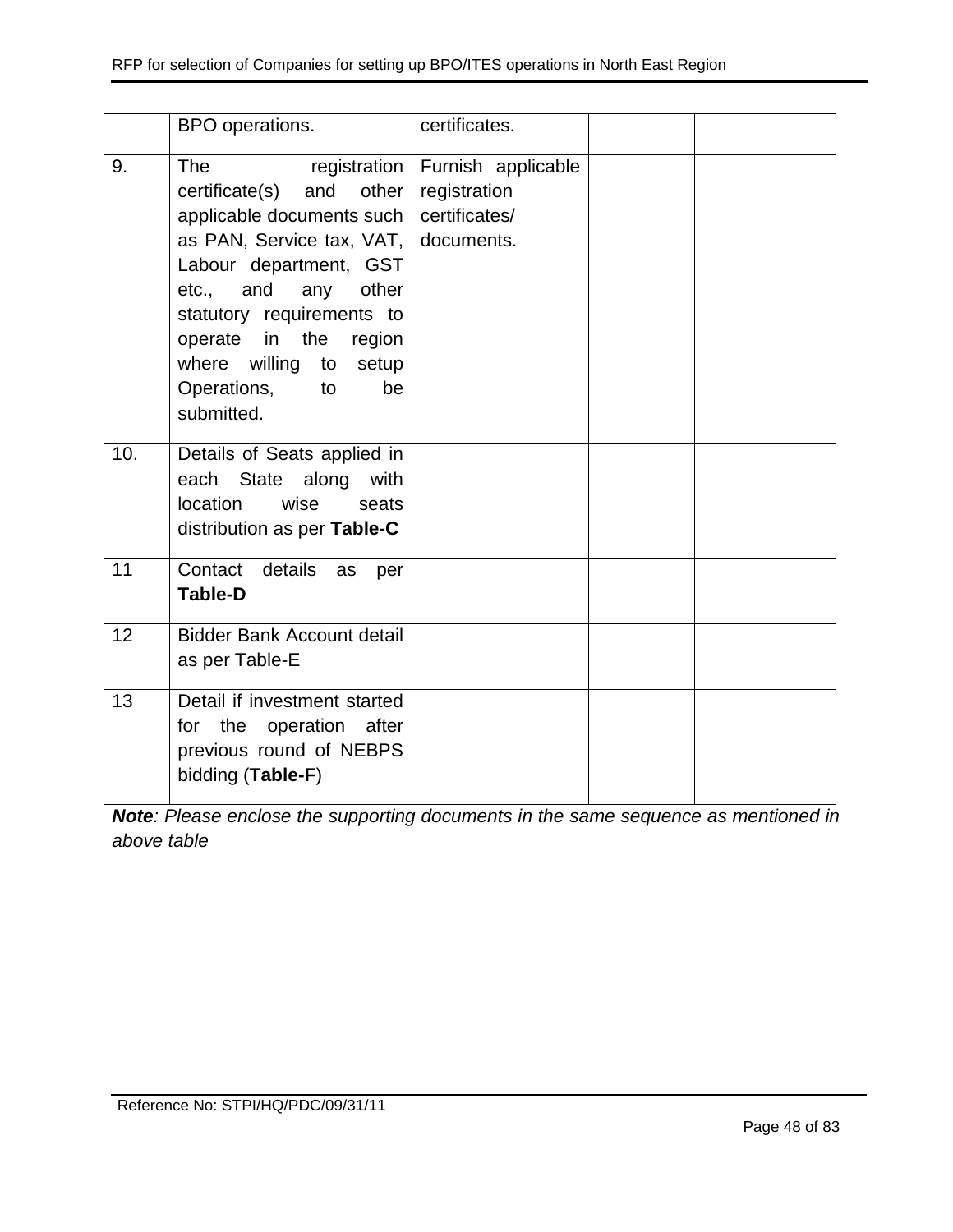| Name of Bidder | <b>Annual turnover - in Rs Lakhs</b> |                   |            |         |  |
|----------------|--------------------------------------|-------------------|------------|---------|--|
|                | FY 2015-16                           | <b>FY 2016-17</b> | FY 2017-18 | Average |  |
|                |                                      |                   |            |         |  |

*Table A: Annual Turnover of Bidder*

# *Table B: Equity Share Holding Pattern of Consortium*

| S.<br>No.     | Name of the<br><b>Consortium</b><br><b>Member</b> | <b>Status- eligible Indian Co./</b><br><b>Entrepreneur/ Local</b><br><b>Entrepreneur/Society</b> | <b>Equity share holding</b><br>percentage |
|---------------|---------------------------------------------------|--------------------------------------------------------------------------------------------------|-------------------------------------------|
|               |                                                   |                                                                                                  |                                           |
| $\mathcal{P}$ |                                                   |                                                                                                  |                                           |
| $\mathbf{3}$  |                                                   |                                                                                                  |                                           |

*Note: Please furnish the following:*

- *1) Copy of Balance Sheet, IT returns of Consortium Partners with CA Certificate.*
- *2) Copy of the agreement indicating responsibility of each consortium partner.*
- *3) Copy of the Domicile of the State in case of Local Entrepreneur as Consortium Partner*

## *Table C: Details of Seats applied across States*

| <b>State/UT</b>                  | Name of<br><b>City/District</b> | <b>Number of seats</b> | <b>Total Seats in a</b><br><b>State</b> |
|----------------------------------|---------------------------------|------------------------|-----------------------------------------|
|                                  | (i)                             |                        |                                         |
|                                  | (ii)                            |                        |                                         |
|                                  |                                 |                        |                                         |
| <b>Total seats across States</b> |                                 |                        |                                         |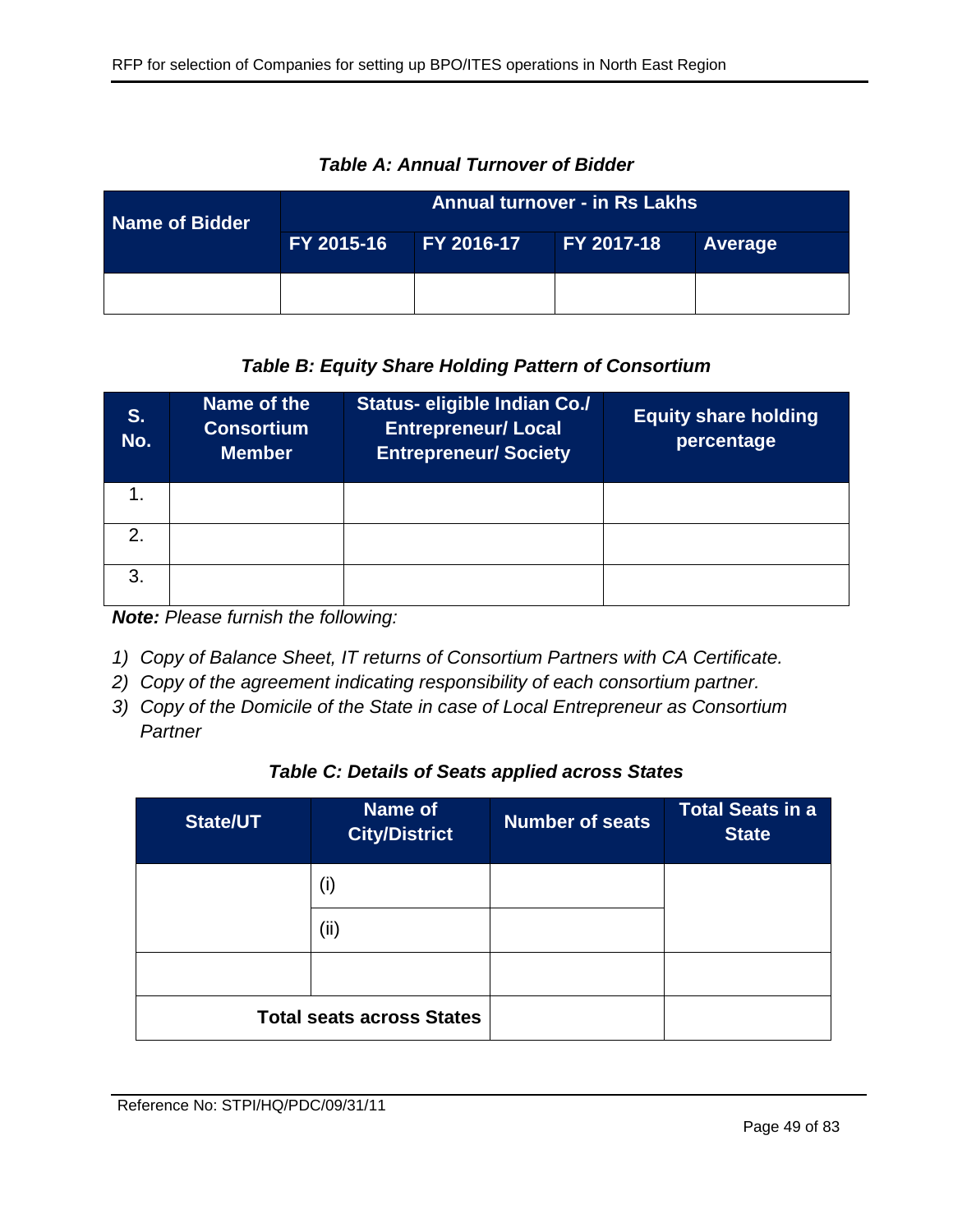| <b>Contact Person Name</b>       |                       |             |              |                 |
|----------------------------------|-----------------------|-------------|--------------|-----------------|
| <b>Registered Office Address</b> |                       |             |              |                 |
| <b>Address Line1</b>             | <b>Address Line 2</b> | <b>City</b> | <b>State</b> | <b>Pin Code</b> |
|                                  |                       |             |              |                 |
| <b>Communication Address</b>     |                       |             |              |                 |
| <b>Address Line1</b>             | <b>Address Line 2</b> | <b>City</b> | <b>State</b> | <b>Pin Code</b> |
|                                  |                       |             |              |                 |
| <b>Contact No.1(Mobile)</b>      |                       |             |              |                 |
| <b>Contact No. 2</b>             |                       |             |              |                 |
| <b>Email ID 1</b>                |                       |             |              |                 |
| <b>Email ID 2</b>                |                       |             |              |                 |
| Fax No.                          |                       |             |              |                 |

# **Table D: Contact details of bidder**

*Note: In case of consortium, contact detail as per Table - D above should be provided for all consortium partners.*

(Authorized Signatory for the Bidder)

Name:

Date:

Contact Number:

E-mail:

Reference No: STPI/HQ/PDC/09/31/11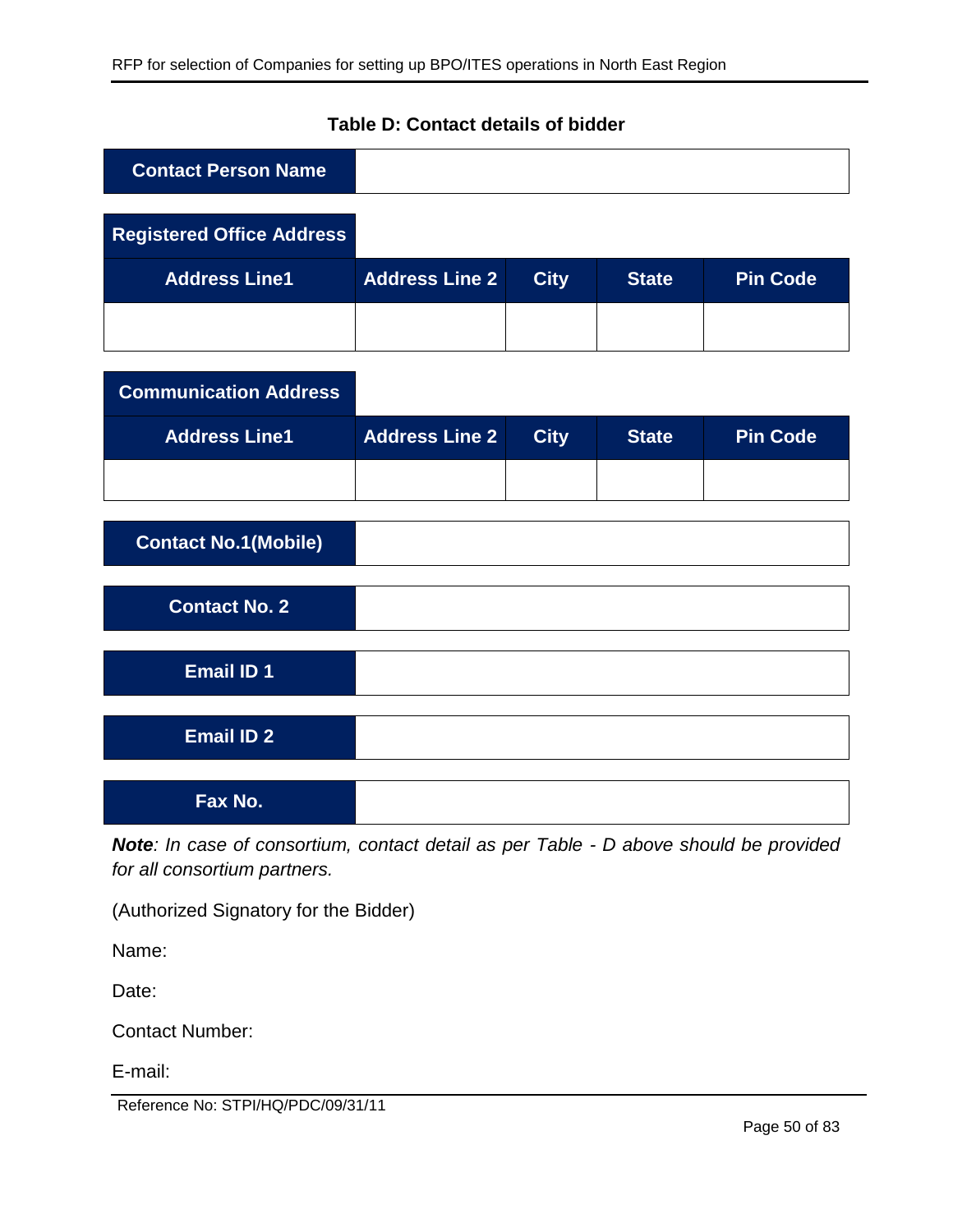### **Table–E: Bidder Bank Account Details**

| <b>Name of Account Holder</b> |  |
|-------------------------------|--|
| <b>Account No.</b>            |  |
| <b>Bank</b>                   |  |
| <b>IFSC Code</b>              |  |
| <b>Bank Branch Address</b>    |  |

Note: If applicable, the EMD/Bid Security will be released to the above mentioned account.

(Authorized Signatory for the Bidder)

Name:

Date:

Contact Number:

E-mail: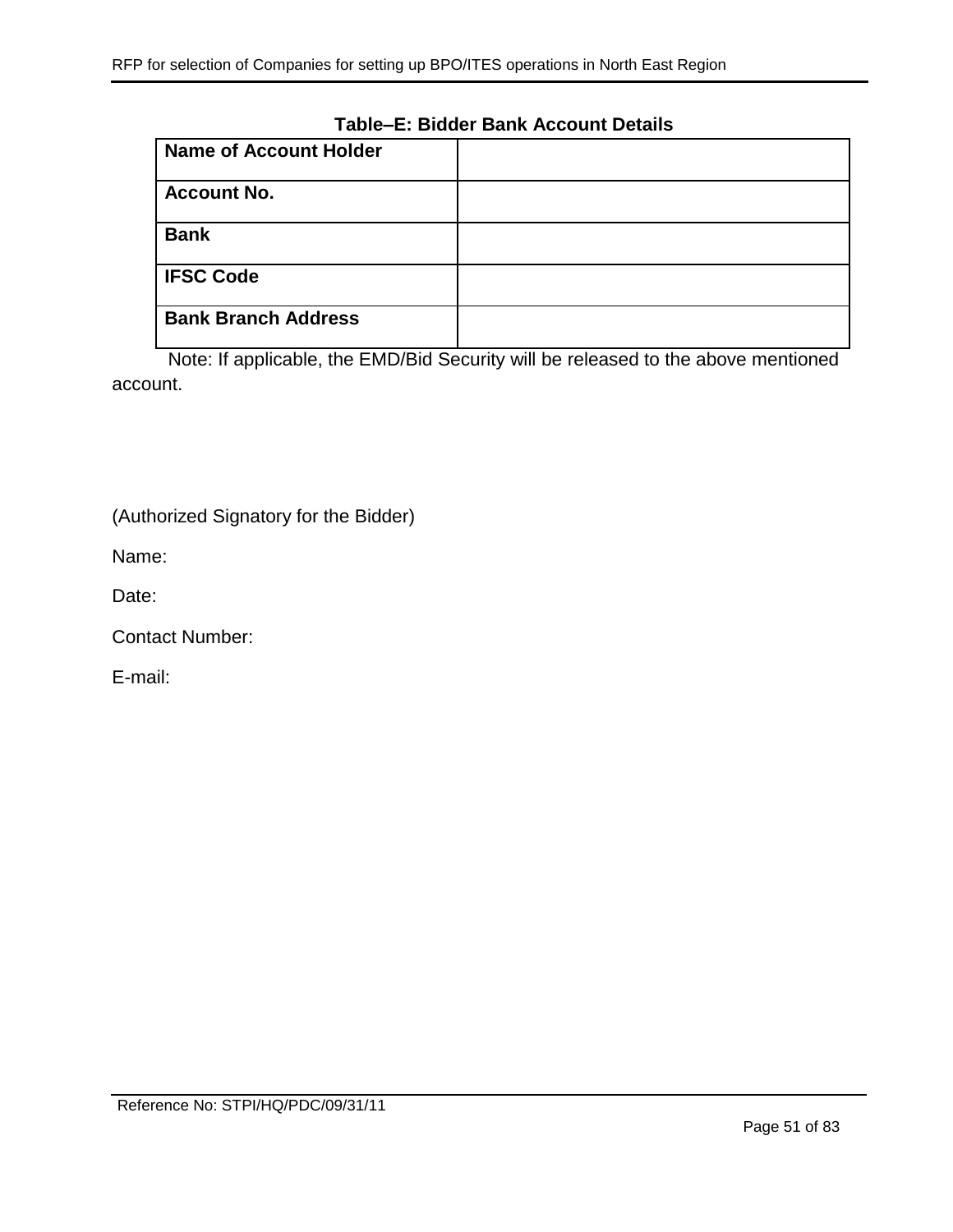# **Table–F: Detail of the BPO/ITES unit, if eligible investment started after previous round of NEBPS bidding**

| SI No. | Location   | <b>State</b> | Date on    | <b>Complete Address of the</b>     | No. of      |
|--------|------------|--------------|------------|------------------------------------|-------------|
|        | (City/Town |              | which      | <b>BPO/ITES unit, if available</b> | regular     |
|        |            |              | eligible   |                                    | employees   |
|        |            |              | capital    |                                    | at present, |
|        |            |              | investment |                                    | if employed |
|        |            |              | started    |                                    |             |
|        |            |              |            |                                    |             |
| 1      |            |              |            |                                    |             |
|        |            |              |            |                                    |             |

**Note:** Fill details for each applicable location/setup

(Authorized Signatory for the Bidder)

Name:

Date:

Contact Number:

E-mail: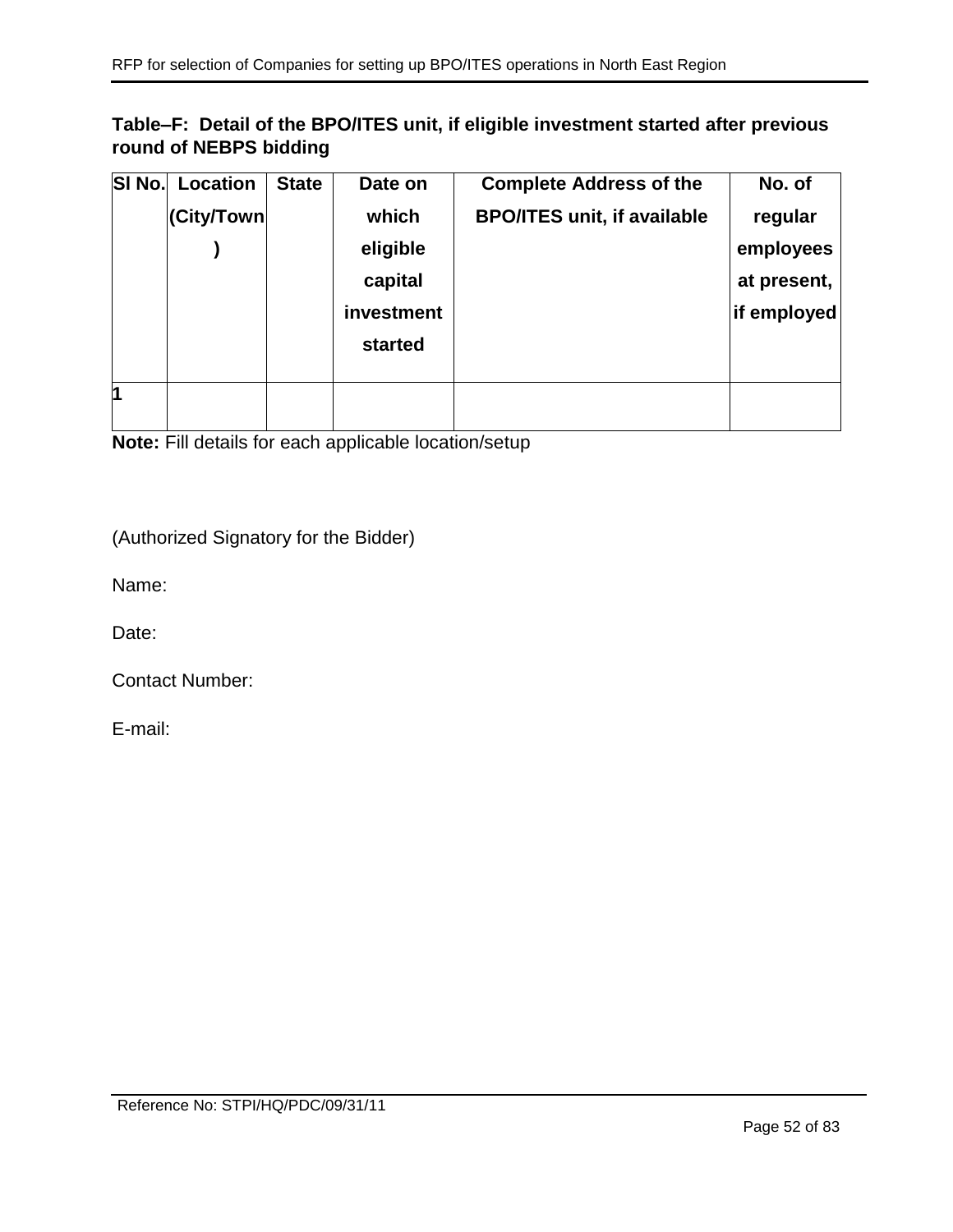| <b>Location</b> | Name of the<br><b>Customer/</b><br>organization | <b>Projects</b><br><b>Executed</b> | <b>Contact</b><br><b>Name</b> | <b>Contact</b><br>number (Phone Mail ID<br>/ mobile) |  |
|-----------------|-------------------------------------------------|------------------------------------|-------------------------------|------------------------------------------------------|--|
|                 |                                                 |                                    |                               |                                                      |  |
|                 |                                                 |                                    |                               |                                                      |  |
|                 |                                                 |                                    |                               |                                                      |  |
|                 |                                                 |                                    |                               |                                                      |  |
|                 |                                                 |                                    |                               |                                                      |  |
|                 |                                                 |                                    |                               |                                                      |  |
|                 |                                                 |                                    |                               |                                                      |  |
|                 |                                                 |                                    |                               |                                                      |  |

**APPENDIX – C: BIDDER'S CLIENT REFERENCE**

Bidders should highlight their expertise in executing such projects.

(Authorized Signatory for the Bidder)

**Name:** 

**Date:** 

**Contact Number:** 

**e-Mail ID:**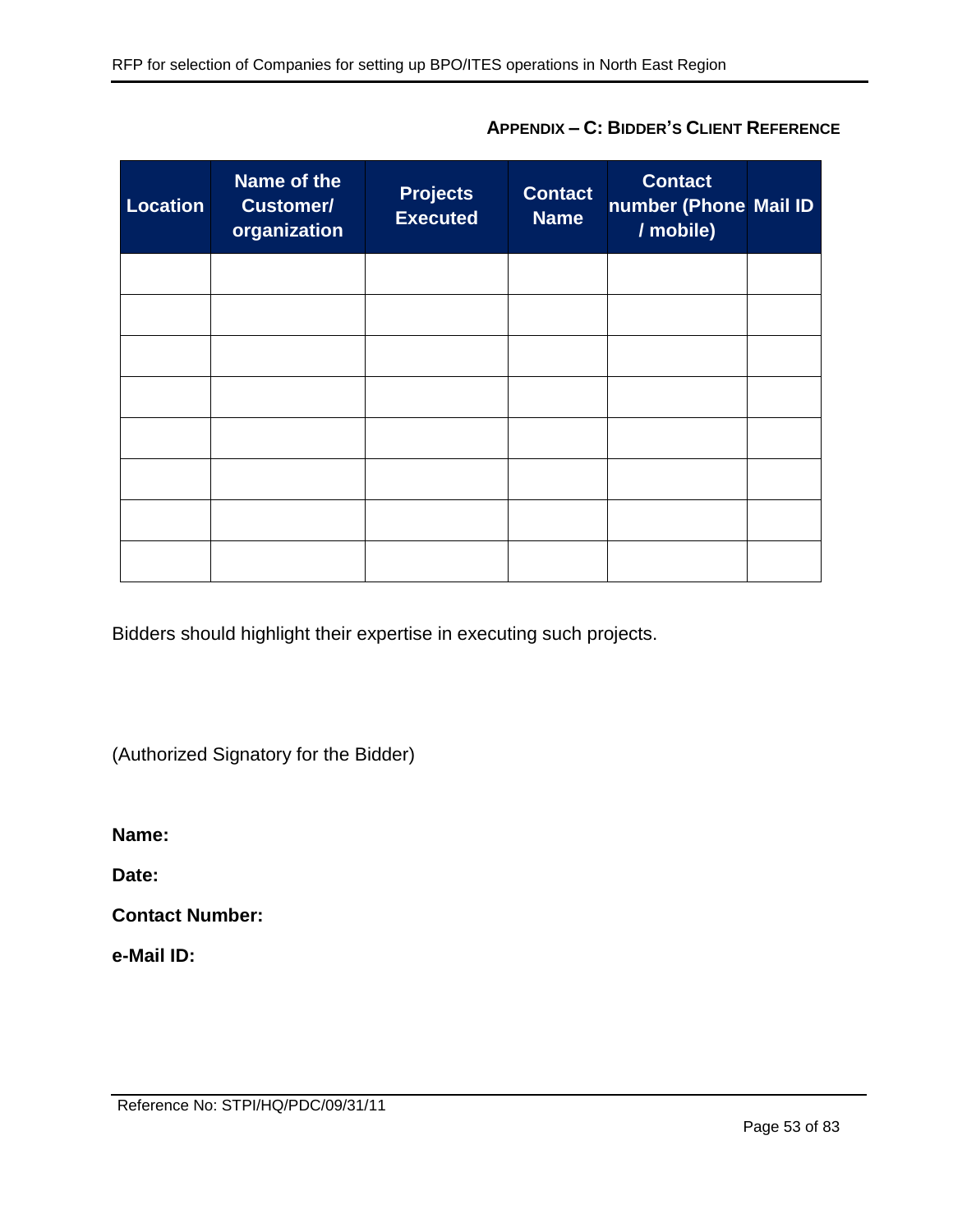### **APPENDIX – D: DECLARATION REGARDING CLEAN TRACK RECORD**

#### <span id="page-53-0"></span>**To**,

The Chief Administrative Officer, Software Technology Parks of India 9th Floor, NDCC-II Building, Jai Singh Road (Opp. Jantar Mantar), New Delhi-110 001

Sir,

This has reference to the RFP document [No. ………………………………….Dated.] regarding Setting up of the BPO/ITES operations under the **NEBPS**.

I hereby declare that M/s (Company Name) and has not been debarred/black listed by any Government / Semi Government organizations in India. I also certify that I am competent to make this declaration on behalf of the Company.

Yours faithfully,

(Signature of the Bidder)

Printed Name

**Designation** 

Seal

Date:

Business Address, Email & Contact Number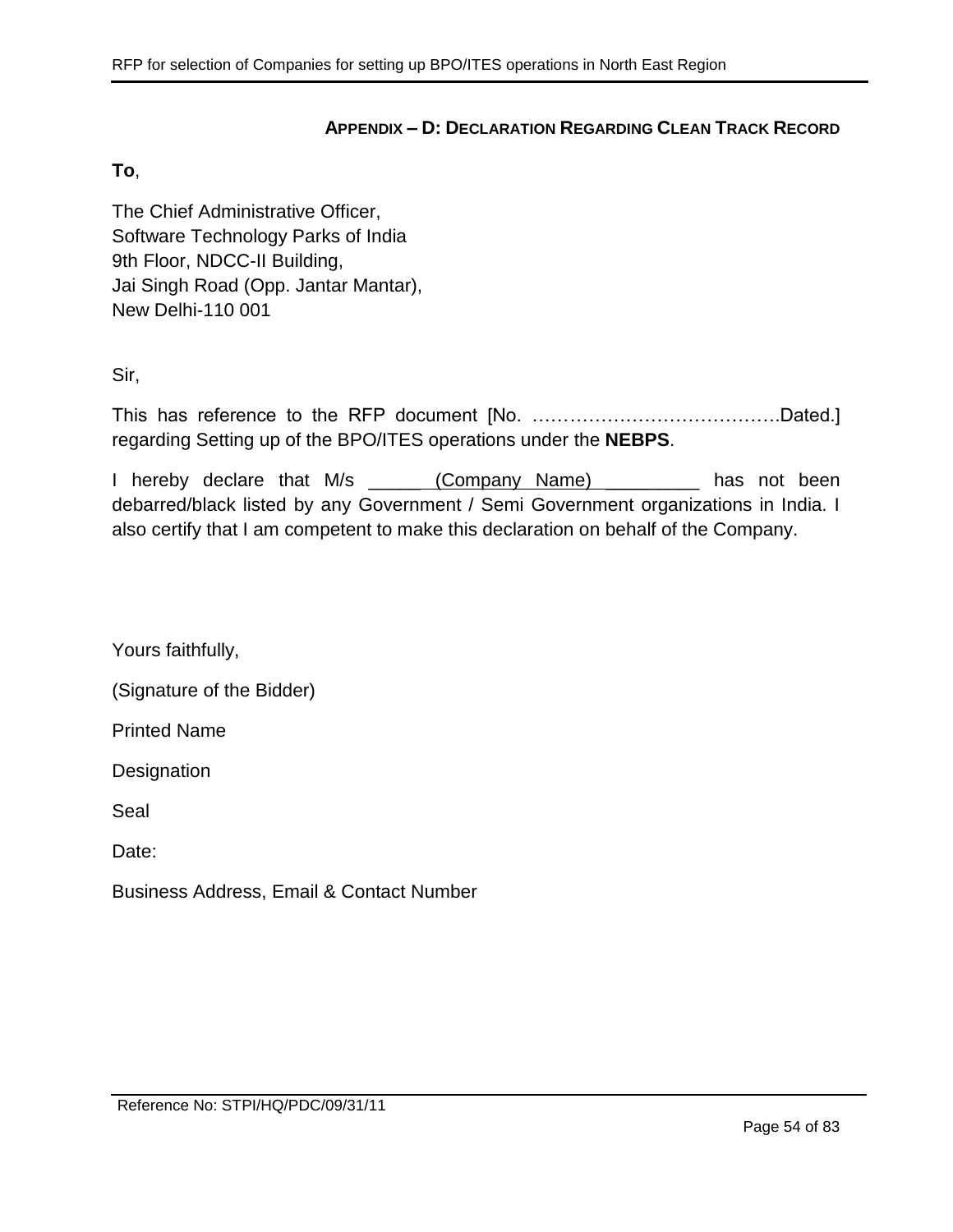<span id="page-54-0"></span>

| S.No. | <b>Item Description</b>                                                                                                                                                                |  |  |
|-------|----------------------------------------------------------------------------------------------------------------------------------------------------------------------------------------|--|--|
| 1     | Servers with OS                                                                                                                                                                        |  |  |
| 2     | Software and Hardware per license cost for BPO/ITES operations                                                                                                                         |  |  |
| 3     | Networking Equipments (Switches, Routers, Firewalls, Voice/Video<br><b>Conferencing Gateways)</b>                                                                                      |  |  |
| 4     | Workstations (Desktop, Laptop, Tablets, IP phones, Headsets)                                                                                                                           |  |  |
| 5     | Data Storage                                                                                                                                                                           |  |  |
| 6     | <b>Structured Cabling</b>                                                                                                                                                              |  |  |
| 7     | <b>UPS</b>                                                                                                                                                                             |  |  |
| 8     | Printer, Copier, Scanner & Projector                                                                                                                                                   |  |  |
| 9     | Refrigerator & Water Purifier                                                                                                                                                          |  |  |
| 10    | Fire & Security systems                                                                                                                                                                |  |  |
| 11    | <b>Computer Furniture</b>                                                                                                                                                              |  |  |
| 12    | Central Air-conditioning equipment, air-conditioning System                                                                                                                            |  |  |
| 13    | Captive Diesel Generating Set and transformer of capacity commensurate with<br>the actual requirement of the unit, solar power / Non conventional Energy<br>Generation Set (OPTIONAL)* |  |  |
| 14    | <b>Fax Machine</b>                                                                                                                                                                     |  |  |
| 15    | Private automatic branch exchange                                                                                                                                                      |  |  |
| 16    | <b>Data Communication</b>                                                                                                                                                              |  |  |
| 17    | <b>Premise Rental</b>                                                                                                                                                                  |  |  |
| 18    | <b>Electricity Charges</b>                                                                                                                                                             |  |  |
| 19    | <b>Travelling Allowances for employees</b>                                                                                                                                             |  |  |
| 20    | Research and Innovation                                                                                                                                                                |  |  |
| 21    | Other misc. goods and services not exceeding 5 % of the total cost of above<br>items including canteen setup, tools, kits and spares etc.                                              |  |  |

## **APPENDIX – E: LIST OF ADMISSIBLE ITEMS FOR FINANCIAL SUPPORT**

\* The unit may avail incentive on Generating Set from the State Govt., if needed.

**Note**: Any item not covered above shall be decided by and permitted by India BPO Promotion Scheme Management Committee (IMC).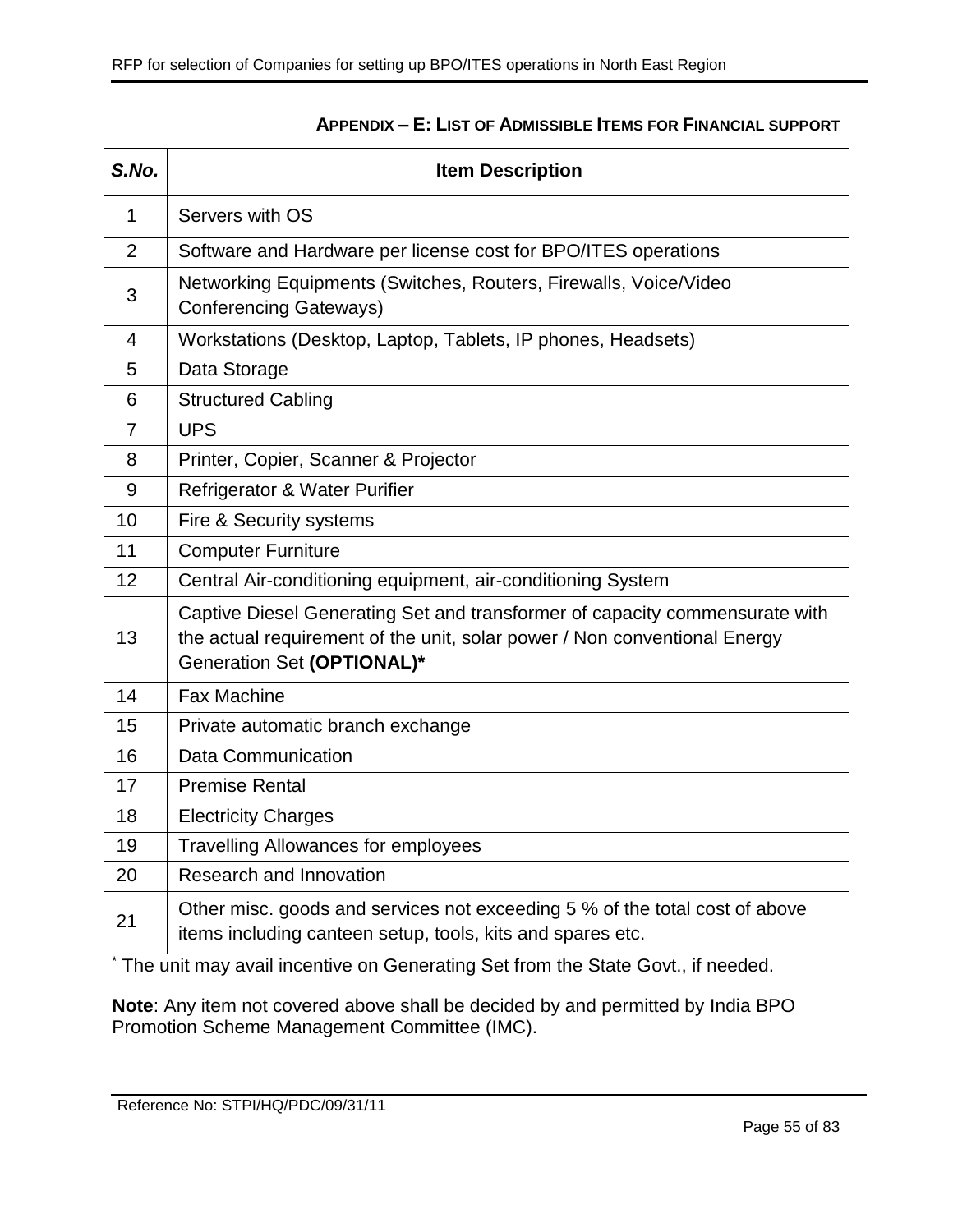### **APPENDIX – F: FORMAT FOR FINANCIAL BID**

Note: **BOQ\_XXXX.xls** is provided along with the tender document in eProcurement portal. Bidder has to download the same, fill it and upload it on to the portal (in Financial bid section). Bidder may refer to the following table while putting the quote:

| Sr. No. | <b>Particulars</b>                                                                                             | <b>INR</b> |
|---------|----------------------------------------------------------------------------------------------------------------|------------|
| a)      | Total estimated financial expenditure per seat                                                                 | X          |
| b)      | Viability Gap Funding(VGF) support per seat<br>under the scheme i.e. 50% of estimated financial<br>expenditure | x/2        |

Bidder's quote should reflect (b). List of admissible items for Financial Support is mentioned in [Appendix-E](#page-54-0)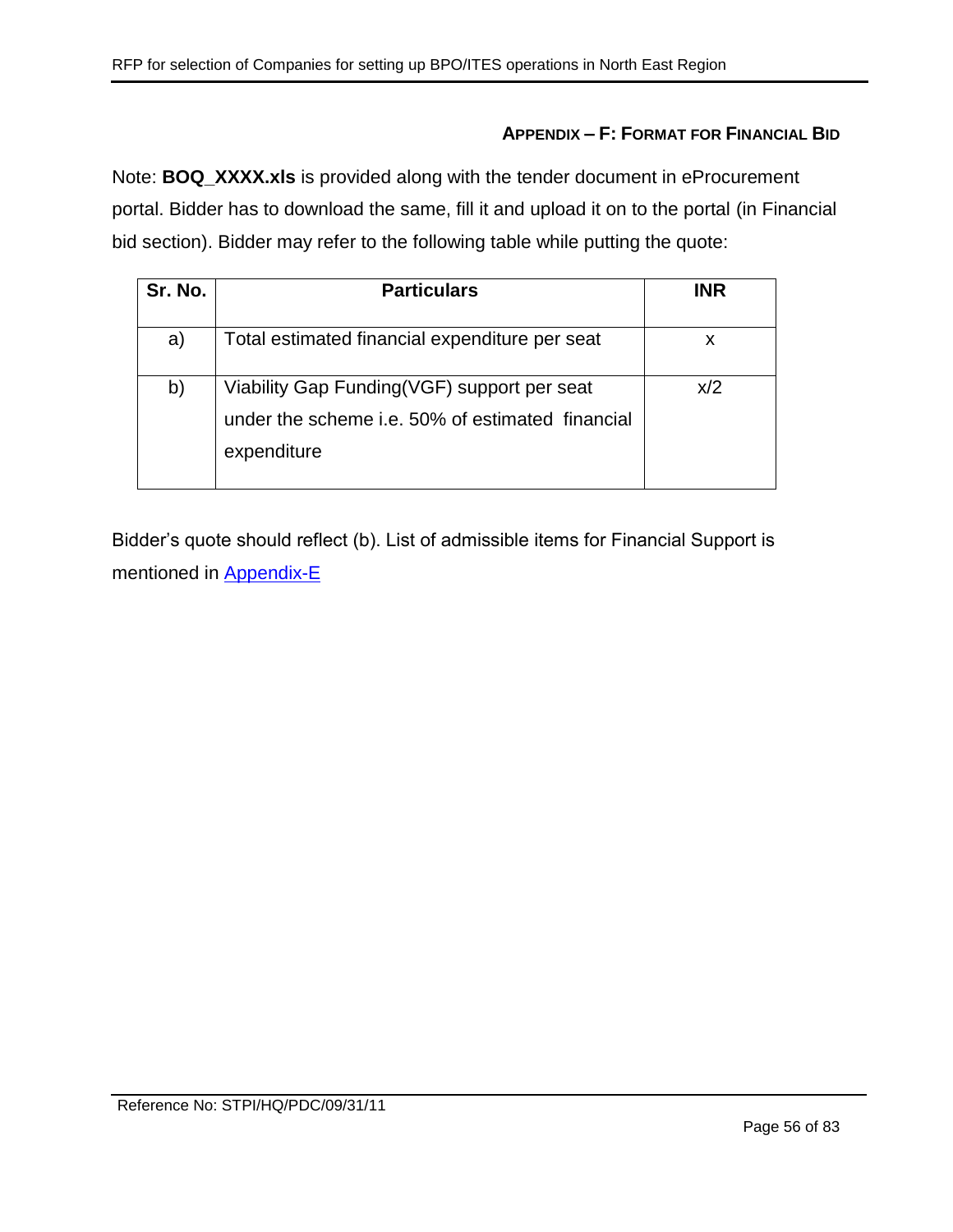| SI.            | <b>Activity</b>                             | <b>Time Periods</b>                 |
|----------------|---------------------------------------------|-------------------------------------|
| <b>No</b>      |                                             |                                     |
| 1.             | Award of In-Principle Approval (IPA) to the | T <sub>0</sub>                      |
|                | successful bidder                           |                                     |
| 2.             | Signing of Master Service Agreement (MSA)   | T1 : T0 to T0+02 weeks              |
| 3.             | Commencement of BPO/ITES operations         | T2: T0 to $T0 + 06$ months          |
|                |                                             | T2: T0 to $T0 + 09$ months          |
|                |                                             | [with penalty                       |
|                |                                             | as per para $8.(i)$ ]               |
| 4.             | Report to STPI about commencement of        | $T3: T2$ to $T2 + 02$ weeks         |
|                | operation (COO)                             |                                     |
| 5.             | Verification of COO by STPI                 | T4: $T3 + 02$ weeks                 |
| 6.             | Grant of advance                            | T5: $T4 + 04$ weeks, after          |
|                |                                             | furnishing Bank Guarantee for       |
|                |                                             | 10% of eligible bid amount and      |
|                |                                             | its verification by STPI.           |
| 7 <sub>1</sub> | <b>Release of Bid Security Deposit</b>      | T6: T5                              |
|                | (BSD)/Earnest Money Deposit (EMD)           |                                     |
| 8.             | Request for release of VGF1 and special     | $T7: T2 + 1$ year to T2+ 1 year     |
|                | incentives                                  | and 3 months                        |
| 9.             | Request for release of VGF2                 | T8 : $T2 + 2$ year to $T2 + 2$ year |
|                |                                             | and 3 months                        |
| 10.            | Request for release of VGF3                 | T9 : $T2 + 3$ year to $T2 + 3$ year |
|                |                                             | and 1 months                        |
| 11.            | Release of BG                               | On disbursement of VGF3             |

## **Note:**

- The Time line shown above is the maximum allowable time frames for each activity.
- The timelines are as per English calendar days.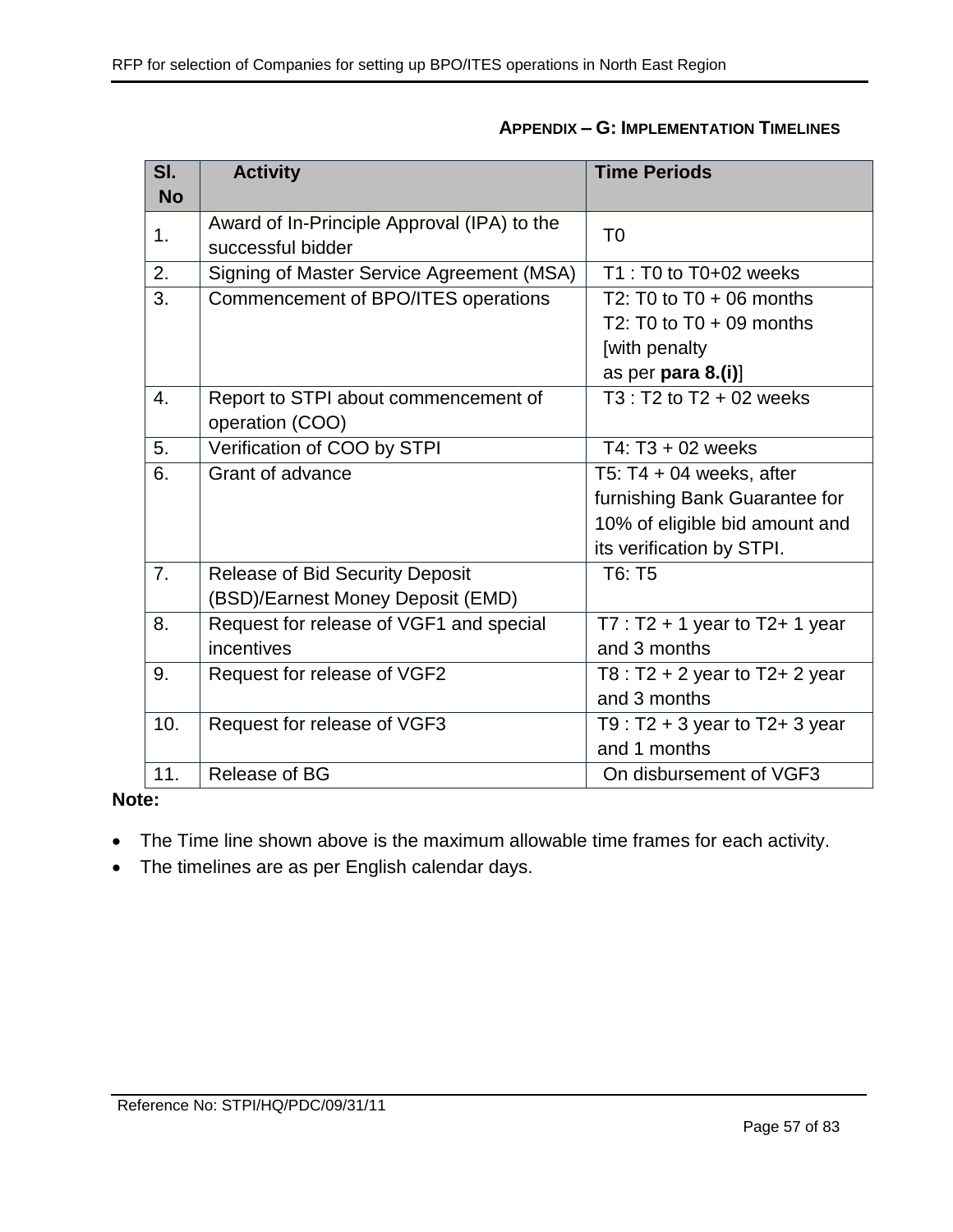## **APPENDIX – H: FORM OF PERFORMANCE BANK GUARANTEE**

### **Form of Financial/Performance Bank Guarantee**

In consideration of the Software Technology Parks of India (hereinafter called "STPI") having agreed to allow M/s. ……………………….. (Hereinafter called "the said BIDDER") from the demand under the terms and conditions of the RFP floated by STPI vide no. .................................... Dt. .................................... along with subsequent corrigendum(if any) under NEBPS and the Master Service Agreement (MSA) signed between STPI & M/s .................................... on .............................. for the work of setting up of BPO/ITES operations at "................" under NEBPS (hereinafter called "the said Agreement" for furnishing Performance Bond for the due fulfillment by the said Contractor(s) of the terms and conditions in the said Agreement, by production of a BANK GUARANTEE for Indian Rs . . . . . . . (Indian Rs . . . . . . . . . . only).

We .................................... (Name of the Bank) having our Head Office at .................................... and having branch at .................................... referred to as "the Bank" at the request of BIDDER do hereby undertake to pay to STPI an amount not exceeding Indian Rs ................................(Indian Rs ..................................only).

We the Bank do hereby undertake to pay the amounts due and payable under this guarantee without and demure, merely on a demand from STPI stating that the amount claimed is required to meet the recoveries due or likely to be due from the BIDDER. Any such demand made on the Bank shall be conclusive as regards the amount due and payable by the Bank under this guarantee. However, our liability under this guarantee shall be restricted to an amount not exceeding Rs . . . . . . . (Rs . . . . . . . . . . only).

We undertake to pay to the STPI, the amount due under this Guarantee so demanded notwithstanding any dispute to disputes raised by the BIDDER in any suit or proceeding pending before any Court or Tribunal relating thereto, our liability under this present being absolute and unequivocal.

The payment so made by us under this bond shall be a valid discharge of our liability for payment thereunder.

We the Bank further agree that the guarantee herein contained shall remain in full force and effect during the period that would be taken for the performance of the said agreement and that it shall continue to be enforceable till the dues of STPI under or by virtue of the said agreement have been fully paid and its claims satisfied or discharged or till the Project Coordinator on behalf of STPI certifies that the terms and conditions of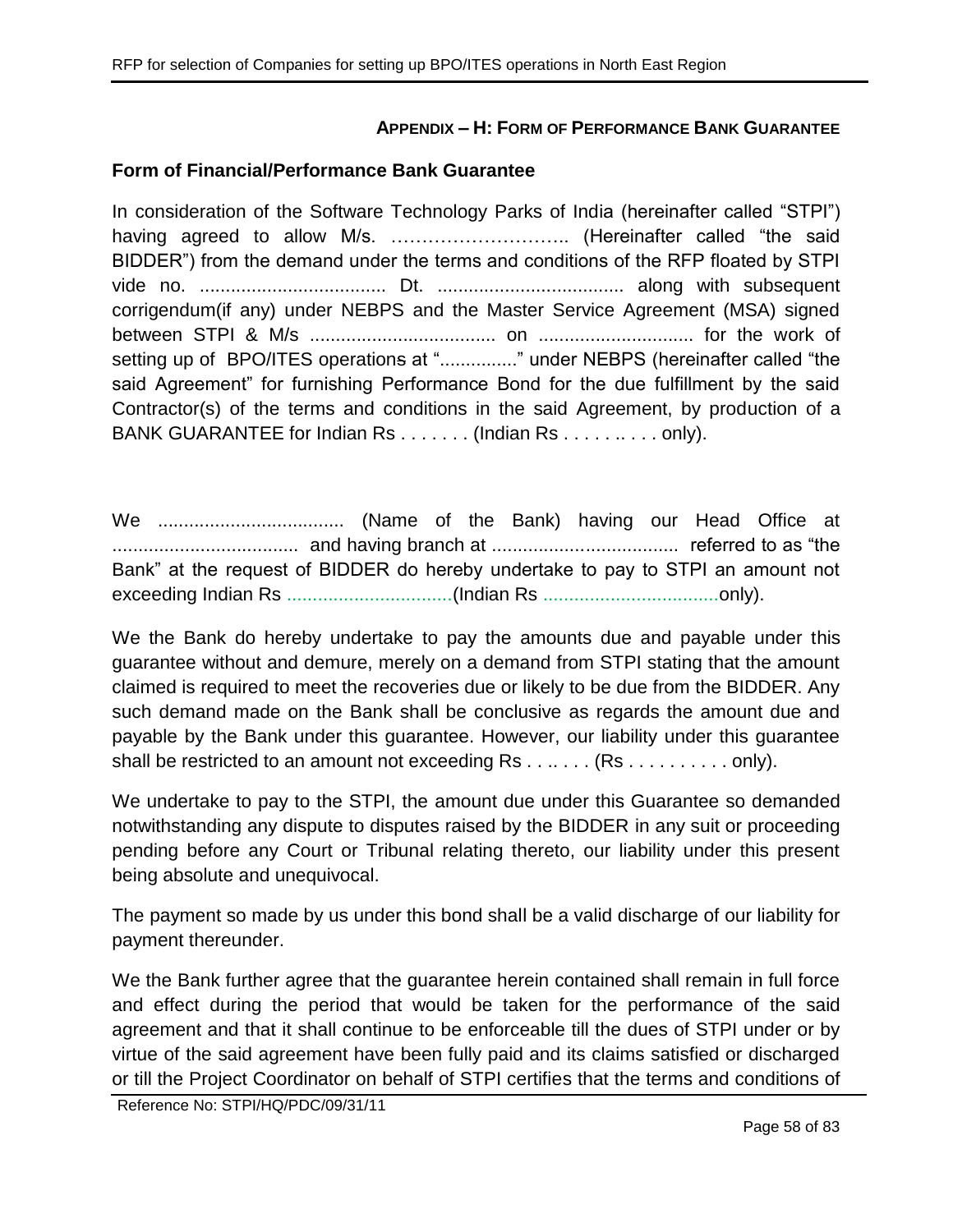the said Agreement have been fully and properly carried out by the said BIDDER accordingly discharges this guarantee.

We the Bank further agree with STPI, that STPI shall have the fullest liberty without our consent and without affecting in any manner our obligations hereunder to vary any of the terms and conditions of the said Agreement or to extend time of performance by the said BIDDER from time to time or to postpone for any time or from time to time any of the powers exercisable by STPI against the said BIDDER and to forbear or enforce any of terms and conditions relating to the said agreement and we shall not be relieved from our liability by reason of any such variation or extension being granted to the said BIDDER or for any forbearance act or omission on the part of the STPI or any indulgence by the STPI to the said BIDDER or by any such matter or thing whatsoever which under the law relating to sureties would but for this provision have effect of so relieving us.

This guarantee will not be discharged due to the change in the constitution of the Bank or the BIDDER.

We hereby waive the necessity of your demanding the Successful Bidder before presenting us with the demand.

We the Bank lastly undertake not to revoke this guarantee except with the previous consent of the STPI in writing.

. Notwithstanding anything contained herein before our liability against this guarantee is restricted to Indian Rs . . . . . . . (Indian Rs . . . . . . . . . . only). and it will remain in force till . . . . . . . . . . . . . . . . unless a claim or demand in writing is made against us under this guarantee before the expiry of six months from the aforesaid date that is before . . . . . . . of . . . .

……….. …. ( . . ………………..) all your rights under the said guarantee shall be forfeited and we shall be relieved and discharged from all liability hereunder.

Dated the day of ………for (Name of the Bank) Branch.

WITNESS 1 WITNESS 2

……… (Signature)……………… …………… (Signature)

Attorney as per Power of Attorney:

Attorney Number & Date :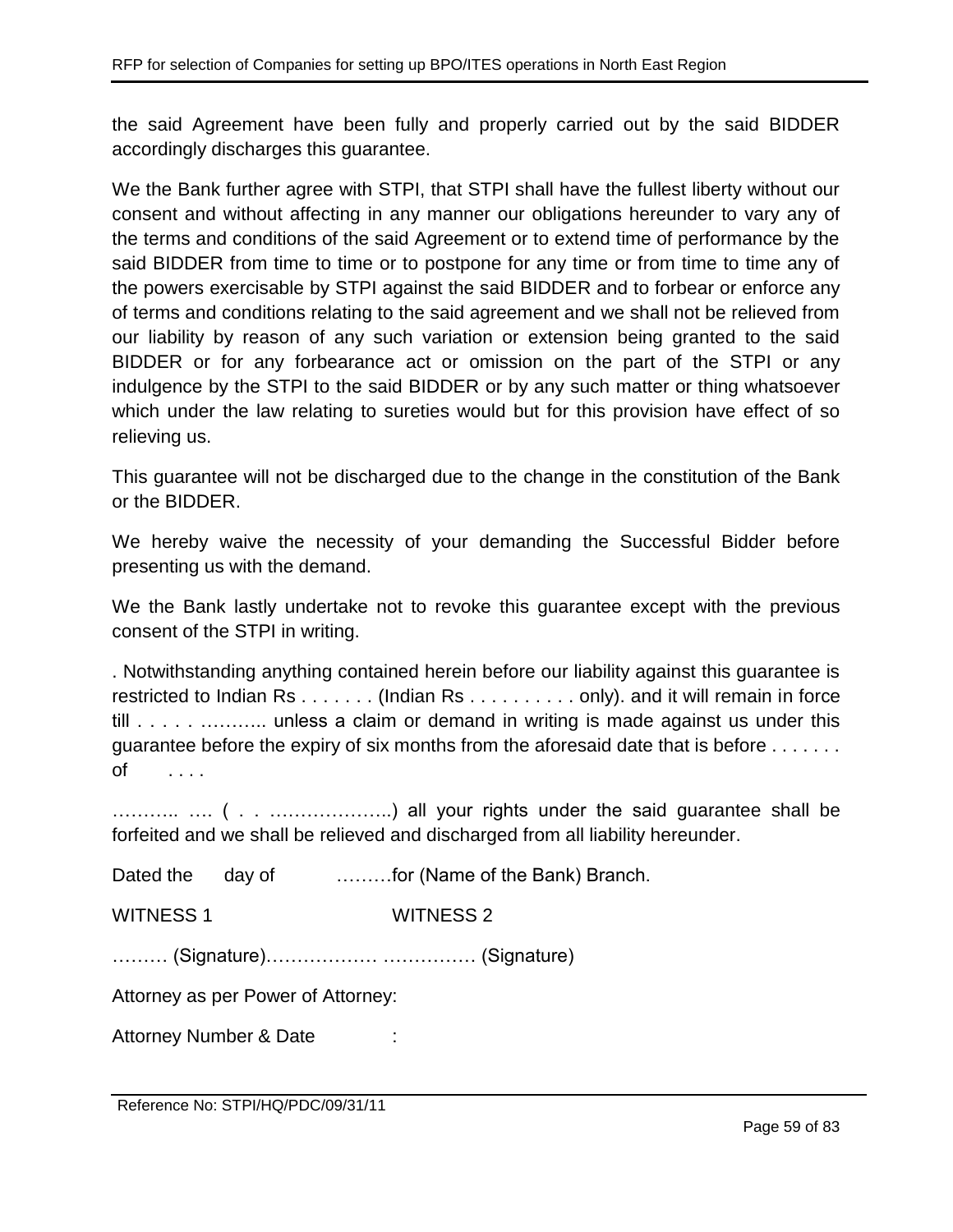#### **APPENDIX – I: IN-PRINCIPLE APPROVAL FORMAT**

M/s ........

................

# **Subject: In-Principle Approval (IPA) to setup BPO/ITES operations under North East BPO Promotion Contract Scheme (NEBPS)-reg.**

This has reference to your bid dated …….., pursuant to the RFP issued by STPI vide ........ dated ...... and subsequent correspondence/discussions (wherever applicable).

2. In the above context, the undersigned is directed to convey the In-Principle Approval (IPA) to M/s ABC Company to setup BPO/ITES operations under NEBPS as per the details given below:-

| Location[State, | <b>Number of</b>      | <b>Financial support per seat</b> |
|-----------------|-----------------------|-----------------------------------|
| City/Town(s)]   | <b>Seats/Location</b> | $(VGF)^*$                         |
| (1)             | (2)                   | (3)                               |
|                 |                       |                                   |

\* Upto 50% of expenditure incurred on admissible items at each of the location(city/town) subject to above financial support per seat, whichever is lower.

3. M/s ABC has /hasn't bid as consortium.

| <b>Consortium Detail</b> |                             |                    |                             |  |
|--------------------------|-----------------------------|--------------------|-----------------------------|--|
|                          | SI No.   Consortium partner | <b>Entity type</b> | <b>Equity in consortium</b> |  |
|                          |                             |                    |                             |  |

- 4. M/s ABC Company shall be under obligation to commence its BPO operations within 6 months, from the date of issue of this IPA.
- 5. Please convey your acceptance of the IPA and submit the Master Service Agreement (MSA) separately for each of the location (city/town), duly signed and stamped by the Authorized Signatory within a period of 2 weeks from the date of issue of this IPA.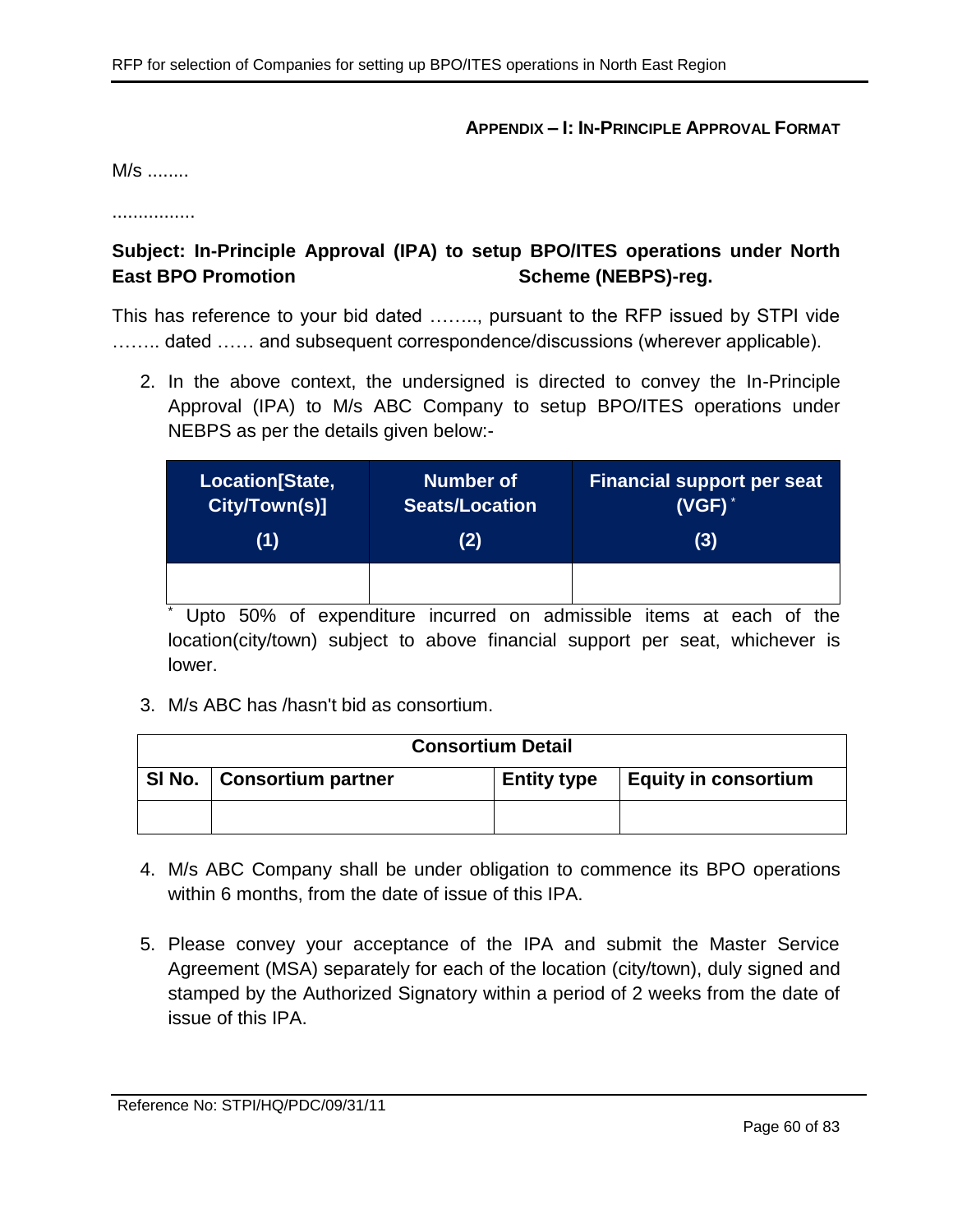Sr. Director, STPI

Copy to:

(1) Industry Promotion: Software and IT Services Division, Ministry of Electronics and IT, Govt. of India, New Delhi

(2) Secretary (IT) of the concerned State in NER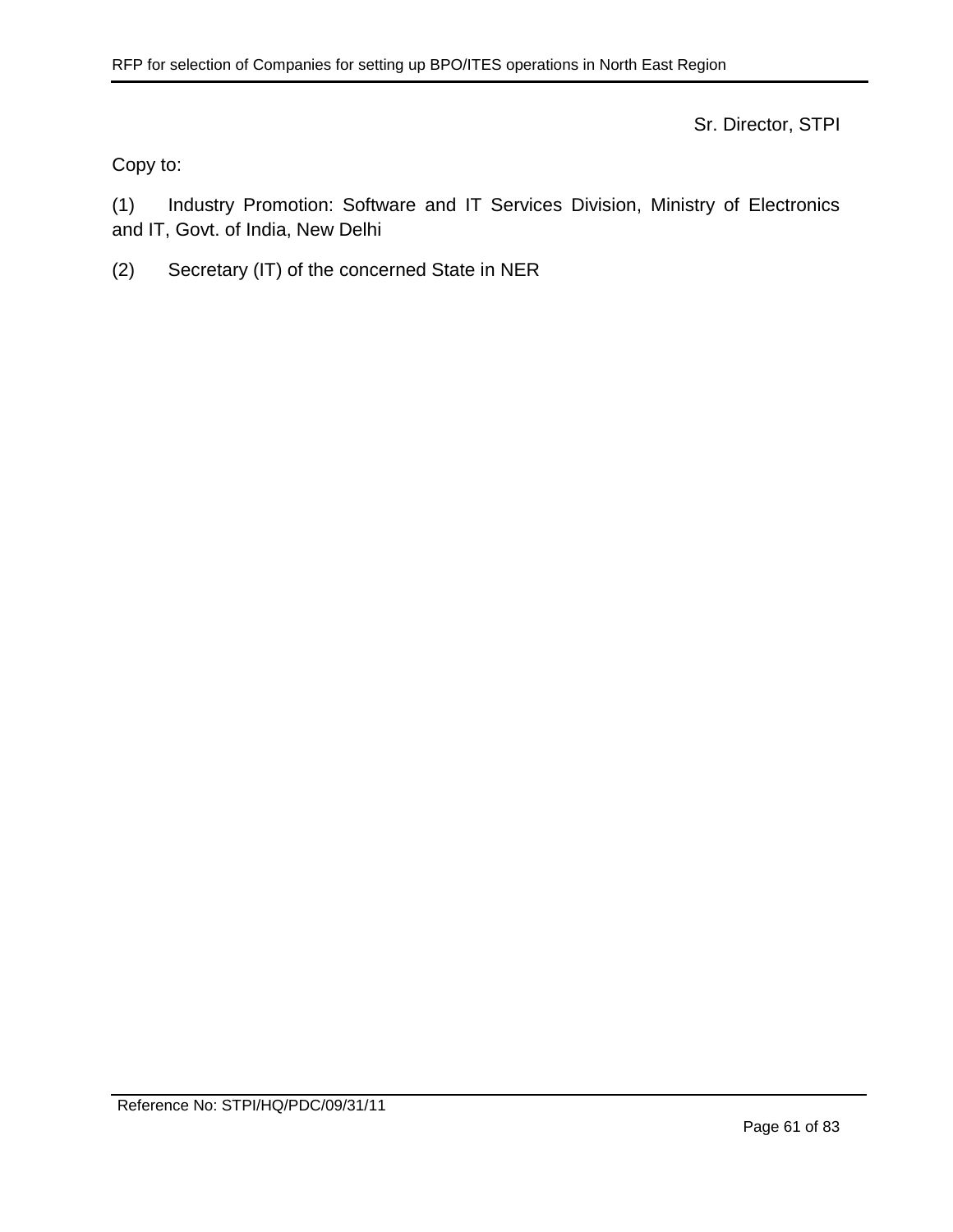**APPENDIX –J: MSA FORMAT**

# Master Service Agreement(MSA) for Setting up of BPO/ITES operation at **"XYZ city/town**" under NEBPS

This **MASTER SERVICE AGREEMENT (MSA)** is made on this day \_\_\_\_\_\_\_\_\_ between **Software Technology Parks of India (STPI),** an autonomous society of Ministry of Electronics and IT, Govt of India, located 9th Floor, NDCC-II Building, Jai Singh Road (Opp. Jantar Mantar), New Delhi-110 001 hereinafter called "FIRST PARTY" which expression shall include its successors-in-interest, legal representatives and permitted assigns, if any;

## **AND**

**M/s \_\_\_\_\_\_\_\_\_\_\_\_Bidder\_\_\_\_\_\_\_\_\_\_\_\_**, **\_\_\_\_\_\_\_\_\_\_\_\_Bidder**  Address **Address** , India hereinafter called "SECOND PARTY" which expression shall include its successors-in-interest, legal representatives and permitted assigns, if any.

### WITNESSTH

# **NOW THEREFORE THE PARTIES HERETO HEREBY AGREE AND THIS AGREEMENT WITNESSETH AS FOLLOWS**

#### **Definitions**

**First Party:** STPI, 9th Floor, NDCC-II Building, Jai Singh Road (Opp. Jantar Mantar), New Delhi-110 001, Implementation Agency of the North East BPO Promotion Scheme (NEBPS).

**Second Party:** M/s **\_\_\_\_\_\_\_\_\_\_\_\_Bidder\_\_\_\_\_\_\_\_\_\_\_\_**, **\_\_\_\_\_\_\_\_\_\_\_\_Bidder Address\_\_\_\_\_\_\_\_\_\_\_\_** Represented by its authorized signatory.

**Bid Response:** The bid submitted by the SECOND PARTY accepting the terms of the RFP & Corrigendum if any published by the FIRST PARTY.

**Scheme:** The North East BPO Promotion Scheme proposes to provide the following financial support in the form of Viability Gap Funding (VGF) to eligible Companies, to encourage the growth of the IT Industry in the North Eastern Region (NER) through BPO operations.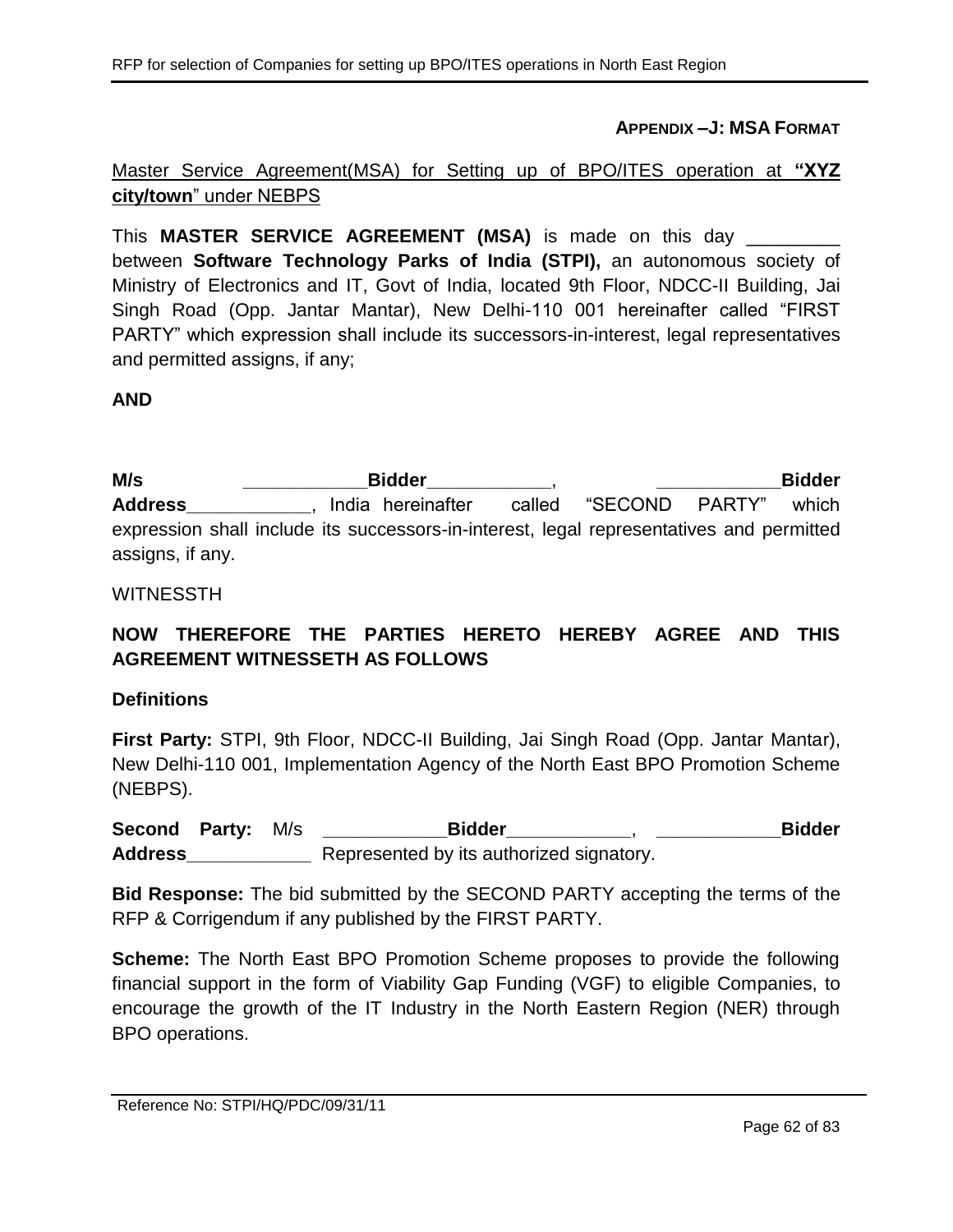**Financial support:** Upto 50% of expenditure incurred on BPO/ITES operations towards capital expenditure (CAPEX) and/or operational expenditure (OPEX) on admissible items (Annexure-II) or Rs. \_\_\_\_Bid Amount\_\_\_\_/- per seat as per IPA, whichever is lower.

**RFP:** The Request for Proposal (RFP) published by the FIRST PARTY for the selection of the companies willing to setup BPO operations and to meet the obligations of the RFP. The RFP document refers to the RFP document …………………………. dated ………………………

**BPO:** The facility setup and operated by the selected bidders in the North East Region.

**1. The terms and conditions contained in RFP issued vide STPI's No. …….. dated …… and IPA issued vide ….. no. …….. dated …….., which may not have been exclusively mentioned in this Agreement, shall however form part of this Agreement.**

# **2 Agreement Period**

This Agreement shall be effective from the date of signing MSA and shall remain valid till the expiry of a period of 3 (three) years from the date of commencement of BPO Operations, excluding the period of VGF claim and disbursement.

## **3. Financial support**

- 3.1Upto 50% of one time expenditure incurred on BPO/ITES operations towards capital expenditure (CAPEX) and/or operational expenditure (OPEX) on admissible items (Annexure-II) or Rs. \_\_\_\_\_Bid Amount \_\_\_/- per seat as per IPA, whichever is lower.
- 3.2A Company, seeking to avail financial support under this scheme, shall be under obligation not to claim the similar financial support under any other Scheme of the Central/State Government concerned. However, other supports not claimed under NEBPS may be availed from other Schemes of Central/State Government

# **4. Commitment of the Second Party**

- 4.1Must commit itself to employ at least 1.5 times the number of seats quoted i.e. employment target.
- 4.2The Second Party shall: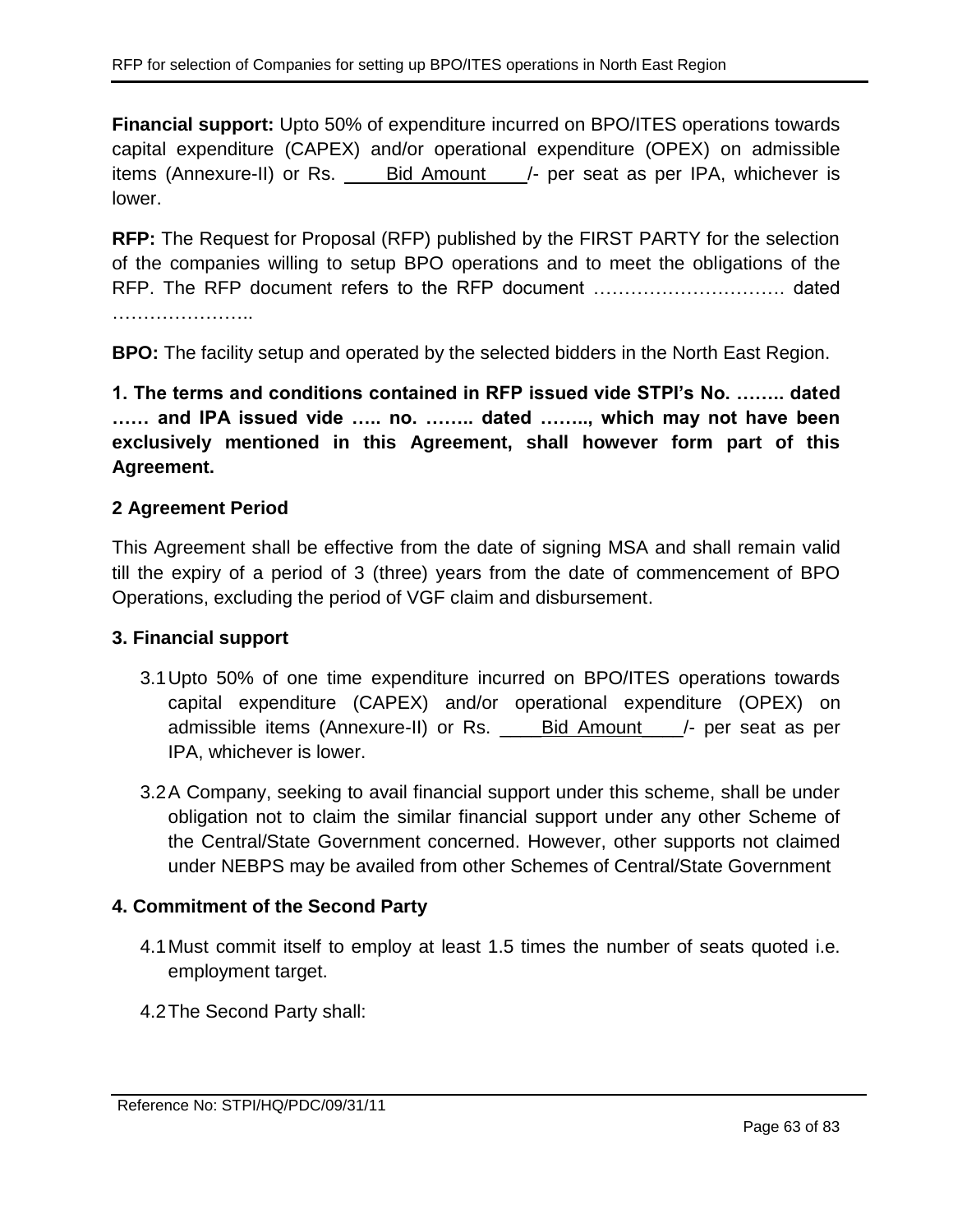- (i) Commit to set-up BPO/ITES operations for '........' number of seats and operate it for a minimum period of Three Years from the date of commencement of the BPO operations.
- (ii) Start operations within 6 months from the date of issue of In-Principle Approval (IPA).

# **5. General Terms and Conditions**

- 5.1The Second Party (BPO Unit) shall be under obligation to commence its BPO/ITES operations within 6 months, from the date of issue of In-Principle Approval (IPA) referred above. If the BPO Unit not able to commence its BPO/ITES operations within the 6 months from issuance of IPA, it can request to give extension not more than 3 months with penalty of 2% per month (for each completed month) of eligible financial support (on pro-rata basis for both installments) after expiry of 6 months duration. Failure to do so shall automatically result in cancellation/termination of IPA/Agreement and Bid Security Deposit (BSD)/Earnest Money Deposit (EMD) will be forfeited.
- <span id="page-63-0"></span>5.2Soon after the commencement of BPO/ITES Operations, the BPO unit shall report the fact of commencement of its operations to STPI within a period of two weeks. The BPO Unit can request for release of advance of 10% of approved financial support as per IPA, after verification of COO by STPI, subject to furnishing Bank Guarantee of 10 *%* of approved financial support as per IPA valid for 3 years from commencement of operation and its verification by STPI. The eligible support as per the agreed amount shall be released in 3 yearly installments, subject to fulfillment of all formalities and compliance with various conditions laid down in RFP and submission of following documents:
	- (a) AADHAAR number of all the regular employees recruited/joined the unit after the issuance of In Principle Approval (IPA).
	- (b) PAN of regular employees recruited/joined the unit after the issuance of In-Principle Approval (IPA).
	- (c) Provident fund account number and Aadhaar linked Universal Account Number (UAN) for the regular employees recruited/joined the unit after the issuance of In Principle Approval (IPA).
	- (d) Proof of Employee State Insurance (ESI) contribution for the regular employees eligible under this scheme and recruited/joined the unit after the issuance of IPA.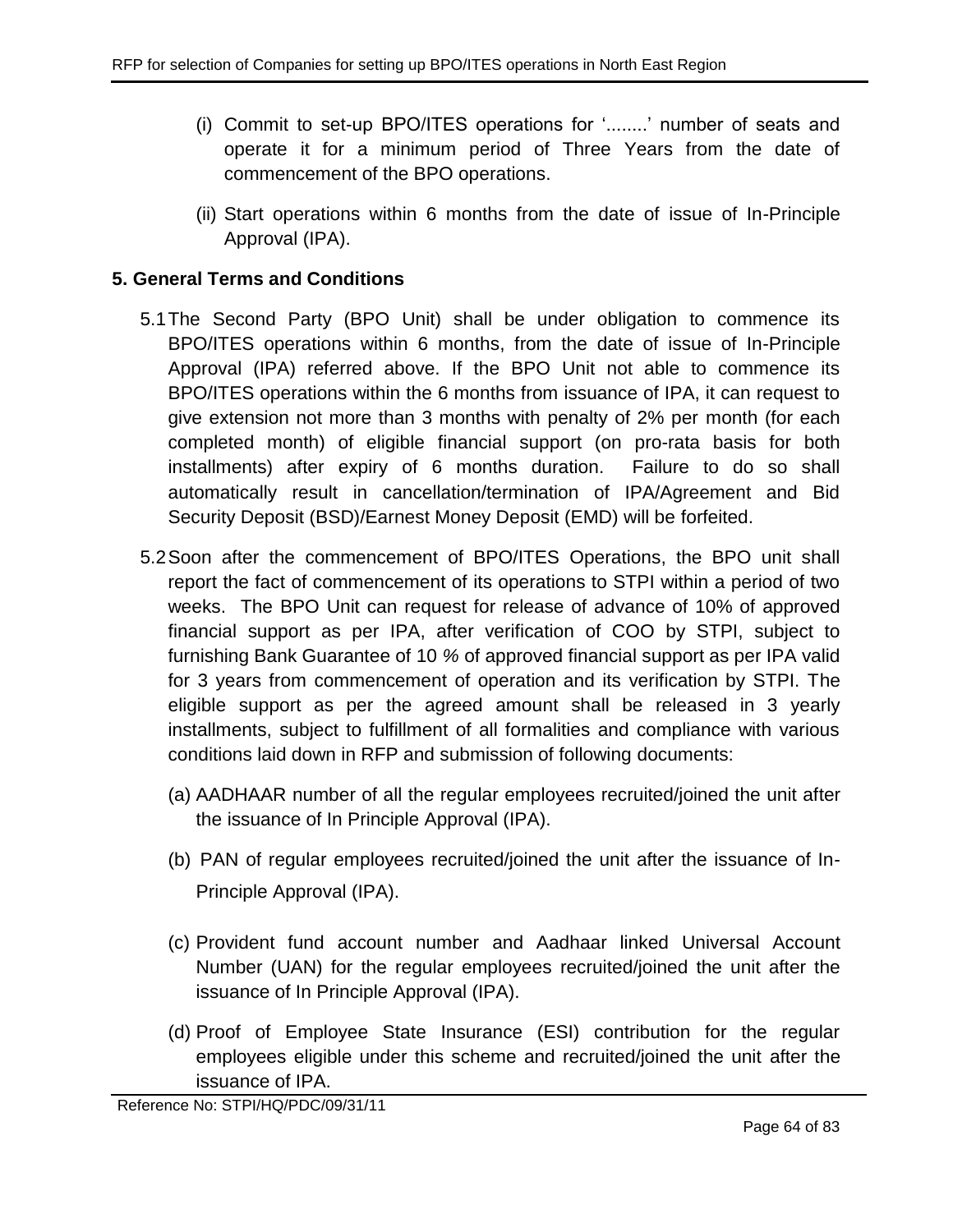- (e) Proof of State Professional Tax, as applicable.
- (f) Certificate of disability issued by a medical authority (Notified by State Govt), if applicable.
- (g) Any other relevant documents.
- 5.3**Disbursement of Financial support:** The successful bidder needs to submit proof of expenditure at the time of claiming VGF. The approved amount of financial support will be disbursed in three installments as under:
	- a) **The first installment shall** be upto 40% of the total eligible VGF, to be calculated on pro-rata basis, subject to at least 50% of employment target from commencement of operation and further subject to verification of required proofs/documents and site inspection by STPI. This installment shall be claimed anytime after one year from commencement of operation but not later than fifteen months from commencement of operation.
	- b) **The Second installment** shall be upto 70% of total eligible VGF, to be calculated on pro-rata basis, subject to meeting at least 50% of employment target from commencement of operation and further subject to verification of required proofs/documents and site inspection by STPI. This installment shall be claimed anytime after twenty four months from commencement of operation, but not later than twenty seven months from commencement of operation.
	- c) **The Third installment** shall be upto 100% of total eligible VGF, to be calculated on pro-rata basis, subject to meeting at least 50% of employment target from commencement of operation and further subject to verification of required proofs/documents and site inspection by STPI. This installment shall be claimed anytime after thirty six months from commencement of operation, but not later than thirty seven months from commencement of operation.

**Procedure to calculate employment target for disbursement of financial support:** Average monthly employment for the duration from commencement of operation till the time of request for release of financial support will be considered to calculate the eligible financial support for each installment.

*e.g. Assuming the estimated per seat expenditure for setting up BPO/ITES operations is Rs. 1,60,000/seat then the bid amount of the Unit shall be Rs. 80,000/seat. If the unit wins the bid for 100 seats BPO/ITES operation @ f 80,000/seat and the actual expenditure by the unit is Rs. 1,60,000/seat or more,*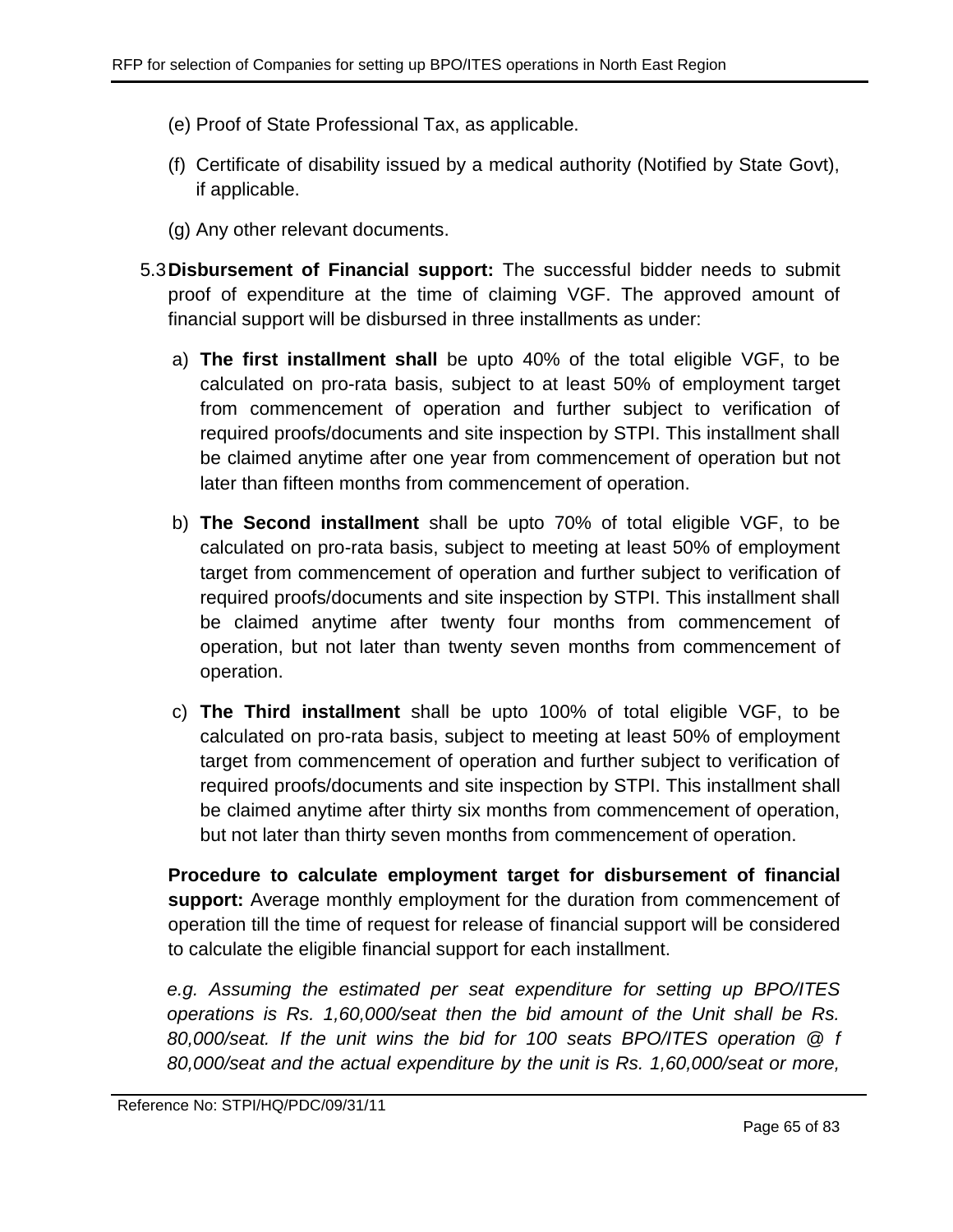| S.<br>N<br>$\mathbf{o}$ | <b>Achieved</b><br>average<br>monthly<br><b>Employment</b><br>Target (E.T.) at<br>the time of<br>claiming 1 <sup>st</sup><br>installment<br>from<br>commenceme<br>nt t of<br>operation | <b>Disbursed</b><br>amount of<br>financial<br>support in<br>1 <sup>st</sup><br>installmen<br>t $(X\%$ of<br>E.T.<br>40% of<br>Total<br>financial<br>support -<br>advance<br>amount) | <b>Achieved</b><br>average<br>monthly<br>Employment<br>Target (E.T.)<br>at the time<br>of claiming<br>2 <sub>nd</sub><br>installment<br>from<br>commencem<br>ent t of<br>operation | <b>Disbursed</b><br>amount of<br>financial<br>support in<br>2 <sup>n</sup> d<br>installment<br>(remarks)<br>$[(X\%$ of<br>E.T. * 70% of<br><b>Total</b><br>financial<br>support) -<br>disbursed<br>amount till<br>1 <sup>st</sup><br>installment | <b>Achieved</b><br>average<br>monthly<br><b>Employment</b><br>Target (E.T.)<br>at the time of<br>claiming 3rd<br>installment<br>from<br>commencem<br>ent t of<br>operation | <b>Disbursed</b><br>amount of<br>financial<br>support in<br>3 <sup>rd</sup><br>installment<br>(remarks)<br>$[(X\%$ of<br><b>E.T.</b><br><b>Total</b><br>financial<br>support) -<br>(disbursed<br>amount till<br>2 <sub>nd</sub><br>installment |
|-------------------------|----------------------------------------------------------------------------------------------------------------------------------------------------------------------------------------|-------------------------------------------------------------------------------------------------------------------------------------------------------------------------------------|------------------------------------------------------------------------------------------------------------------------------------------------------------------------------------|--------------------------------------------------------------------------------------------------------------------------------------------------------------------------------------------------------------------------------------------------|----------------------------------------------------------------------------------------------------------------------------------------------------------------------------|------------------------------------------------------------------------------------------------------------------------------------------------------------------------------------------------------------------------------------------------|
| ı                       | (135)<br>90%<br>persons against<br>E.T. of 150)                                                                                                                                        | Rs. 20.8<br>Lakh [Rs.<br>28.8Lakh -<br><b>Rs. 8</b><br>Lakh]                                                                                                                        | 80%<br>(120)<br>persons<br>against<br>E.T.<br>of 150)                                                                                                                              | Rs. 16 Lakh<br>[Rs.<br>44.8Lakh<br>$\blacksquare$<br>28.8<br>Rs.<br>Lakh]                                                                                                                                                                        | 70%<br>(105)<br>persons<br>against<br>the<br>target of 150)                                                                                                                | 11.2<br>Rs.<br>Lakh<br>[Rs.<br>56Lakh<br>(Rs.<br>28.8<br>Lakh+Rs.<br>16 Lakh)]                                                                                                                                                                 |
| Ш                       | (135)<br>90%<br>persons against<br>E.T. of 150)                                                                                                                                        | Rs. 20.8<br>Lakh [Rs.<br>28.8Lakh -<br>* 8 Lakh]                                                                                                                                    | 90%<br>(135)<br>persons<br>against E.T.<br>of 150)                                                                                                                                 | Rs. 21.6<br>Lakh<br>50.4Lakh -<br>Rs. 28.8<br>Lakh]                                                                                                                                                                                              | 90%<br>(135)<br>persons<br>against E.T. of<br>150)                                                                                                                         | 21.6<br>Rs.<br>Lakh<br>[Rs.<br>72Lakh<br>28.8<br>(Rs.<br>Lakh+Rs.<br>21.6 Lakh)]                                                                                                                                                               |
| III                     | (90)<br>60%<br>persons against<br>E.T. of 150)                                                                                                                                         | Rs. 11.2<br>Lakh [Rs.<br>19.2Lakh -<br><b>Rs. 8</b><br>Lakh]                                                                                                                        | 90%<br>(135)<br>persons<br>against E.T.<br>of 150)                                                                                                                                 | Rs. 31.2Lakh<br>50.4<br>[Rs.<br>lakh - Rs.<br>19.2<br>Lakh)                                                                                                                                                                                      | 80%<br>(120)<br>persons<br>against E.T. of<br>150)                                                                                                                         | Rs.13.6<br>Lakh<br>[Rs.<br>lakh<br>64<br>(Rs. 19.2)<br>Lakh + $(Rs.$<br>31.2 Lakh)                                                                                                                                                             |
| IV                      | 60%<br>(90)<br>persons against<br>E.T. of 150)                                                                                                                                         | Rs. 11.2<br>Lakh [Rs.<br>19.2Lakh -<br>8 Lakh]                                                                                                                                      | (135)<br>90%<br>persons<br>against E.T.<br>of 150)                                                                                                                                 | Rs. 31.2Lakh<br>50.4<br>[Rs.<br>lakh - Rs.<br>19.2<br>Lakh)                                                                                                                                                                                      | 100%<br>(150)<br>persons<br>against E.T. of<br>150)                                                                                                                        | 29.6<br>Rs.<br>Lakh<br>[Rs.<br>80<br>lakh<br>(Rs. 19.2)<br>Lakh + $(Rs.$<br>31.2 Lakh)                                                                                                                                                         |

*then the disbursement of financial support in different scenarios will be as under:*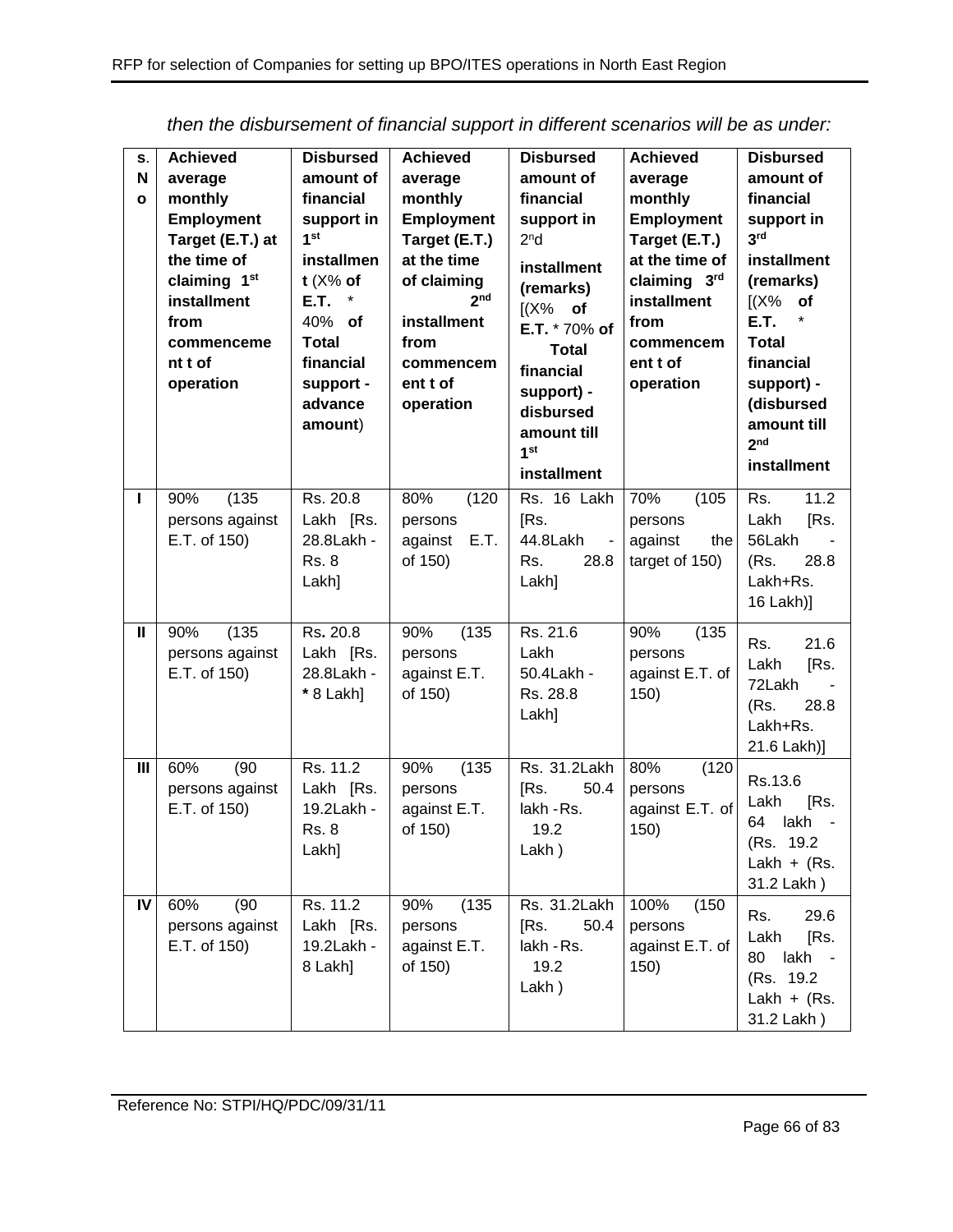**Disbursement of Special Incentives**: The special incentives as mentioned in RFP Para [2.3](#page-6-0) are subject to meeting at least 50% of employment target from commencement of operation. These incentives are to be provided on claim with/after the disbursement of 1<sup>st</sup> installment of VGF on production of documentary proofs of employment as per Para [5.2](#page-63-0) above and further subject to fulfillment of following conditions:

- **a) Training Incentive:** As per condition mentioned in RFP Para [2.3.](#page-6-0)
- **b) Incentive for diversity & inclusion:** As per condition mentioned in RFP Para [2.3](#page-6-0)
- **c) Incentive for providing employment beyond target**: This incentive will be provided to the units providing employment beyond employment target i.e. 1.5 times the number of seats as stated above..
- **d) Incentive for promoting local entrepreneur:** As per condition mentioned in RFP Para [2.3.](#page-6-0)

**Note:** The special incentive(s) may be claimed/disbursed on pro-rata basis along with each VGF disbursement (if applicable). However, disbursements towards these special incentive(s) would be adjusted in final VGF disbursement, if the overall eligibility condition changes from the condition at which the special incentive(s) were disbursed.

5.4The Second party would be required to furnish a Bank Guarantee of 10% of the approved financial support as per IPA from a Public Sector bank or Scheduled Commercial Bank, valid for a period of 3 years before the release of 10% advance of the approved financial support as per IPA (excluding period of claim). If the unit doesn't claim the 10% advance, then the Bid Security deposited by the unit will be retained as Performance Security and will be released after completion of 3 years from commencement of operation (excluding the period of VGF claim and disbursement).

# **6 Stakeholder and their responsibilities**

# **6.1Role of First Party**

• To monitor the implementation of the Project, review its performance and provide regular feedback to NMC.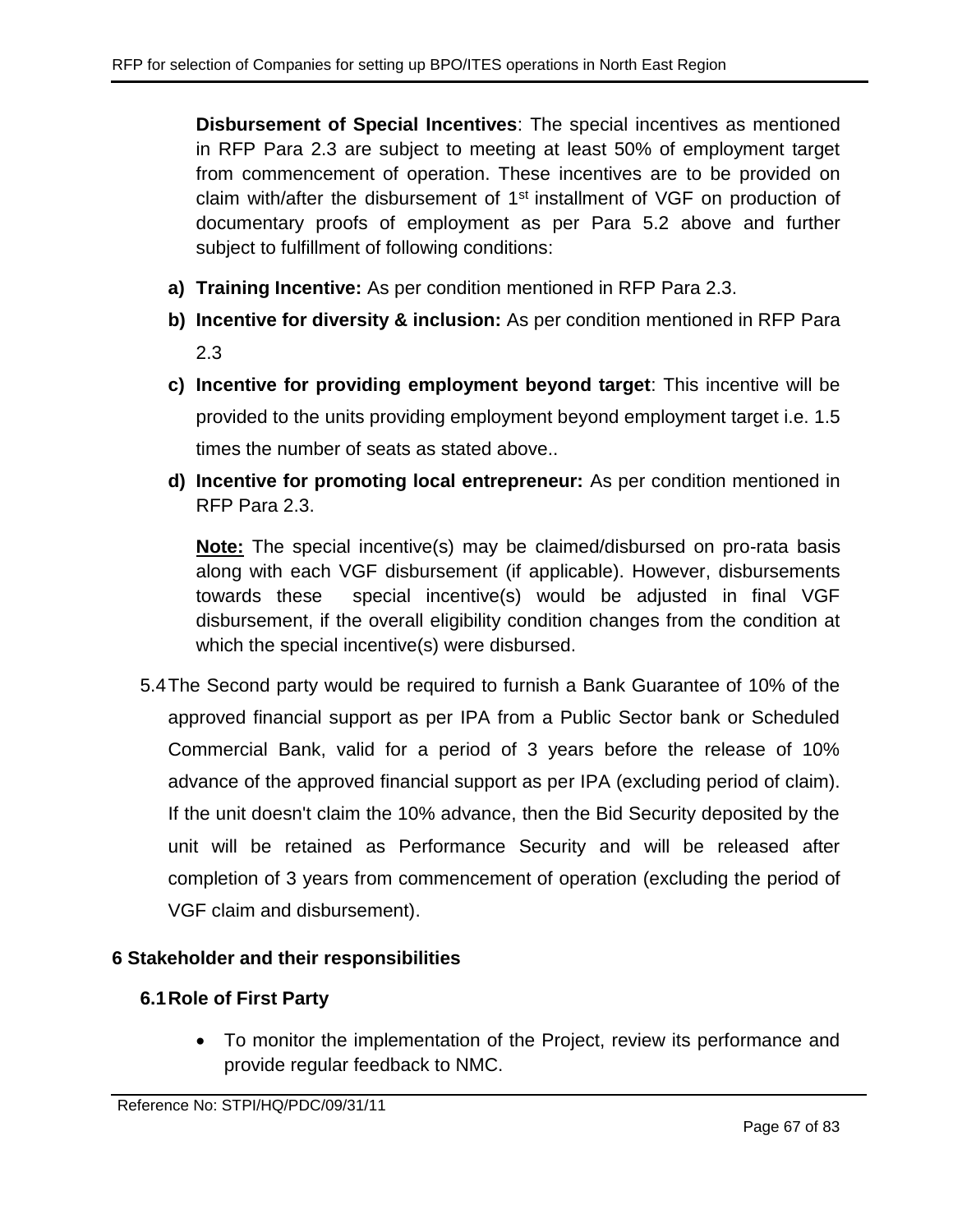- To release appropriate financial support to the eligible companies after verification of the documents and other checks & balances.
- To maintain separate accounts for this scheme and the same be covered under the internal audit of STPI.

## **6.2Role of Second Party: The Second Party shall:**

- Setup BPO/ITES operations in North Eastern Region, at the approved location.
- Generate business from the Open Market.
- Operate & Maintain the facility at least during the entire contract period.
- Absorb all the risk and costs associated with setting up and O&M phases of the BPO operations.
- Encourage employment of local youth of NER for the BPO operations.
- Employ at least 1.5 times the number of seats (employment target), of the total quoted seats.
- Make efforts to employ 3 times the number of seats to fulfill the vision of the scheme.

## **6.3 Responsibility Matrix**

| SI.<br><b>No</b> | <b>Activity</b>                                                                                                                      | <b>STPI</b> | <b>Successfu</b><br>I Bidder |
|------------------|--------------------------------------------------------------------------------------------------------------------------------------|-------------|------------------------------|
| 1.               | Procurement and installation of Capital Equipment<br>(Hardware, Software etc) that are required for setting<br>up of BPO operations. |             | ٦                            |
| 2.               | Recruitment of manpower and Training                                                                                                 |             | ٦                            |
| 3.               | <b>BPO/ITES</b><br>Confirmation of commencement of<br><b>Operations</b>                                                              | $\sqrt{ }$  | ٦                            |
| 4.               | Operations and Maintenance of BPO for the entire<br>agreement period.                                                                |             | V                            |
| 5.               | Payment towards financial support (3 Installments)                                                                                   | V           |                              |

Reference No: STPI/HQ/PDC/09/31/11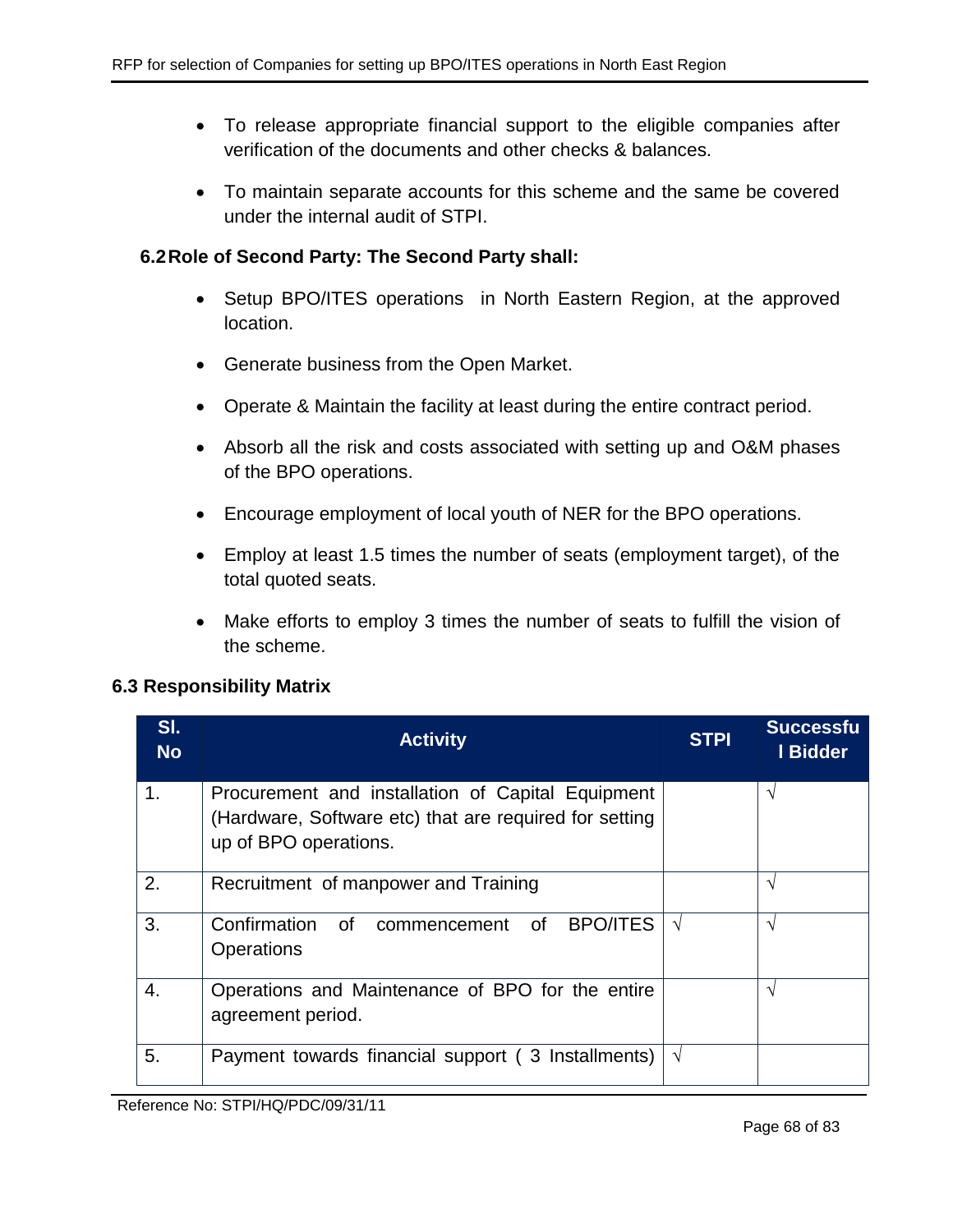| SI.<br><b>No</b> | <b>Activity</b>                                                                                                                                     | <b>STPI</b> | <b>Successfu</b><br>I Bidder |
|------------------|-----------------------------------------------------------------------------------------------------------------------------------------------------|-------------|------------------------------|
|                  | subject to fulfillment of all conditions by<br>the<br>successful bidder                                                                             |             |                              |
| 6.               | Absorb all the risks and costs associated with O & M,<br>Marketing, Sales and Providing Service to the<br>customer for the entire agreement period. |             | ٦                            |
| 7.               | <b>Performance Review</b>                                                                                                                           |             |                              |

# **7. Second Party's Employees (Implementation and Operations Team)**

- 7.1SECOND PARTY at its own expenses shall deploy skilled & experienced professionals in the area of BPO, operations, maintenance etc both during implementation and operations of the BPO. Such skilled resources are necessary for the proper and timely execution and commencement operations of BPO. The overall project works shall be monitored by the experienced project manager designated by the SECOND PARTY.
- 7.2SECOND PARTY is expected to have adequate resources working in tandem with the professionals during implementation of the project for timely completion & commencement of the BPO project.
- 7.3During O&M Period, SECOND PARTY is expected to deploy adequate O&M Team to take care of both Technical and Business operations.
- 7.4The Second Party shall meet all the Operational Expenses.

# **8. Second Party's Co-ordination**

The SECOND PARTY shall work in overall interest of the Project / Work in consultation with FIRST PARTY or its representatives to meet the set objectives of NEBPS).

# **9. Statutory and Other Obligations regarding workmen**

The SECOND PARTY shall comply with all applicable Government Regulations and Enactments pertaining to its employees, workmen and labor and FIRST PARTY shall be indemnified from and against any and all loss arising from SECOND PARTY'S non-compliance with such laws and regulations.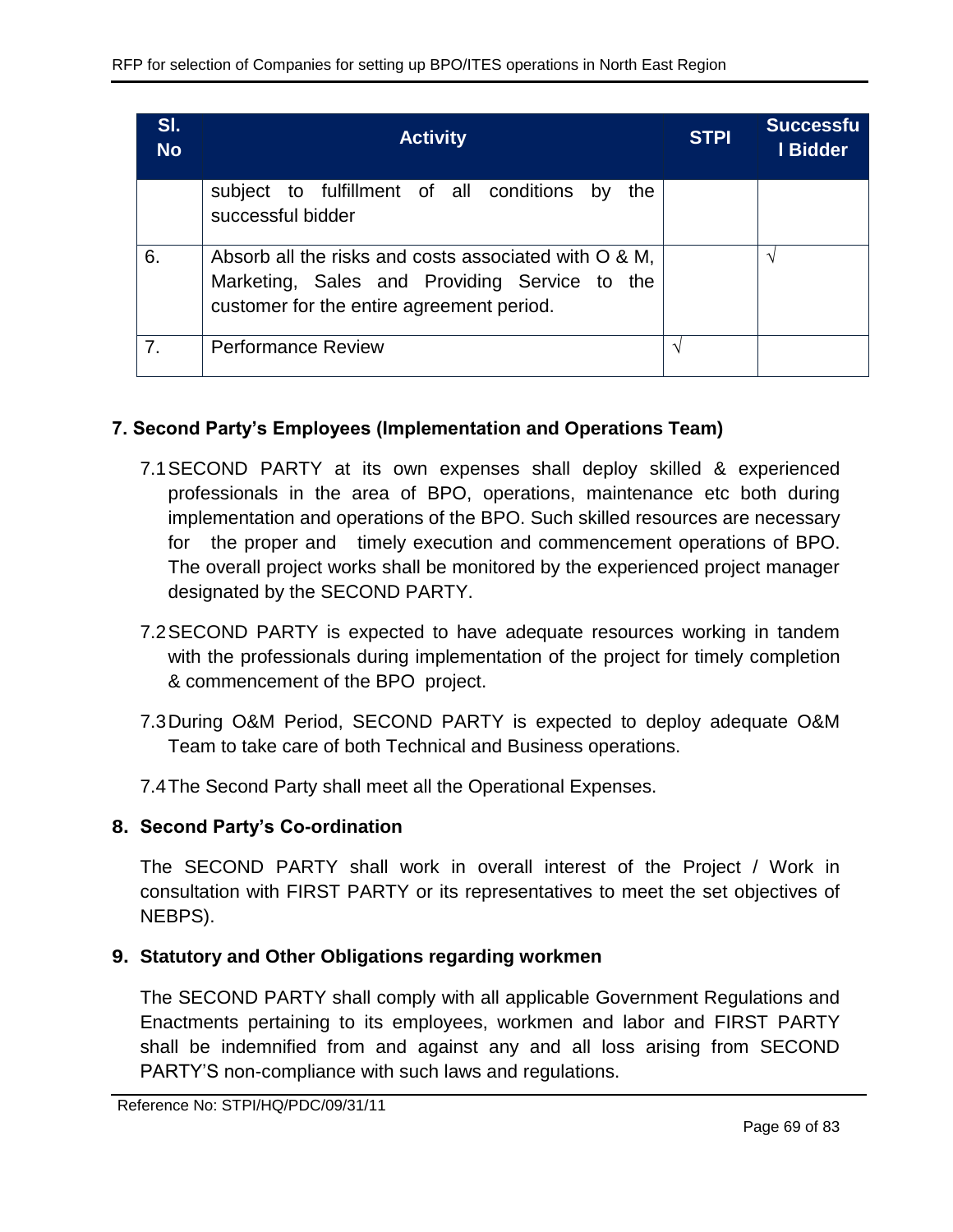## **10 Safety Regulations**

The SECOND PARTY shall be responsible to take all precautions to ensure the safety of the person or property of the User while performing its obligations hereunder.

The SECOND PARTY undertakes to comply with all sorts of safety measures under the applicable law in regards to men and material deployed for the project.

## **11 Confirmation of Commencement of BPO Operations**

SECOND PARTY must demonstrate to the FIRST PARTY the BPO unit Setup and its operations.

The FIRST PARTY reserves the right to randomly inspect the setup and its operations at any time during the Agreement period.

The Second Party should provide necessary documents regarding recruitment of the manpower for BPO.

Submission of documents such as Client list, Client Purchase/Work Orders, Agreement, Business Plan etc as and when required by the First Party.

## **12 Performance and Exit Management**

- 12.1 Upon completion of the contract period or upon termination of the agreement for any reasons, the Second Party shall comply with the following:
	- *a.* In the event of second party not being able to claim Financial support within stipulated timeline from the date of commencement of its operations, the BPO Unit will not be eligible for any support whatsoever and the IPA/Agreement shall be deemed to have been cancelled/ terminated.
	- *b.* In the event of the second party not being able to achieve minimum employment target of 50%, within stipulated timeline for VGF claim from the date of commencement of its operations, the Unit shall not be eligible for any support whatsoever and the IPA/Agreement shall be deemed to have been cancelled/ terminated. However, one time waiver up to first three months may be provided to the unit from commencement of operation in calculating average employment towards 1<sup>st</sup> VGF claim. In the event of such waiver, 2<sup>nd</sup> and 3<sup>rd</sup> VGF claim will be shifted by up to 3 months timeframe.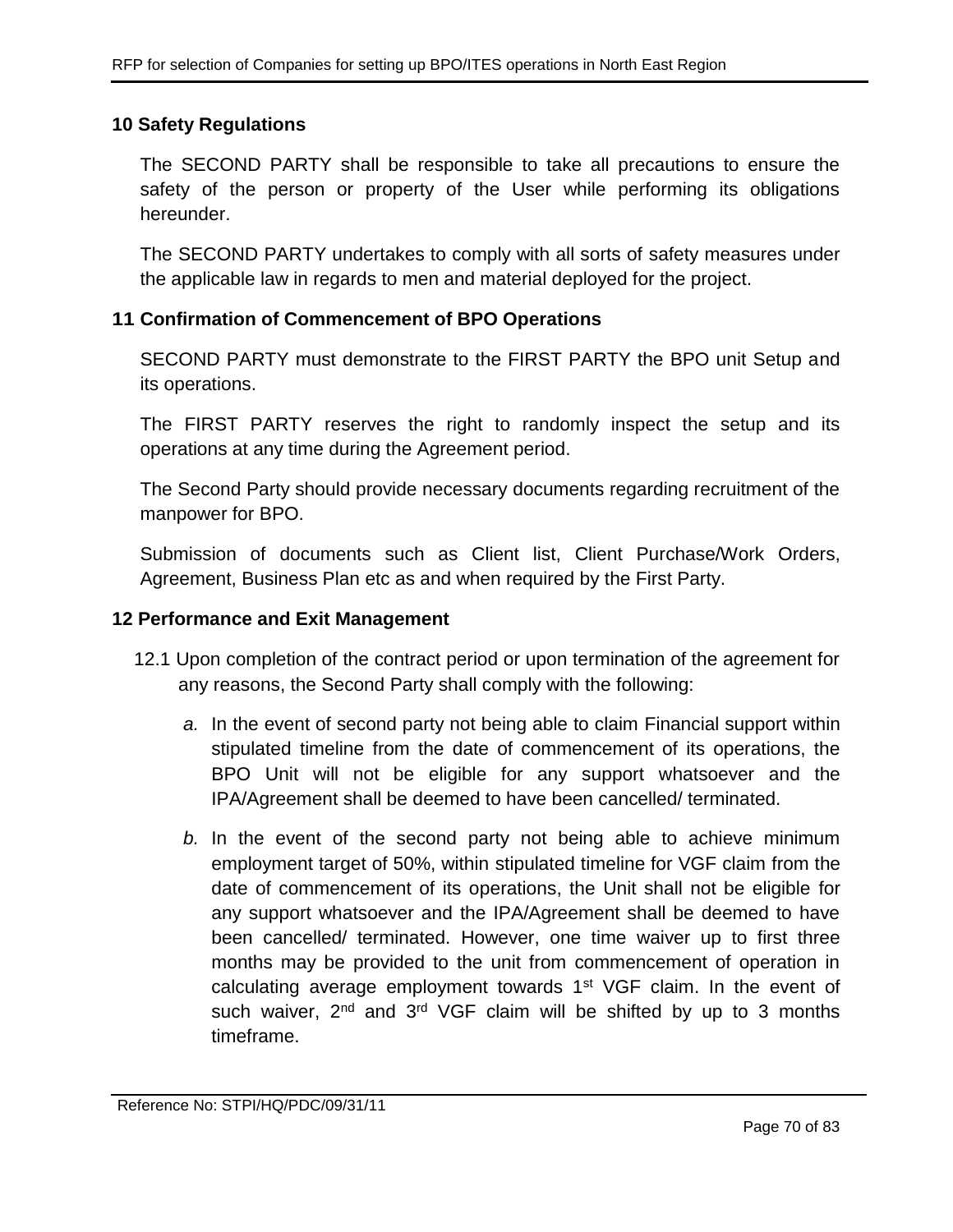- c. The second party will be obligated to furnish quarterly performance report, inter-alia, indicating the average monthly employment and GST returns for the Unit. At the stage of release of Bank Guarantee, average employment of last three years will be calculated. In the event of the BPO Unit not meeting the employment target (based on which the financial support was released), the STPI would be at liberty to invoke the Bank Guarantee/Performance Security.
- *In case the average employment is less than 50% of the employment target, Performance Bank Guarantee would be invoked by STPI & the Second Party will not be eligible for any refund.*
- 12.2 The Second Party shall be under obligation to furnish any information sought by an authorized representative of MeitY/ STPI, within a reasonable time frame and failure to do so may amount to forfeiture of Bid Security/ Encashment of Bank Guarantee, as the case may be.
- 12.3 The MeitY shall be at liberty to relax any condition, for reasons to be recorded in writing, for achieving the larger objective of this Scheme and removal of difficulties.
- 12.4Time under Force Majeure will not be considered in the *3* years period of operations, subject to the *Second Party produce* evidence of the date of occurrence and the duration of the Force Majeure in an adequate manner by means of documents drawn up by responsible authorities.

# **13. SCOPE OF WORKS**

# **13.1 SETTING UP BPO OPERATIONS**

Second Party shall set up a BPO/ITES operations as per IPA.

The Second Party shall provision the following requirements to meet their business requirements:

- Creation of Interiors
- Technical infrastructure such as Servers, Storage, Printers, Fax, EPABX etc.
- Network Connectivity: Internet, LAN, etc.
- Call Center/BPO Hardware/Software as required
- Support infrastructure: Air-conditioned, UPS as required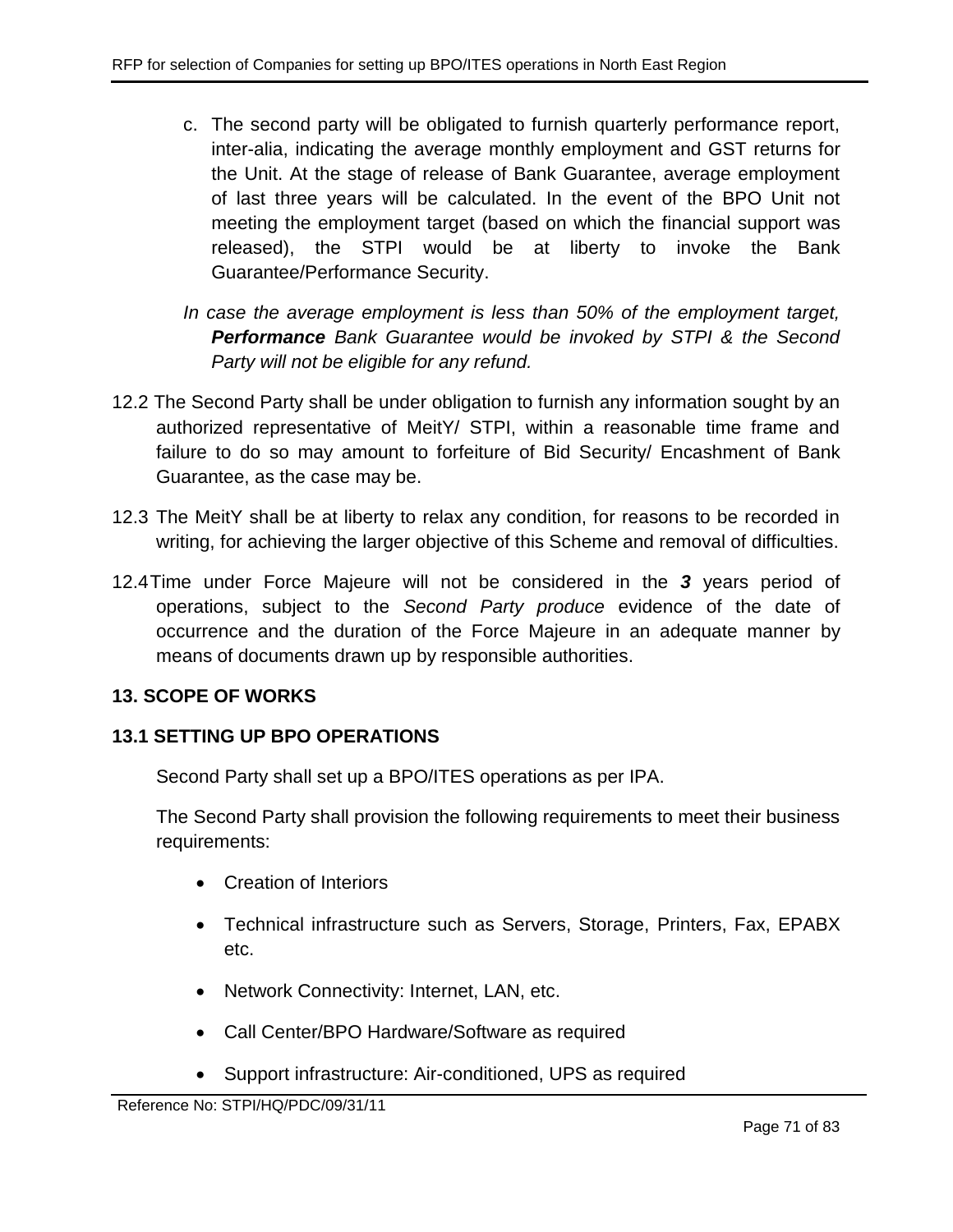# **13.2 DEVELOPMENT OF REQUIRED FACILITY/SUPPORT INFRASTRUCTURE**

Second Party shall provision a fully-functional BPO set up with the following indicative infrastructure in order to perform its activities effectively in the acquired/leased /rented space. **List of admissible items for financial support (Annexure-II) should have been purchased in the name of the** *Second Party***.**

- Air-conditioning (AC), UPS, DG
- Interiors: Portioning, Cabins, Meeting Rooms, Cafeteria, Furniture, etc.
- Electrical Wiring & fittings
- Power back-up facility
- Workstations, Headphones, CRM, IVRS, Dialer etc
- Servers, Networking & Storage equipment as required
- Network Cabling, CCTV
- Any other item i.e. tools, kits and spares as required

## **13.3 RECRUITMENT OF MANPOWER AND TRAINING**

The *Second Party* shall also create, train, manage, motivate and retain the manpower with adequate training as per the business requirements.

# **13.4 OPERATION & MAINTENANCE OF THE FACILITY**

The *Second Party* shall be responsible for Operation & Maintenance of the BPO but not limited to the following:

- Remuneration/Salary: The *Second Party* shall have sufficient funds to meet the remuneration/salary requirements of the manpower.
- Support Infrastructure: The *Second Party* shall renew the AMC regularly for AC, UPS, DG, Building Management System etc. uninterrupted operations of the business.
- Technical Infrastructure: The *Second Party* shall form O&M team consists of Project Manager, Call Center/BPO Expert, System Administrator, Network Administrator, etc.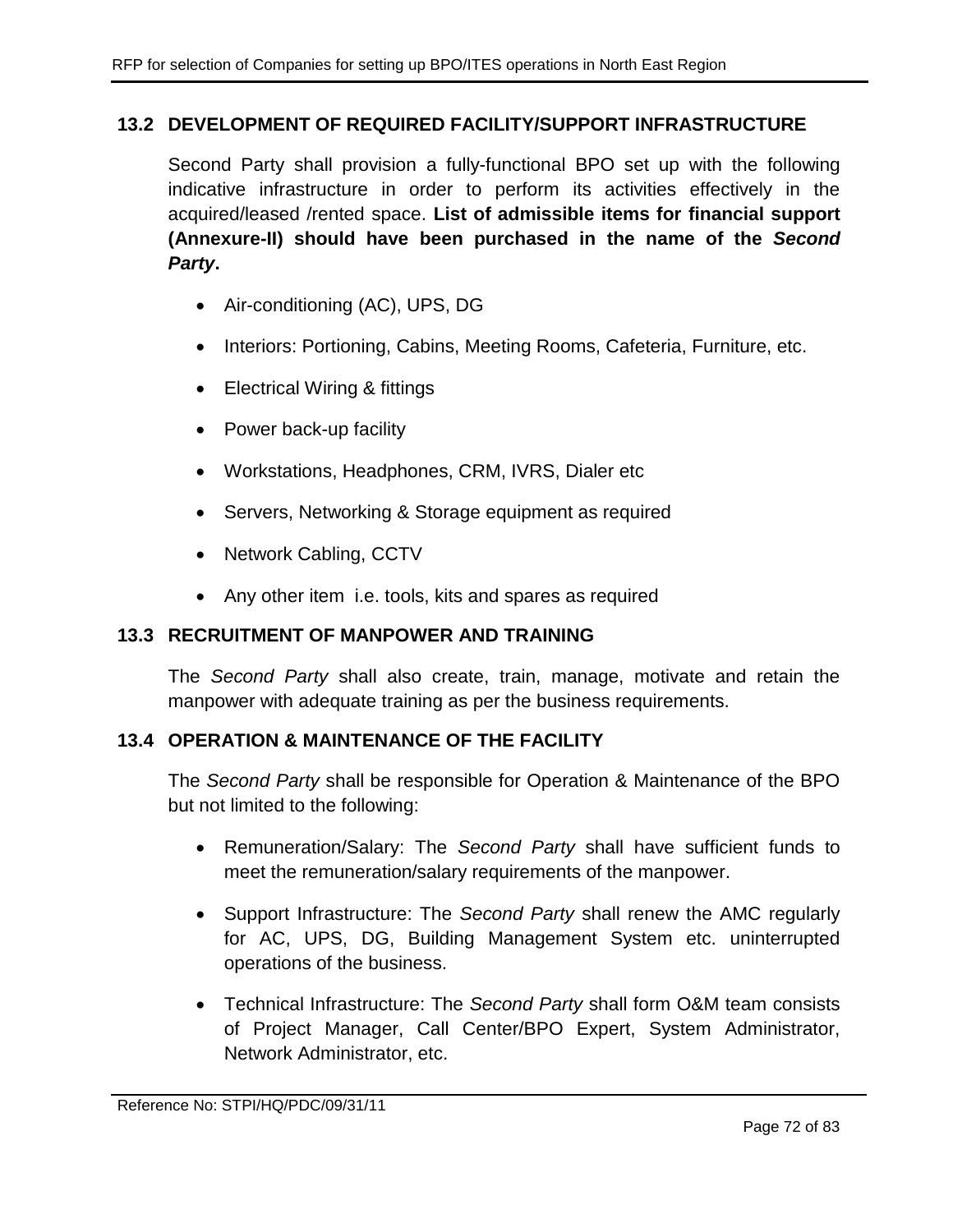• The Second Party shall ensure the safety and security for the BPO equipment and the building facilities.

#### **13.5 MARKETING OF BPO SERVICES**

The Second Party shall be required to Market their Services for generation of revenues.

#### **13.6 OPTIMAL USAGE OF THE CAPACITY**

The Second Party shall make all the efforts to employ at least 1.5 times the number of seats to achieve the employment Target.

#### **13.7 REVIEW AND AUDIT OF OPERATIONS**

- To support and facilitate STPI during its periodical review of the operation.
- To conduct the system audit periodically as per the advice of STPI.
- To extend support and provide all the documentation during statutory audit and the auditors would be appointed by STPI.

#### **13.8 MANAGE RISKS**

- The Second Party shall identify and bear all the risk associated with Implementation and Operations & Maintenance of the BPO for the entire Agreement period at his own expense.
- The Second Party shall identify and bear all the risks involved with Sales, Service Quality and Standards, Revenue collections and sustainability of the operations at his own expense.
- STPI shall not compensate for any losses if any incurred by the Second Party during entire contract period.

#### **14 PROJECT TIMELINES**

The estimated timeline shall be as laid down in **Annexure-I.** The start date of the project shall be from the date of issue of IPA.

#### **15 DELAY AND NON-CONFORMANCE**

The Second Party (BPO Unit) shall be under obligation to commence its BPO operations within 6 months, from the date of issue of In-Principle Approval (IPA)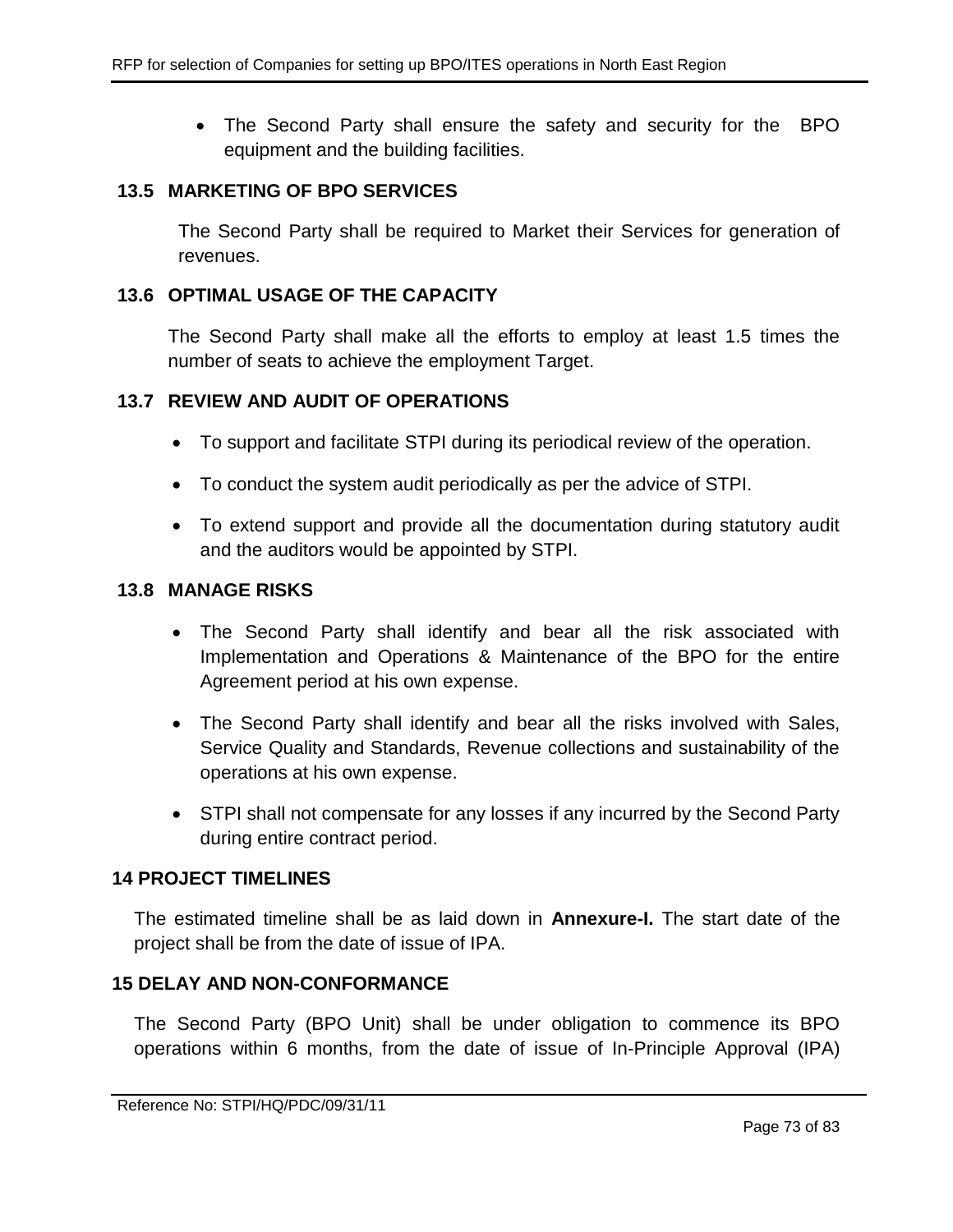referred above. Failure to do so shall automatically result in forfeiture of the Bid Security and cancellation/termination of this MSA/IPA.

# **16 LIQUIDATED DAMAGES ( PENALTY)**

If the Second Party fails to meet the Employment Target i.e. average employment of the last *three* years (Based on which the financial support were released), the First Party shall invoke the *Performance* Bank Guarantee.

# **17 FORCE MAJEURE**

STPI may grant an extension of time limit set for the completion of the work, in case the timely completion of the work is delayed by Force Majeure conditions beyond the Second Party's control, subject to what is stated in the following sub paragraphs and the procedures detailed there is being followed. Force Majeure is defined as an event of effect that cannot reasonably be anticipated such as Acts of God (like earthquakes, floods, storms etc.), acts of States, the direct and indirect consequences of wars (declared or undeclared), hostilities, national emergencies, civil commotion and strikes (only those which exceed a duration of ten continuous days) at Second Party's premises. The Second Party's right to an extension of the time limit for completion of the work in above mentioned cases is subject to the below mentioned procedures:

That within 15 days after the occurrence of a case of Force Majeure but before the expiry of the stipulated date of completion, the Second Party informs the STPI in writing that the Second Party considers himself entitled to an extension of the time limit.

That the Second Party produces evidence of the date of occurrence and the duration of the Force Majeure in an adequate manner by means of documents drawn up by the responsible authorities.

That the Second Party proves that the said conditions have actually interfered with the performance of the Agreement.

# **18 ARBITRATION**

All disputes, differences, claims and demands arising under this MSA shall be referred to arbitration of a sole arbitrator to be appointed by the DG, STPI.

The provisions of the Arbitration and Conciliation Act, 1996 and all its amendments till date shall be applicable and the award made there under shall be final and binding upon the parties hereto, subject to legal remedies available under the law.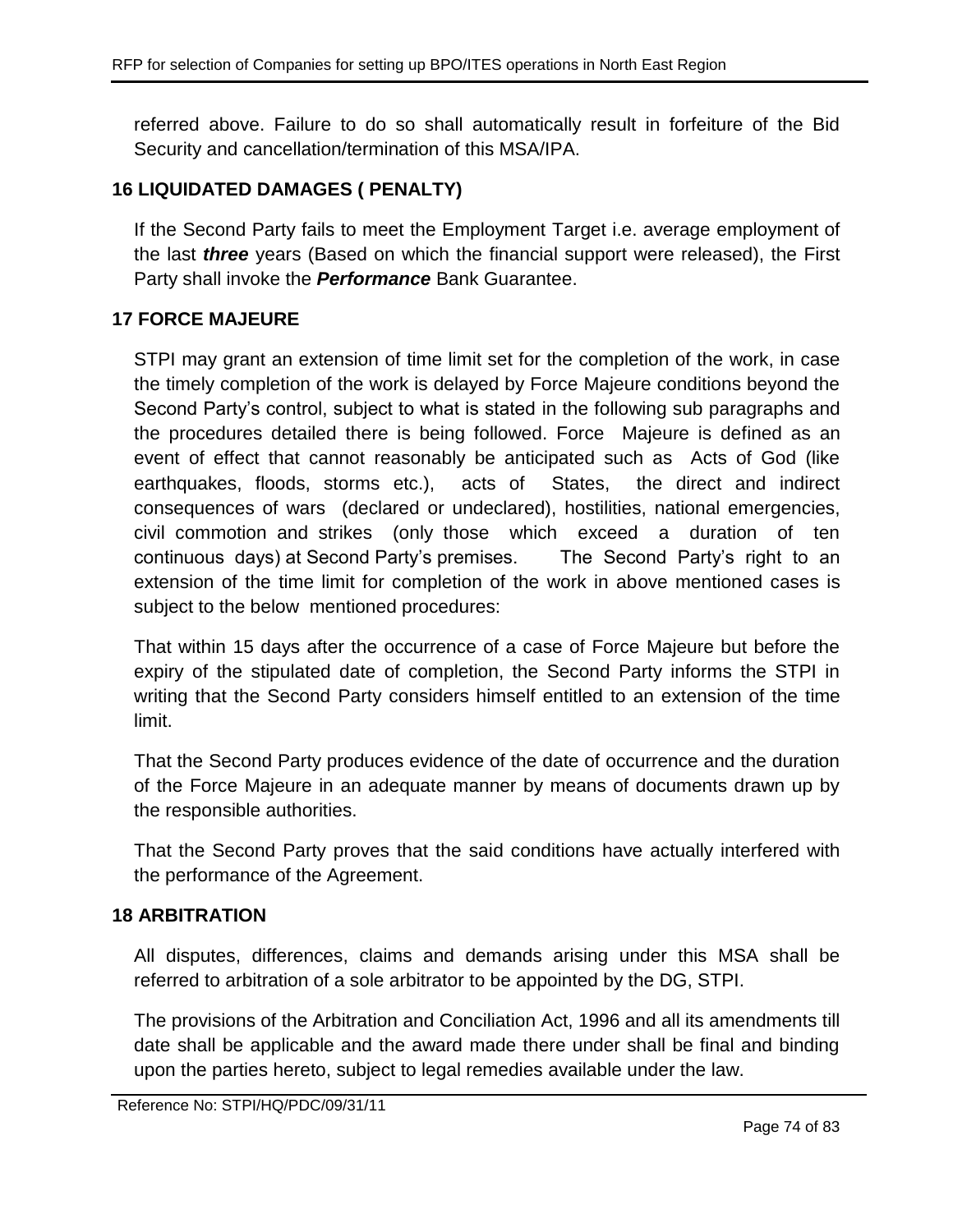# **19 JURISDICTION**

The Courts at New Delhi shall have the jurisdiction in case of litigation between the parties.

### **20 THIRD PARTY CLAIMS**

The Second Party (the "Indemnifying Party") undertakes to indemnify MeitY/ STPI (the "Indemnified Party") from all losses, claims for damages on account of bodily injury, death and damage to real property, tangible/ intangible personal property.

### **21 LIMITATIONS OF LIABILITY**

Notwithstanding any other term contained in this Agreement, the total cumulative liability of each party under the terms of this Agreement shall not exceed the total fees actually received by the Second Party/BPO-ITES unit from the STPI for the services Service that gives rise to such liability during the twelve month period immediately preceding such claim and in no event shall each party be liable to the other party for any indirect, incidental, consequential, special or exemplary damages, nor for any damages as to lost profit, data, goodwill or business, nor for any reliance or cover damages arising out of this Agreement, even if that party was advised about the possibility of the same.

The Second Party/BPO-ITES unit shall not be liable or responsible for any delay or failure to perform or failure of the services or the Deliverable under this Agreement to the extent that such delay or failure has arisen as a result of any delay or failure by STPI or its employees or agents to perform any of its duties and obligations as set out in this Agreement. In the event that the Second Party/BPO-ITES unit is delayed or prevented from performing its obligations due to such failure or delay on the part of STPI, the Second Party/BPO-ITES unit shall be allowed an additional period of time to perform its obligations and unless otherwise agreed the additional period shall be equal to the amount of time for which Second Party/BPO-ITES unit is delayed or prevented from performing its obligations due to such failure or delay on the part of STPI.

# **22 NON WAIVER**

Waiver of any breach of the provision of, or any default under the contract must be in writing and signed by the Party granting the waiver. No failure or delay on the part of either Party in exercising or any omission to exercise any right or remedy accusing to either Party under the contract shall be a waiver thereof, nor will any partial exercise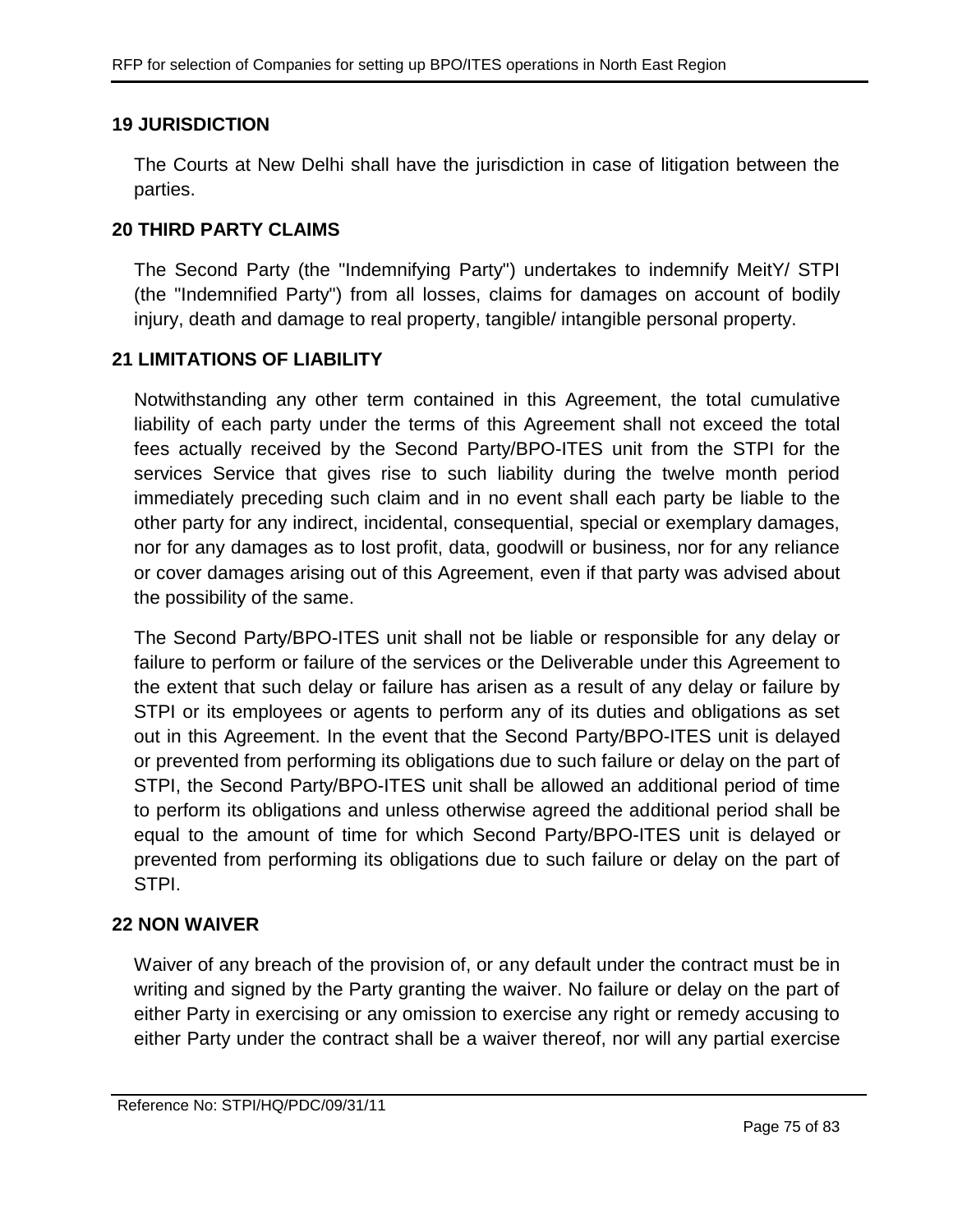of any right or remedy particular be a waiver of further exercise of that right or remedy.

EXECUTED under hand in two originals the day and year first before written

# **SIGNED for and on behalf of THE SECOND PARTY**

| BY                                                                                                                     |  |  |  |
|------------------------------------------------------------------------------------------------------------------------|--|--|--|
| Signature<br><u> 2002 - Johann John Stone, mars et al. (2003)</u>                                                      |  |  |  |
| Title                                                                                                                  |  |  |  |
| <b>Company Stamp/Seal</b>                                                                                              |  |  |  |
| <b>Witness</b>                                                                                                         |  |  |  |
| SIGNED for and on behalf of THE FIRST PARTY                                                                            |  |  |  |
|                                                                                                                        |  |  |  |
| BY                                                                                                                     |  |  |  |
| Signature <u>expression and the set of the set of the set of the set of the set of the set of the set of the set o</u> |  |  |  |
| Title                                                                                                                  |  |  |  |
| Company Stamp/ Seal<br>Reference No: STPI/HQ/PDC/09/31/11                                                              |  |  |  |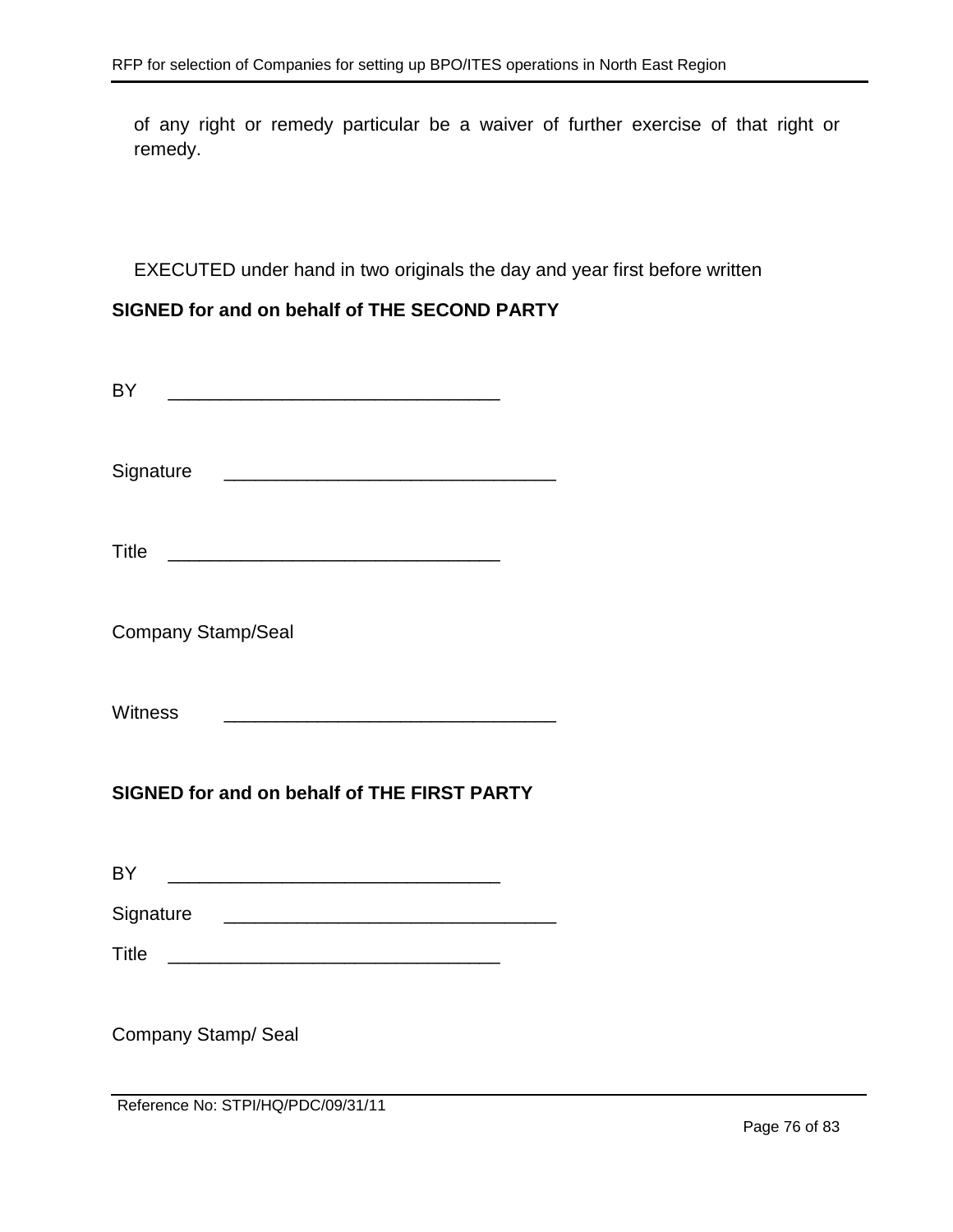| SI.              | <b>Activity</b>                             | <b>Time Periods</b>                 |
|------------------|---------------------------------------------|-------------------------------------|
| <b>No</b>        |                                             |                                     |
| 1.               | Award of In-Principle Approval (IPA) to the | T <sub>0</sub>                      |
|                  | successful bidder                           |                                     |
| 2.               | Signing of Master Service Agreement (MSA)   | $T1: T0$ to $T0+02$ weeks           |
| 3.               | Commencement of BPO/ITES operations         | T2: T0 to $T0 + 06$ months          |
|                  |                                             | T2: T0 to $T0 + 09$ months          |
|                  |                                             | [with penalty                       |
|                  |                                             | as per para 8.(i) of RFP]           |
| 4.               | Report to STPI about commencement of        | T3 : T2 to T2 + 02 weeks            |
|                  | operation (COO)                             |                                     |
| 5.               | Verification of COO by STPI                 | T4: $T3 + 02$ weeks                 |
| 6.               | Grant of advance                            | T5: T4 + 04 weeks, after            |
|                  |                                             | furnishing Bank Guarantee for       |
|                  |                                             | 10% of eligible bid amount and      |
|                  |                                             | its verification by STPI.           |
| $\overline{7}$ . | <b>Release of Bid Security Deposit</b>      | T6: T5                              |
|                  | (BSD)/Earnest Money Deposit (EMD)           |                                     |
| $\overline{8}$ . | Request for release of VGF1 and special     | $T7: T2 + 1$ year to T2+ 1 year     |
|                  | incentives                                  | and 3 months                        |
| 9.               | Request for release of VGF2                 | T8 : T2 + 2 year to T2+ 2 year      |
|                  |                                             | and 3 months                        |
| 10.              | Request for release of VGF3                 | T9 : $T2 + 3$ year to $T2 + 3$ year |
|                  |                                             | and 1 months                        |
| 11.              | Release of BG                               | On disbursement of VGF3             |

# **ANNEXURE – I: IMPLEMENTATION TIMELINES**

Note:

- The Time line shown above is the maximum allowable time frames for each activity.
- The timelines are as per English calendar days.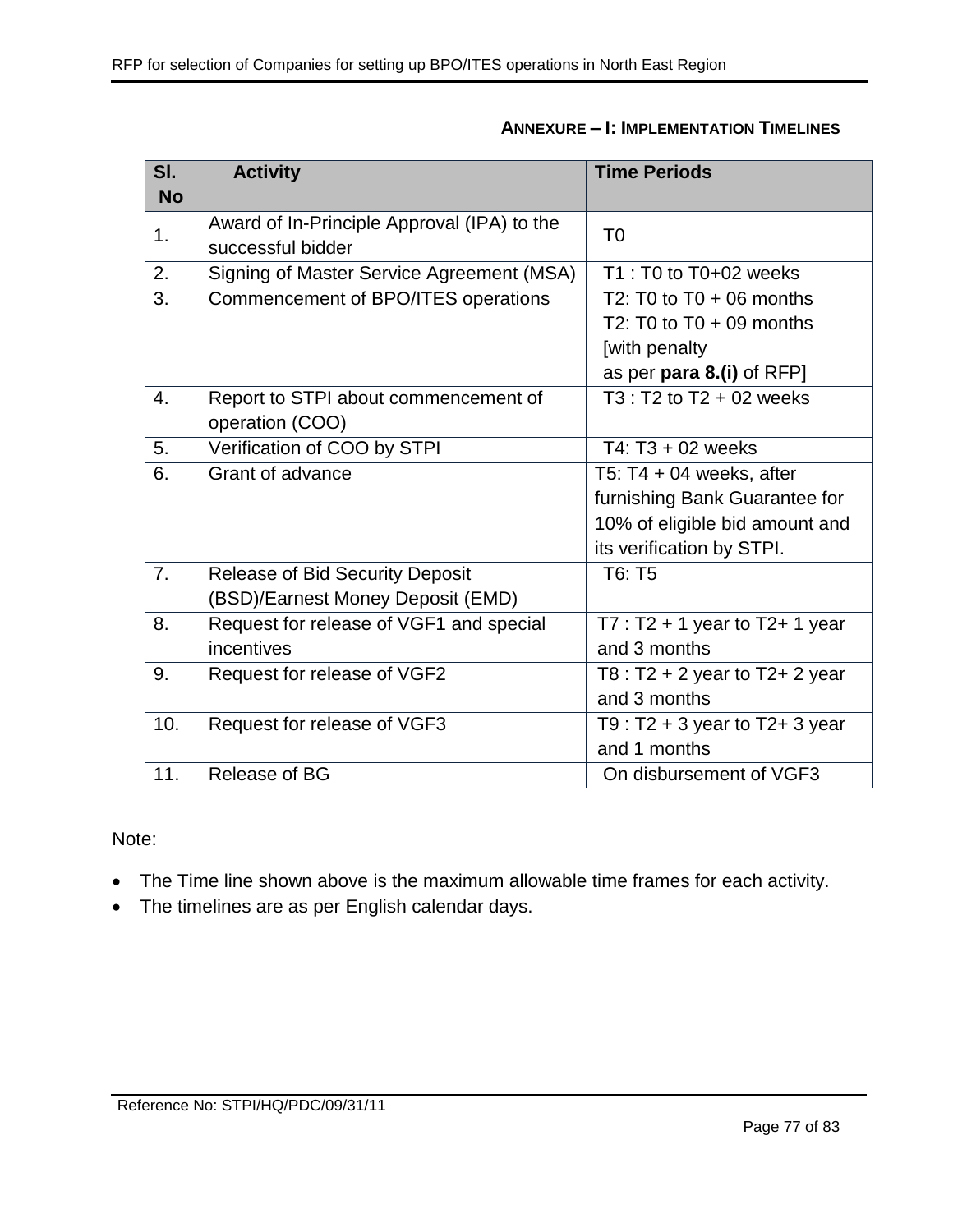| S.No.          | <b>Item Description</b>                                                                                                                                                                                   |  |
|----------------|-----------------------------------------------------------------------------------------------------------------------------------------------------------------------------------------------------------|--|
| 1              | Servers with OS                                                                                                                                                                                           |  |
| $\overline{2}$ | Software and Hardware per license cost for BPO/ITES operations                                                                                                                                            |  |
| 3              | Networking Equipments (Switches, Routers, Firewalls, Voice/Video Conferencing<br>Gateways)                                                                                                                |  |
| 4              | Workstations (Desktop, Laptop, Tablets, IP phones, Headsets)                                                                                                                                              |  |
| 5              | Data Storage                                                                                                                                                                                              |  |
| 6              | <b>Structured Cabling</b>                                                                                                                                                                                 |  |
| 7              | <b>UPS</b>                                                                                                                                                                                                |  |
| 8              | Printer, Copier, Scanner & Projector                                                                                                                                                                      |  |
| 9              | Refrigerator & Water Purifier                                                                                                                                                                             |  |
| 10             | Fire & Security systems                                                                                                                                                                                   |  |
| 11             | <b>Computer Furniture</b>                                                                                                                                                                                 |  |
| 12             | Central Air-conditioning equipment, air-conditioning System                                                                                                                                               |  |
| 13             | Captive Diesel Generating Set and transformer of capacity commensurate with the actual<br>requirement of the unit, solar power / Non conventional Energy Generation Set<br>(OPTIONAL)*                    |  |
| 14             | Fax Machine                                                                                                                                                                                               |  |
| 15             | Private automatic branch exchange                                                                                                                                                                         |  |
| 16             | Data Communication                                                                                                                                                                                        |  |
| 17             | <b>Premise Rental</b>                                                                                                                                                                                     |  |
| 18             | <b>Electricity Charges</b>                                                                                                                                                                                |  |
| 19             | <b>Travelling Allowances for employees</b>                                                                                                                                                                |  |
| 20             | Research and Innovation                                                                                                                                                                                   |  |
| 21             | Other misc. goods and services not exceeding 5 % of the total cost of above items<br>including canteen setup, tools, kits and spares etc.<br>the control of the control of the<br>$\mathbf{r}$<br>$\cdot$ |  |

#### **ANNEXURE – II: LIST OF ADMISSIBLE ITEMS FOR FINANCIAL SUPPORT**

The Second Party may avail incentive on Generating Set from the State Govt., if needed.

**Note**: Any item not covered above shall be decided by and permitted by India BPO Promotion Scheme Management Committee (IMC).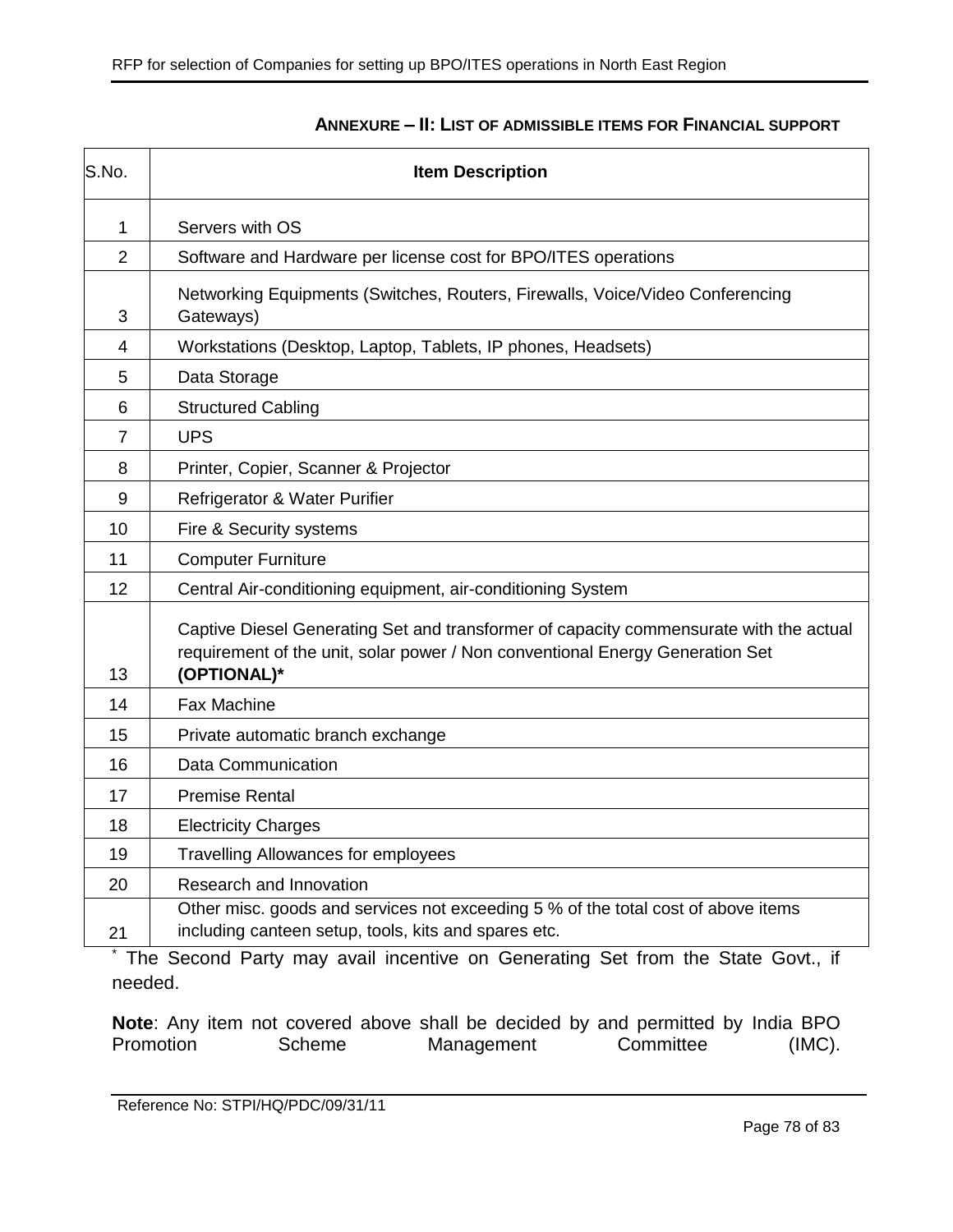#### **APPENDIX-K: INSTRUCTIONS FOR ONLINE BID SUBMISSION**

The bidders are required to submit soft copies of their bids electronically on the CPP Portal, using valid Digital Signature Certificates. The instructions given below are meant to assist the bidders in registering on the CPP Portal, prepare their bids in accordance with the requirements and submitting their bids online on the CPP Portal.

More information useful for submitting online bids on the CPP Portal may be obtained at:<https://eprocure.gov.in/eprocure/app> **.**

#### **REGISTRATION**

- 1) Bidders are required to enroll on the e-Procurement module of the Central Public Procurement Portal (URL: [https://eprocure.gov.in/eprocure/app\)](https://eprocure.gov.in/eprocure/app) by clicking on the link "**Online bidder Enrollment**" on the CPP Portal which is free of charge.
- 2) As part of the enrolment process, the bidders will be required to choose a unique username and assign a password for their accounts.
- 3) Bidders are advised to register their valid email address and mobile numbers as part of the registration process. These would be used for any communication from the CPP Portal.
- 4) Upon enrolment, the bidders will be required to register their valid Digital Signature Certificate (Class II or Class III Certificates with signing key usage) issued by any Certifying Authority recognized by CCA India (e.g. Sify / TCS / nCode / eMudhra etc.), with their profile.
- 5) Only one valid DSC should be registered by a bidder. Please note that the bidders are responsible to ensure that they do not lend their DSC's to others which may lead to misuse.
- 6) Bidder then logs in to the site through the secured log-in by entering their user ID / password and the password of the DSC / e-Token.

# **SEARCHING FOR TENDER DOCUMENTS**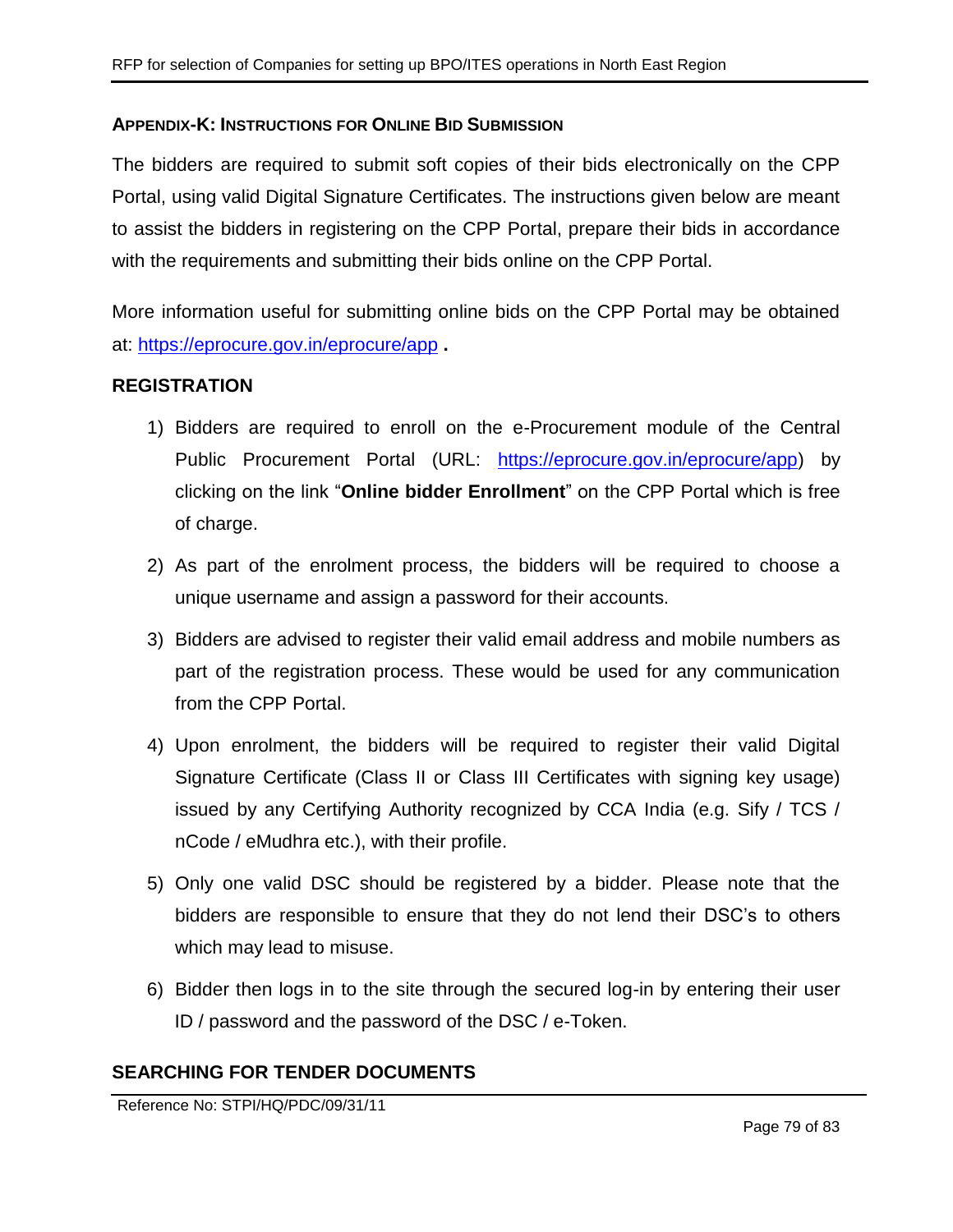- 1) There are various search options built in the CPP Portal, to facilitate bidders to search active tenders by several parameters. These parameters could include Tender ID, Organization Name, Location, Date, Value, etc. There is also an option of advanced search for tenders, wherein the bidders may combine a number of search parameters such as Organization Name, Form of Contract, Location, Date, Other keywords etc. to search for a tender published on the CPP Portal.
- 2) Once the bidders have selected the tenders they are interested in, they may download the required documents / tender schedules. These tenders can be moved to the respective 'My Tenders' folder. This would enable the CPP Portal to intimate the bidders through SMS / e-mail in case there is any corrigendum issued to the tender document.
- 3) The bidder should make a note of the unique Tender ID assigned to each tender, in case they want to obtain any clarification / help from the Helpdesk.

# **PREPARATION OF BIDS**

- 1) Bidder should take into account any corrigendum published on the tender document before submitting their bids.
- 2) Please go through the tender advertisement and the tender document carefully to understand the documents required to be submitted as part of the bid. Please note the number of covers in which the bid documents have to be submitted, the number of documents - including the names and content of each of the document that need to be submitted. Any deviations from these may lead to rejection of the bid.
- 3) Bidder, in advance, should get ready the bid documents to be submitted as indicated in the tender document / schedule and generally, they can be in PDF / XLS / RAR / DWF/JPG formats. Bid documents may be scanned with 100 dpi with black and white option which helps in reducing size of the scanned document.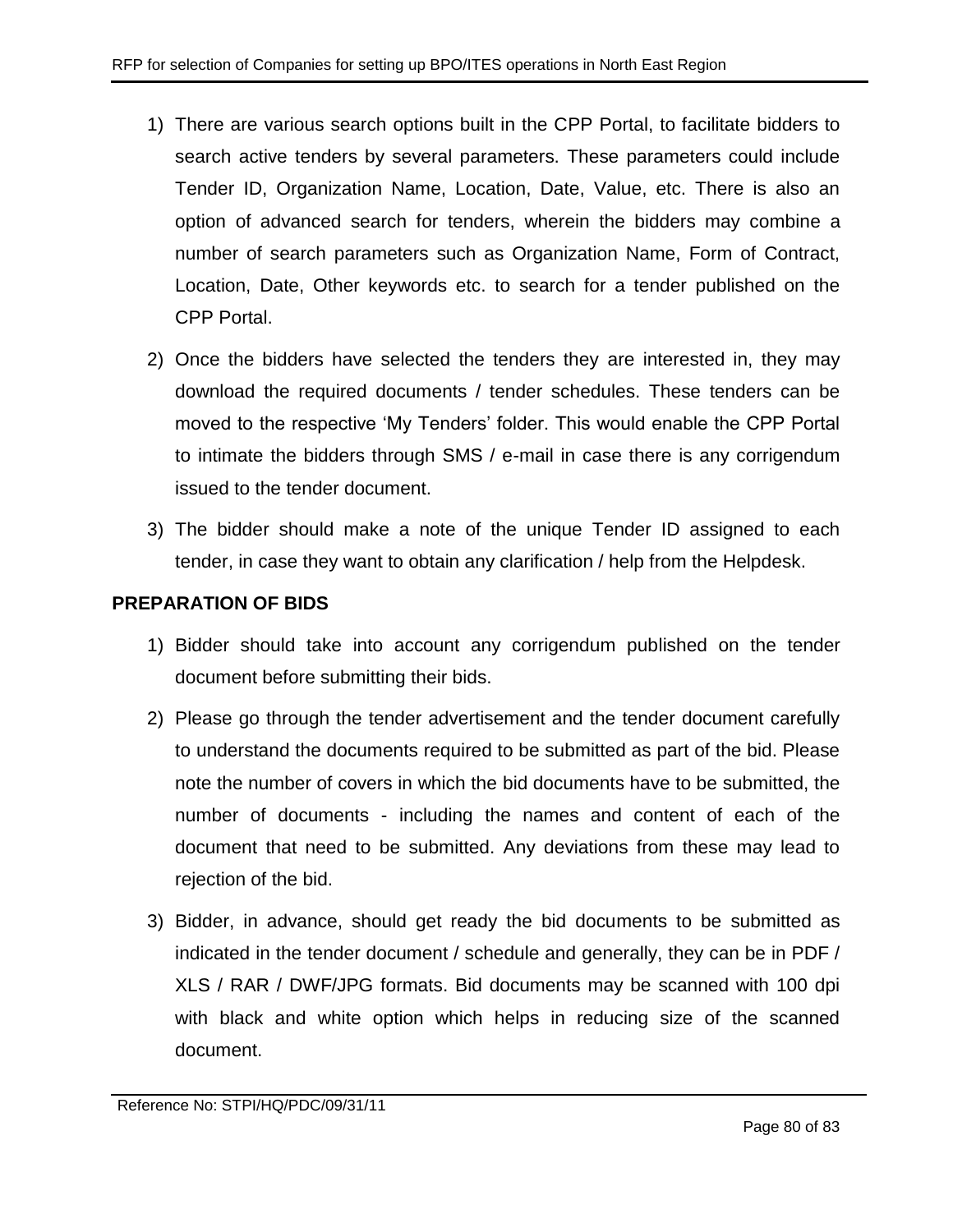4) To avoid the time and effort required in uploading the same set of standard documents which are required to be submitted as a part of every bid, a provision of uploading such standard documents (e.g. PAN card copy, annual reports, auditor certificates etc.) has been provided to the bidders. Bidders can use "My Space" or ''Other Important Documents'' area available to them to upload such documents. These documents may be directly submitted from the "My Space" area while submitting a bid, and need not be uploaded again and again. This will lead to a reduction in the time required for bid submission process.

# **SUBMISSION OF BIDS**

- 1) Bidder should log into the site well in advance for bid submission so that they can upload the bid in time i.e. on or before the bid submission time. In case of any recurring issues encountered in the site, the bidder should inform STPI by written request /email, latest by 2 PM on the last day of bid submission.
- 2) The bidder has to digitally sign and upload the required bid documents one by one as indicated in the tender document.
- 3) Bidder has to select the payment option as "offline/online" to pay the tender fee / BSD as applicable and enter details of the instrument.
- 4) Bidder should prepare the BSD (Bid security Deposit) as per the instructions specified in the tender document. The original should be posted/couriered/given in person to the concerned official, latest by the last date of bid submission or as specified in the tender documents. The details of the DD/any other accepted instrument, physically sent, should tally with the details available in the scanned copy and the data entered during bid submission time. Otherwise the uploaded bid will be rejected.
- 5) Bidders are requested to note that they should necessarily submit their financial bids in the format provided and no other format is acceptable. If the price bid has been given as a standard BoQ format with the tender document, then the same is to be downloaded and to be filled by all the bidders. Bidders are required to download the BoQ file, open it and complete the white coloured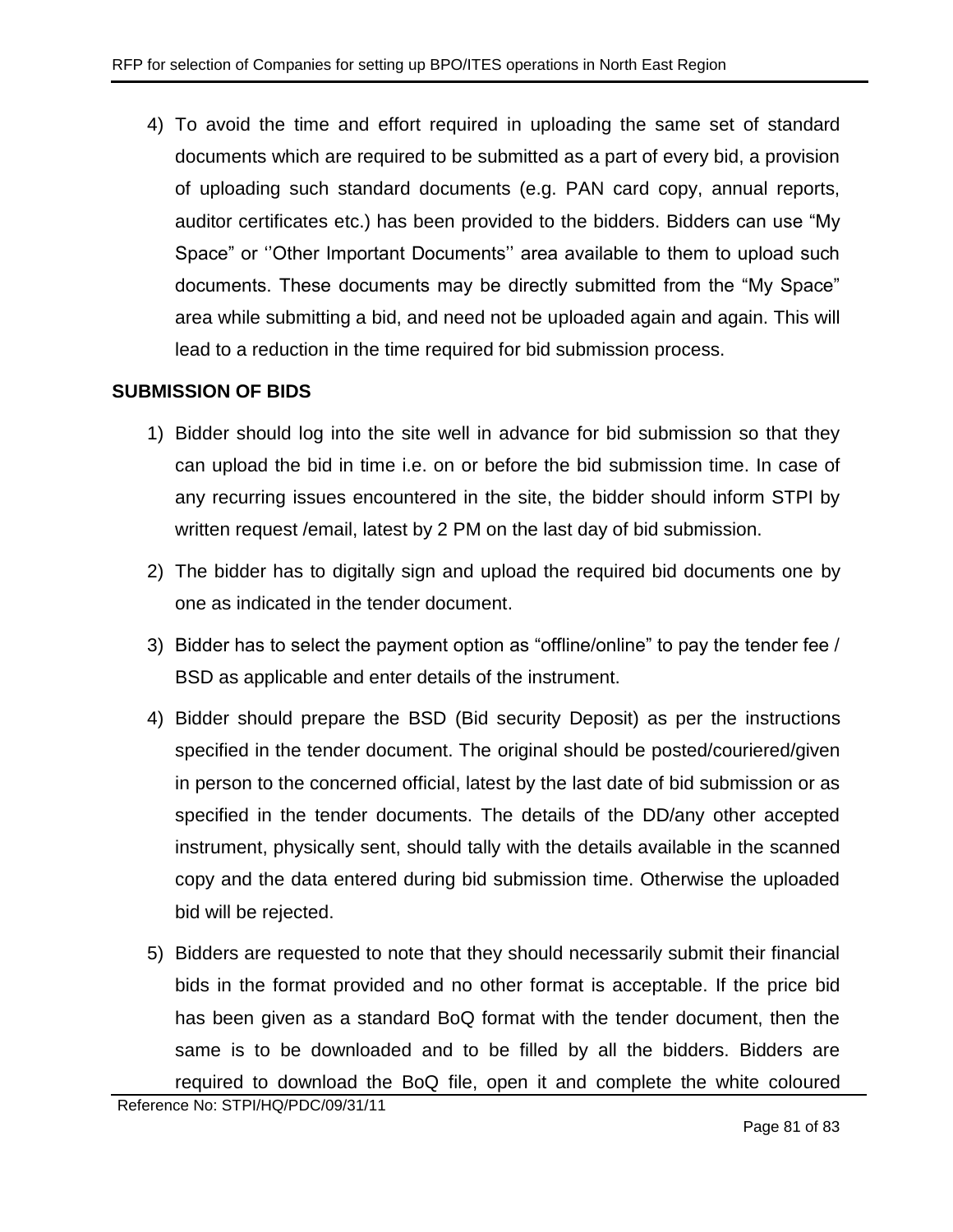(unprotected) cells with their respective financial quotes and other details (such as name of the bidder). No other cells should be changed. Once the details have been completed, the bidder should save it and submit it online, without changing the filename. If the BoQ file is found to be modified by the bidder, the bid will be rejected.

- 6) The server time (which is displayed on the bidders' dashboard) will be considered as the standard time for referencing the deadlines for submission of the bids by the bidders, opening of bids etc. The bidders should follow this time during bid submission.
- 7) All the documents being submitted by the bidders would be encrypted using PKI encryption techniques to ensure the secrecy of the data. The data entered cannot be viewed by unauthorized persons until the time of bid opening. The confidentiality of the bids is maintained using the secured Socket Layer 128 bit encryption technology. Data storage encryption of sensitive fields is done. Any bid document that is uploaded to the server is subjected to symmetric encryption using a system generated symmetric key. Further this key is subjected to asymmetric encryption using buyers/bid openers public keys. Overall, the uploaded tender documents become readable only after the tender opening by the authorized bid openers.
- 8) The uploaded tender documents become readable only after the tender opening by the authorized bid openers.
- 9) Upon the successful and timely submission of bids (ie after Clicking "Freeze Bid Submission" in the portal), the portal will give a successful bid submission message & a bid summary will be displayed with the bid no. and the date & time of submission of the bid with all other relevant details.
- 10)The bid summary has to be printed and kept as an acknowledgement of the submission of the bid. This acknowledgement may be used as an entry pass for any bid opening meetings.